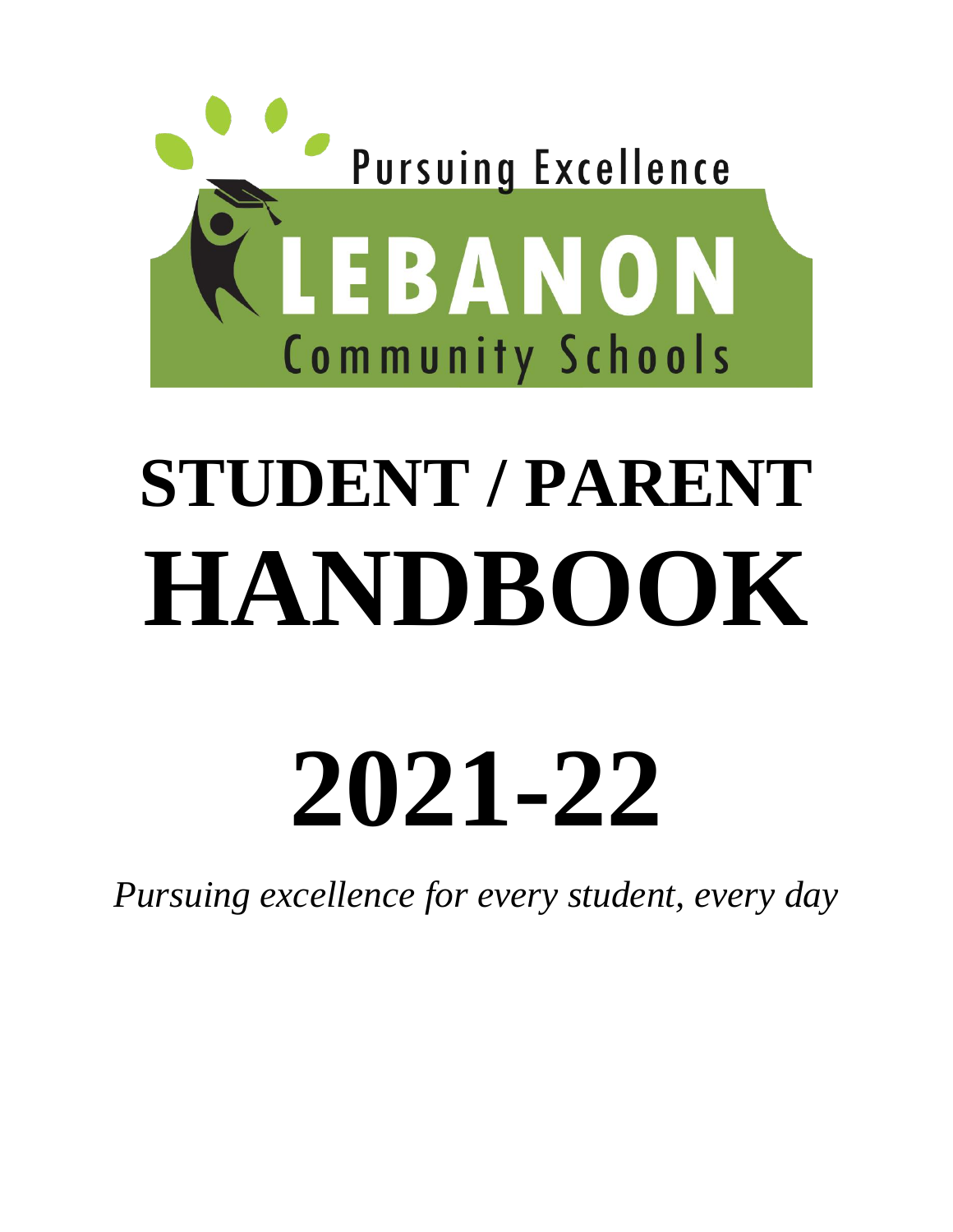# **TABLE OF CONTENTS**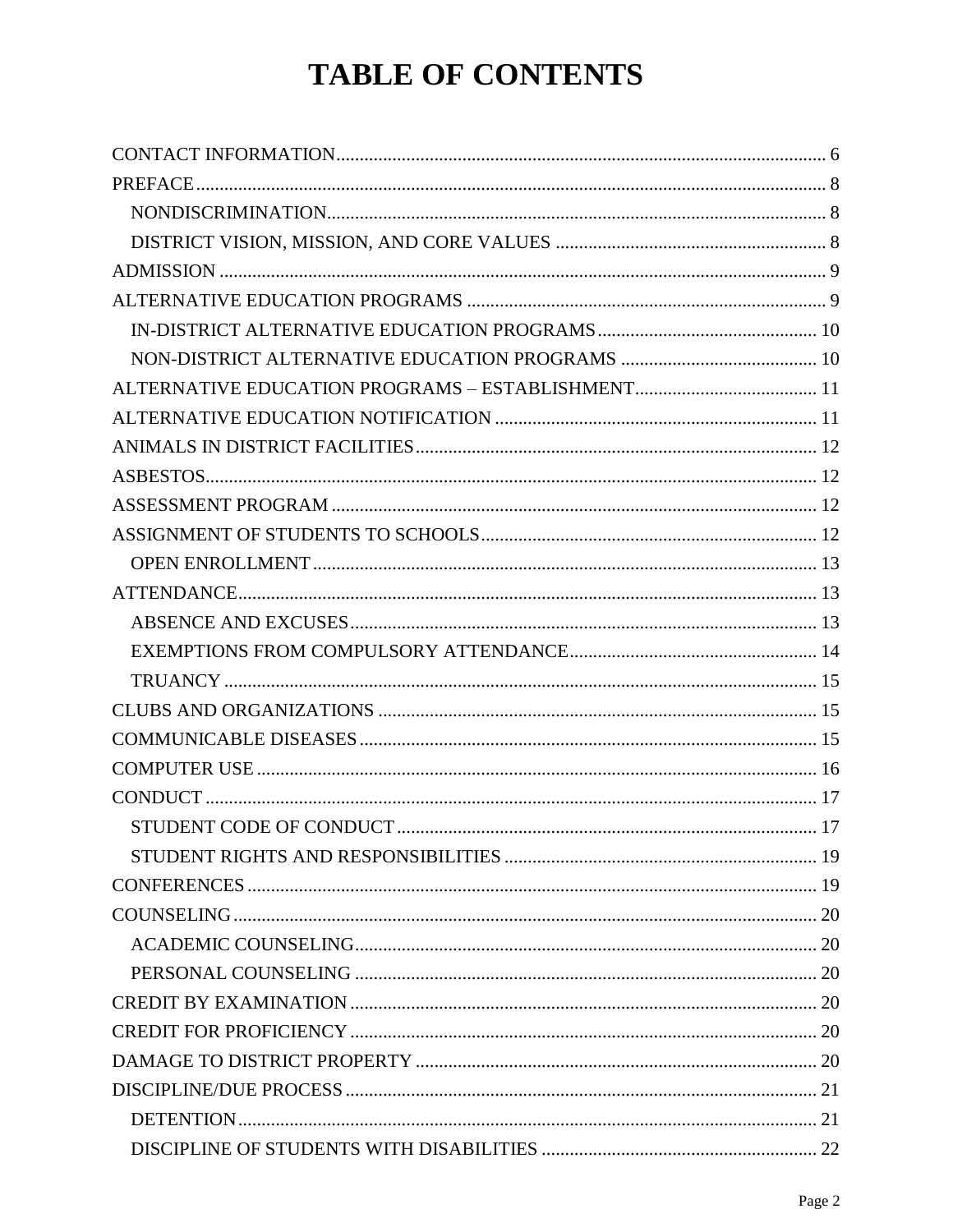| EMERGENCY DRILLS - FIRE, EARTHQUAKE, SAFETY THREATS, AND OTHER                                                |  |
|---------------------------------------------------------------------------------------------------------------|--|
|                                                                                                               |  |
|                                                                                                               |  |
|                                                                                                               |  |
|                                                                                                               |  |
|                                                                                                               |  |
|                                                                                                               |  |
|                                                                                                               |  |
|                                                                                                               |  |
|                                                                                                               |  |
|                                                                                                               |  |
|                                                                                                               |  |
|                                                                                                               |  |
|                                                                                                               |  |
|                                                                                                               |  |
|                                                                                                               |  |
|                                                                                                               |  |
| HAZING/HARASSMENT/INTIMIDATION/BULLYING/<br>CYBERBULLYING/MENACING/TEEN DATING VIOLENCE/ DOMESTIC VIOLENCE 32 |  |
|                                                                                                               |  |
|                                                                                                               |  |
|                                                                                                               |  |
|                                                                                                               |  |
|                                                                                                               |  |
|                                                                                                               |  |
|                                                                                                               |  |
| HUMAN SEXUALITY, AIDS/HIV, AND SEXUALLY TRANSMITTED DISEASE                                                   |  |
|                                                                                                               |  |
|                                                                                                               |  |
|                                                                                                               |  |
|                                                                                                               |  |
|                                                                                                               |  |
|                                                                                                               |  |
|                                                                                                               |  |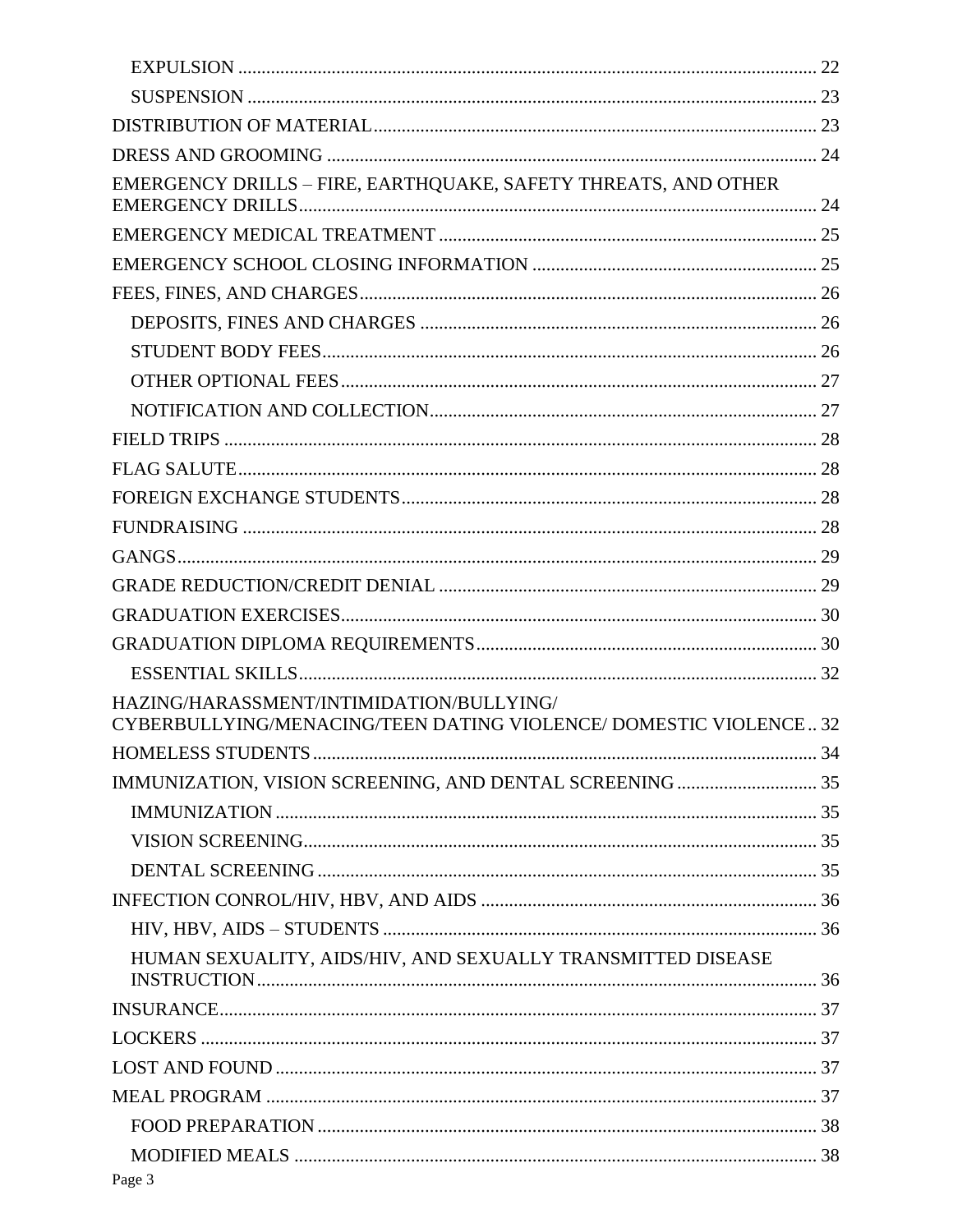| PLACEMENT/ENROLLMENT OF HOMELESS STUDENTS COMPLAINTS  48        |  |
|-----------------------------------------------------------------|--|
|                                                                 |  |
|                                                                 |  |
|                                                                 |  |
|                                                                 |  |
|                                                                 |  |
| PROVISION FOR HEARING TO CHALLENGE CONTENT OF EDUCATION RECORDS |  |
|                                                                 |  |
|                                                                 |  |
|                                                                 |  |
|                                                                 |  |
|                                                                 |  |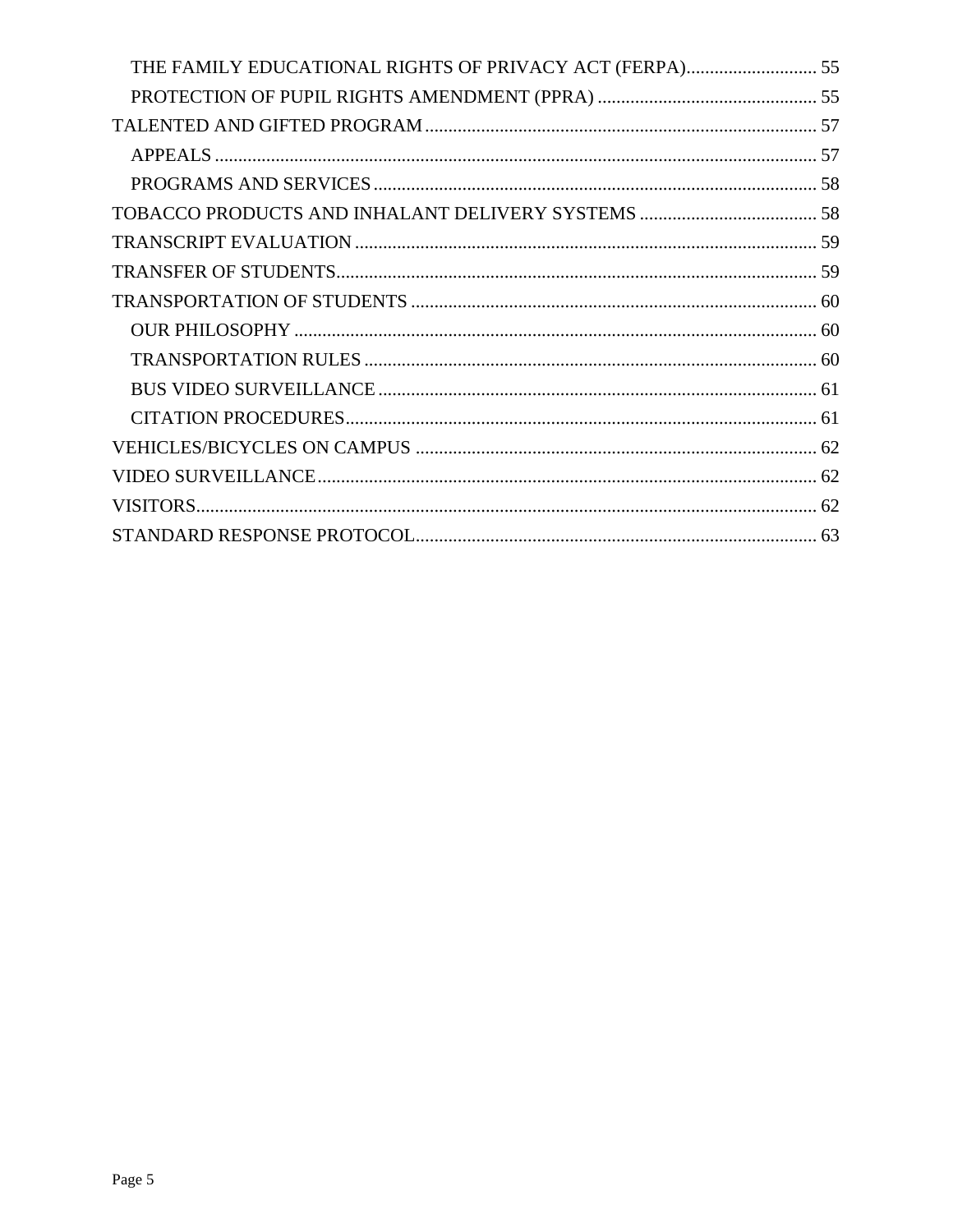## **CONTACT INFORMATION**

#### <span id="page-5-0"></span>**BOARD OF DIRECTORS**

The Board of Directors meets monthly. A schedule of meetings is maintained on the District website.

Tom Oliver [tom.oliver@lebanon.k12.or.us](mailto:tom.oliver@lebanon.k12.or.us) Mike Martin [mike.martin@lebanon.k12.or.us](mailto:mike.martin@lebanon.k12.or.us) Richard Borden [richard.borden@lebanon.k12.or.us](mailto:richard.borden@lebanon.k12.or.us) Todd Gestrin [todd.gestrin@lebanon.k12.or.us](mailto:todd.gestrin@lebanon.k12.or.us) Tammy Schilling [tammy.schilling@lebanon.k12.or.us](mailto:tammy.schilling@lebanon.k12.or.us)

#### **DISTRICT OFFICE**

485 S. Fifth Street, Lebanon, OR 97355 Telephone: (541) 451-8511 Fax: (541) 259-6857 [www.lebanon.k12.or.us](http://www.lebanon.k12.or.us/)

#### **Bo Yates, Superintendent**

 $(541)$  451-8456 [bo.yates@lebanon.k12.or.us](mailto:bo.yates@lebanon.k12.or.us) **Jennifer Meckley, Assistant Superintendent** (541) 259-8949 [jennifer.meckley@lebanon.k12.or.us](mailto:jennifer.meckley@lebanon.k12.or.us) **William Lewis, Director of Business Services** (541) 259-8945 [william.lewis@lebanon.k12.or.us](mailto:william.lewis@lebanon.k12.or.us) **Kim Grousbeck, Director of Human Resources** (541) 259-8949 [kim.grousbeck@lebanon.k12.or.us](mailto:kim.grousbeck@lebanon.k12.or.us) **Angie Gorman, Director of Nutrition Services** (541) 259-8901 [angie.gorman@lebanon.k12.or.us](mailto:angie.gorman@lebanon.k12.or.us) **Bill Wittman, School Improvement Administrator** (541) 259-8932 [bill.wittmer@lebanon.k12.or.us](mailto:bill.wittmer@lebanon.k12.or.us) **Susanne Stefani, Communications-Online Learning Director** (541) 259-8856 [susanne.stefani@lebanon.k12.or.us](mailto:susanne.stefani@lebanon.k12.or.us) **Steve Woodcock, Director of Special Education** (541) 259-8930 [steve.woodcock@lebanon.k12.or.us](mailto:steve.woodcock@lebanon.k12.or.us) **Transportation Department** (541) 259-8931 **Facilities Services** (541) 451-8456 **Technology Services** (541) 259-8990

#### **CASCADES SCHOOL**

2163 S. Seventh Street, Lebanon, OR 97355 Telephone: (541) 451-8524 Fax: (541) 451-8439 **Ryan Christner, Principal** [ryan.christner@lebanon.k12.or.us](mailto:ryan.christner@lebanon.k12.or.us)

#### **GREEN ACRES SCHOOL**

700 S. 10<sup>th</sup> Street, Lebanon, OR 97355 Telephone: (541) 451-8534 Fax: (541) 451-8429 **Amanda Plummer, Principal** [amanda.plummer@lebanon.k12.or.us](mailto:amanda.plummer@lebanon.k12.or.us)

#### **HAMILTON CREEK SCHOOL**

32135 Berlin Road, Lebanon, OR 97355 Telephone: (541) 451-8574 Fax: (541) 451-8473 **Jordon Ford, Principal** jordon.ford [@lebanon.k12.or.us](mailto:geno.bates@lebanon.k12.or.us)

#### **LACOMB SCHOOL**

34110 E. Lacomb Road, Lebanon, OR 97355 Telephone: (541) 451-8565 Fax: (541) 451-8568 **Tim Geoghegan, Principal** [tim.geoghegan@lebanon.k12.or.us](mailto:tim.geoghegan@lebanon.k12.or.us)

#### **PIONEER SCHOOL**

500 N. Fifth Street, Lebanon, OR 97355 Telephone: (541) 451-8487 Fax: (541) 451-8488 **Tonya Cairo, Principal** [tonya.cairo@lebanon.k12.or.us](mailto:tonya.cairo@lebanon.k12.or.us)

#### **RIVERVIEW SCHOOL**

1011 Mountain River Dr., Lebanon, OR 97355 Telephone: (541) 451-8451 Fax: (541) 451-8452 **Joe Vore, Principal** [joe.vore@lebanon.k12.or.us](mailto:joe.vore@lebanon.k12.or.us)

#### **SEVEN OAK MIDDLE SCHOOL**

550 Cascades Drive, Lebanon, OR 97355 Telephone: (541) 451-8416 Fax: (541) 451-8431 **Mike Hillman, Co-Principal** [mike.hillman@lebanon.k12.or.us](mailto:mike.hillman@lebanon.k12.or.us) **Kevin Van Zee, Co-Principal**

[kevin.vanzee@lebanon.k12.or.us](mailto:kevin.vanzee@lebanon.k12.or.us)

#### **LEBANON HIGH SCHOOL**

1700 S. Fifth Street, Lebanon, OR 97355 Telephone: (541) 451-8555 Fax: (541) 451-8550 **Craig Swanson, Principal** [craig.swanson@lebanon.k12.or.us](mailto:craig.swanson@lebanon.k12.or.us)

**Chrissy Shanks, Associate Principal** [chrissy.shanks@lebanon.k12.or.us](mailto:chrissy.shanks@lebanon.k12.or.us) **Kraig Hoene, Associate Principal/Athletic Director**

[kraig.hoene@lebanon.k12.or.us](mailto:kraig.hoene@lebanon.k12.or.us)

#### **ALTERNATIVE EDUCATION**

485 5th Street, Lebanon, OR 97355 Telephone: (541) 259-8938 **Brandon Weist, Director of Alternative Education** [brandon.weist@lebanon.k12.or.us](mailto:brandon.weist@lebanon.k12.or.us)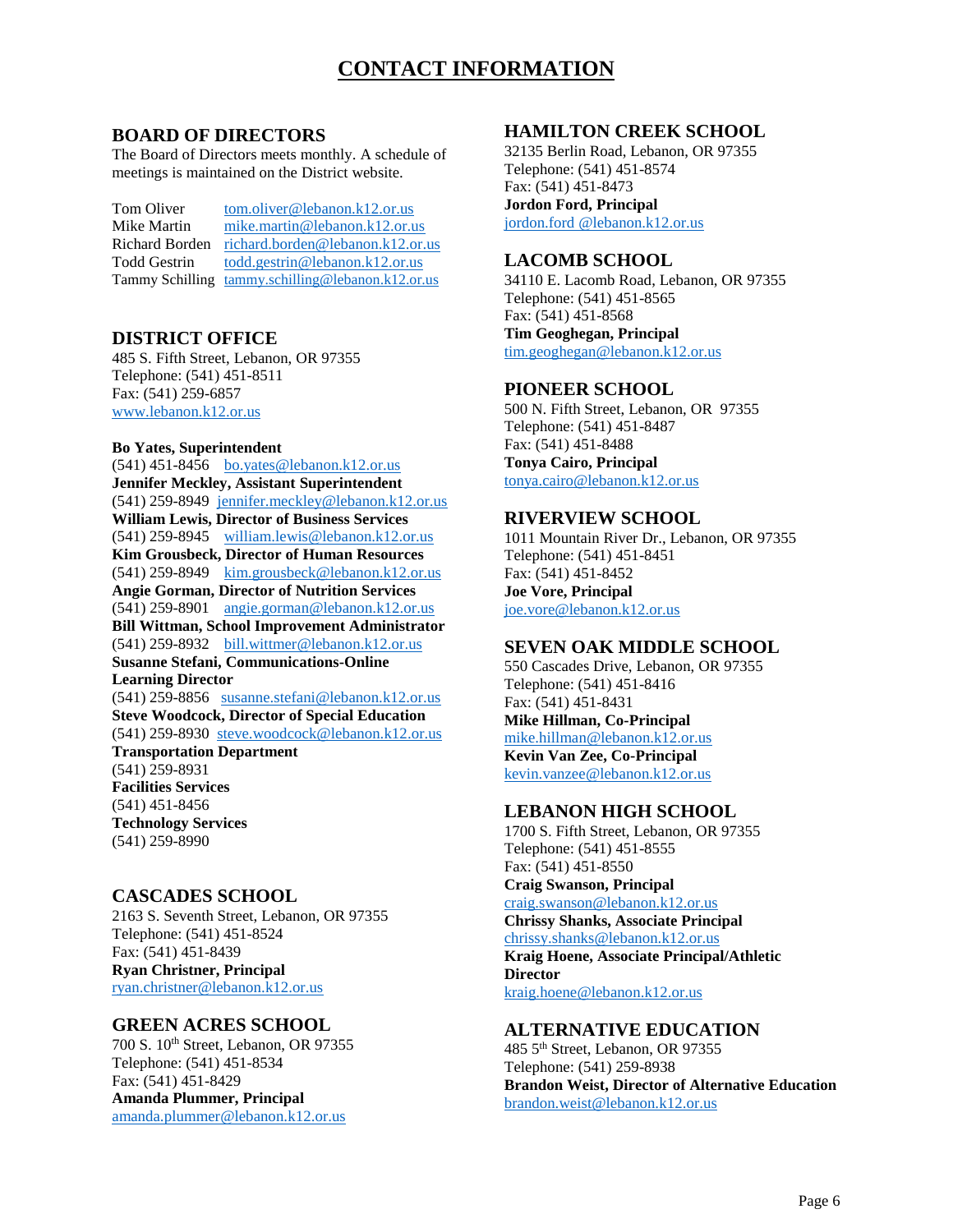## **SANTIAM ACADEMY**

485 S. 5th Street, Lebanon, OR 97355 Telephone: (541) 259-8856 Fax: (541) 259-6857 **Susanne Stefani, Communications and Online Learning Director** [susanne.stefani@lebanon.k12.or.us](mailto:susanne.stefani@lebanon.k12.or.us)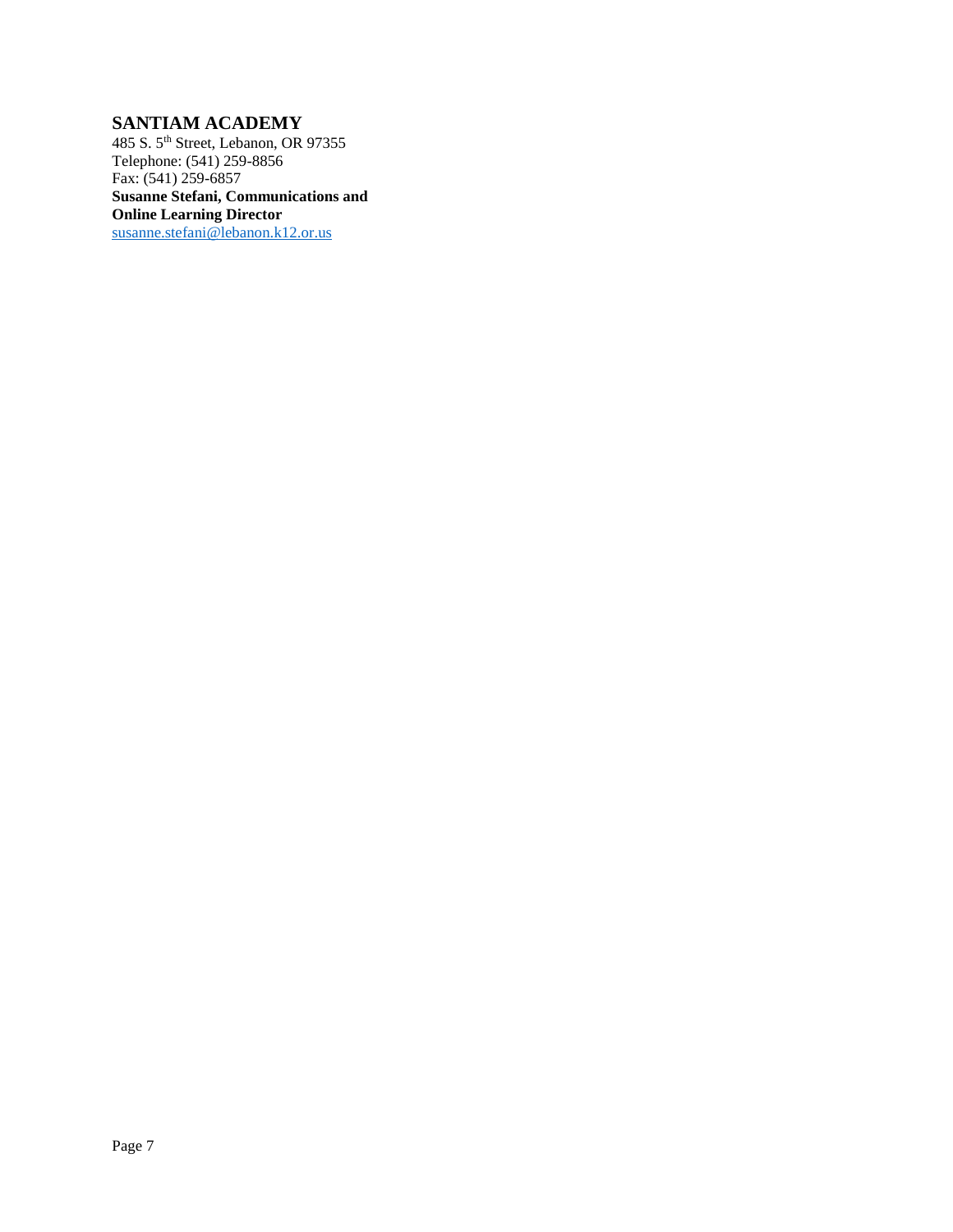## **PREFACE**

<span id="page-7-0"></span>The material covered within this handbook is intended as a method of communicating to students and parents regarding general district information, rules, and procedures and is not intended to either enlarge or diminish any Board policy, administrative regulation or collective bargaining agreement. Material contained herein may therefore be superseded by such Board policy, administrative regulation or collective bargaining agreement. Board policies are available on the district website.

Any information contained in this student handbook is subject to unilateral revision or elimination from time to time without notice.

#### <span id="page-7-1"></span>**NONDISCRIMINATION**

 $\overline{a}$ 

Lebanon Community School District prohibits discrimination and harassment on any basis protected by law, including but not limited to, an individual's perceived or actual race, religion, color, national or ethnic origin, mental or physical disability, marital status, sex, sexual orientation<sup>1</sup>, age, pregnancy, familial status, economic status, veterans' status or genetic information in providing education or access to benefits of education services, activities and programs in accordance with Title VI, Title VII, Title IX and other civil rights or discrimination issues; Section 504 of the Rehabilitation Act of 1973, as amended; the Americans with Disabilities Act; and the Americans with Disabilities Act Amendments Act of 2008, Title II of the Genetic Information Nondiscrimination Act of 2008.

Coordination of compliance with these legal requirements is handled by the District Office. For additional information and/or compliance issues, please contact (541) 451-8511.

#### <span id="page-7-2"></span>**DISTRICT VISION, MISSION AND CORE VALUES**

- Our Vision: Pursuing excellence for every student, every day
- Our Mission: In partnership with the community, we provide exceptional opportunities to continuously and rigorously challenge all students to excel as learners, thinkers and leaders.

| Core Values: Choose to care. | Never give up.       |
|------------------------------|----------------------|
| What I do matters.           | Do what is right.    |
| Find a way or make one.      | Every minute counts. |
| Work hard. Be nice.          | Provide hope.        |
| Every child. Every day.      | Whatever it takes.   |

<sup>&</sup>lt;sup>1</sup> "Sexual orientation" means an individual's actual or perceived heterosexuality, homosexuality, bisexuality or gender identity, regardless of whether the individual's gender identity, appearance, expression or behavior differs from that traditionally associated with the individual's sex at birth.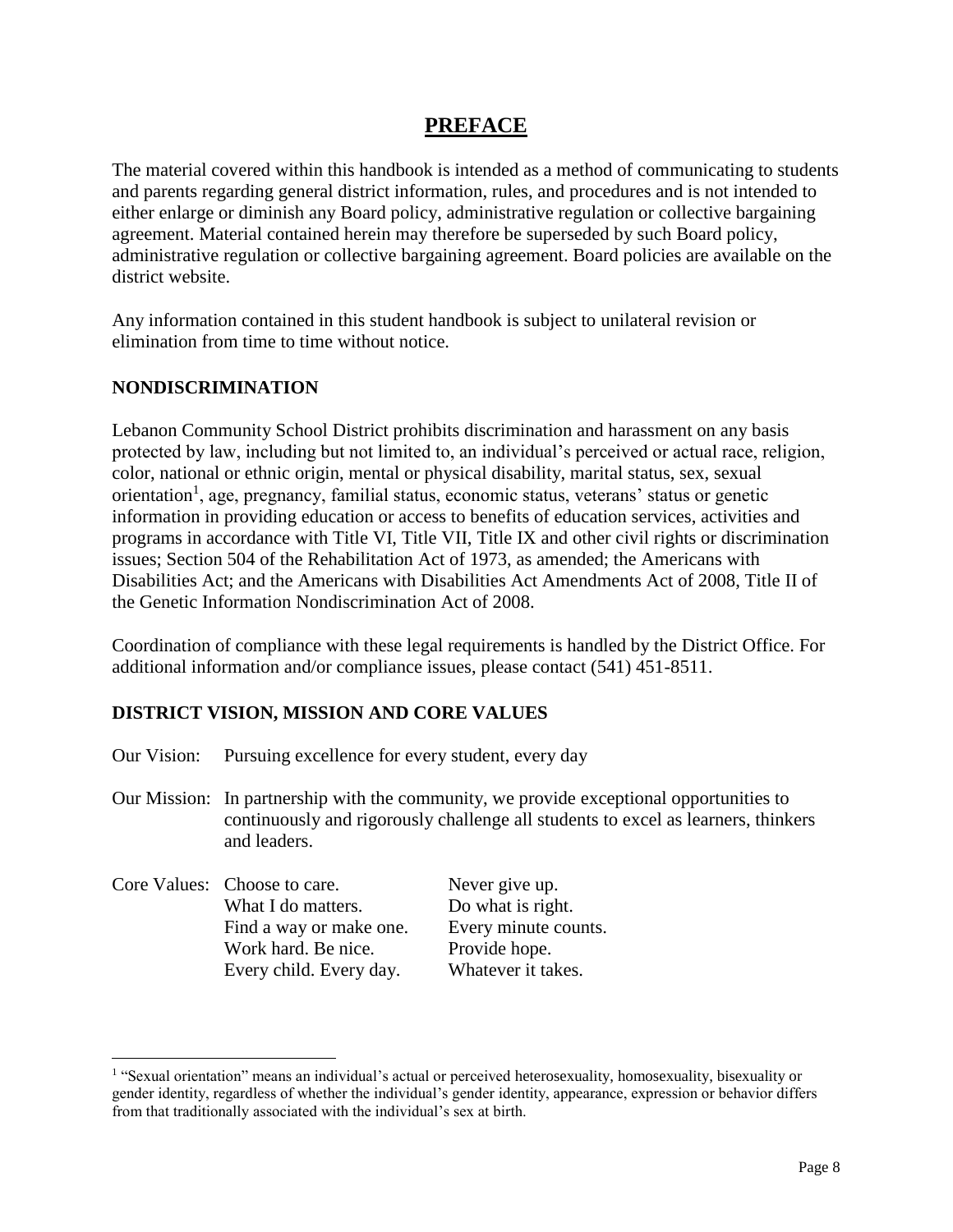## **ADMISSION**

<span id="page-8-0"></span>A student seeking enrollment in the district for the first time must meet all academic, age, immunization, tuition and other eligibility prerequisites for admission as set forth in state law, Board policy and administrative regulations. Students and their parents should contact their boundary school office for admission requirements.

The district may deny regular school admission to a student who is expelled from another school district and who subsequently becomes a resident of the district or who applies for admission to the district as a nonresident student.

The district shall deny regular school admission to a student who is expelled from another school district for an offense that constitutes a violation of applicable state or federal weapons laws and who subsequently becomes a resident of the district or who applies for admission to the district as a nonresident student.

Alternative education services may not be provided to students expelled from another school district for violation of applicable state or federal weapons laws and who subsequently become a resident of the district.

While parents have the option of placing their students in a private school or obtaining additional services, such as tutoring, from a private individual or organization, the district is not obligated to cover resulting tuition or costs. If a parent wishes the district to consider a publicly-funded private placement or private services, the parent must give the district notice and opportunity to propose other options available within the public school system before the private placement or services are obtained.

A parent(s) of any student receiving regular education, Section 504 of the Rehabilitation Act of 1973 or Individuals with Disabilities Education Act (IDEA) services must provide notice to the district at the last individualized education program (IEP) meeting prior to obtaining private services or in writing at least 10 business days prior to obtaining such services. The notice must include the parent's intent to obtain private services, the parent's rejection of the educational program offered by the district and the parent's request that the private services be funded by the district. Failure to meet these notice requirements may result in a denial of any subsequent reimbursement request.

## **ALTERNATIVE EDUCATION PROGRAMS**

<span id="page-8-1"></span>Alternative education program options have been established and approved by the Board to meet the individual needs of students. These programs will be made available to students who are unable to succeed in the regular programs because of erratic attendance or behavioral problems; for students who have not met or who have exceeded all of Oregon's academic content standards; when necessary to meet a student's educational needs and interests; to assist students in achieving district and state academic content standards; or when a public or private alternative program is not otherwise readily available or accessible. Such programs consist of instruction or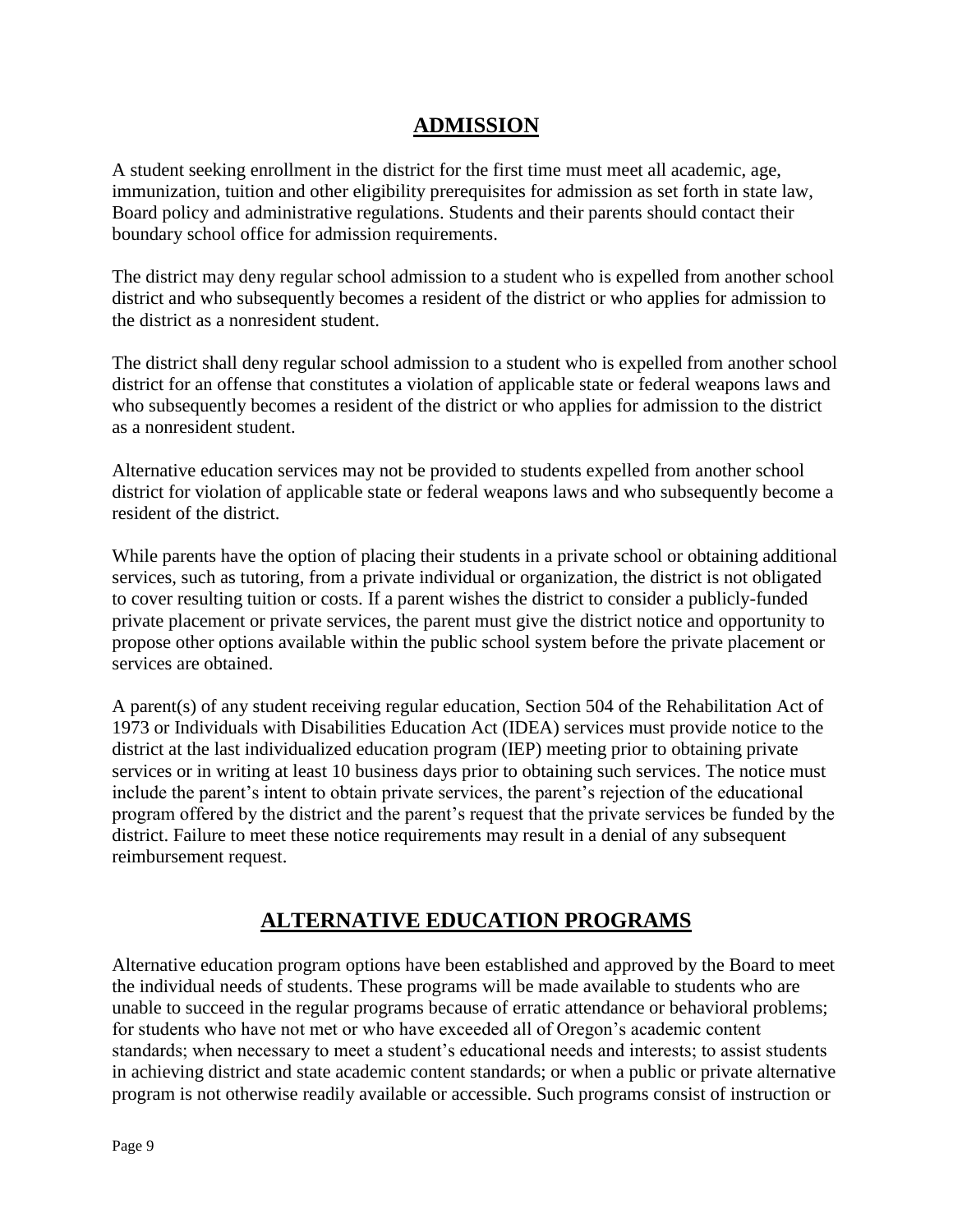instruction combined with counseling and may be public or private. Private programs must be registered with the Oregon Department of Education. Home schooling shall not be used as an alternative education program placement.

The district may, based on district criteria, provide alternative education programs for students expelled for violation of applicable state or federal weapons laws.

## <span id="page-9-0"></span>**IN-DISTRICT ALTERNATIVE EDUCATION PROGRAMS**

Examples of alternative education program options are not limited to, but include:

- Ralston Academy
- Small Group Tutoring
- Social Emotional Learning Classrooms
- One-on-one tutoring
- Shortened day
- Credit recovery at Lebanon High School
- Summer school
- Beyond LHS Expanded Options Program
- Beyond LHS Post Graduate Scholars Program
- General equivalency program (GED)

Parents may request additional in-district alternative education programs by submitting written requests to the building principal.

#### <span id="page-9-1"></span>**NON-DISTRICT ALTERNATIVE EDUCATION PROGRAMS**

- Instructional activities provided by other accredited institutions
- Community college
- Others as approved by the District

The district pays the alternative education program cost or an amount equal to 80 percent of the district's estimated current year's average per student cost, whichever is less, for placing students in non-district alternative education programs. The student's placement must have the prior approval of the district.

The district will not assume alternative education costs for any student not placed in an alternative program according to procedures established by the district and Oregon law.

If a parent receives an exemption on a semiannual basis to withdraw a student age 16 or 17 from school, the district has no obligation to pay for an alternative education program.

If a student is not successful in the alternative education program or the alternative education programs are not accepted by the student/and or parent, there is no obligation to propose or fund a second program.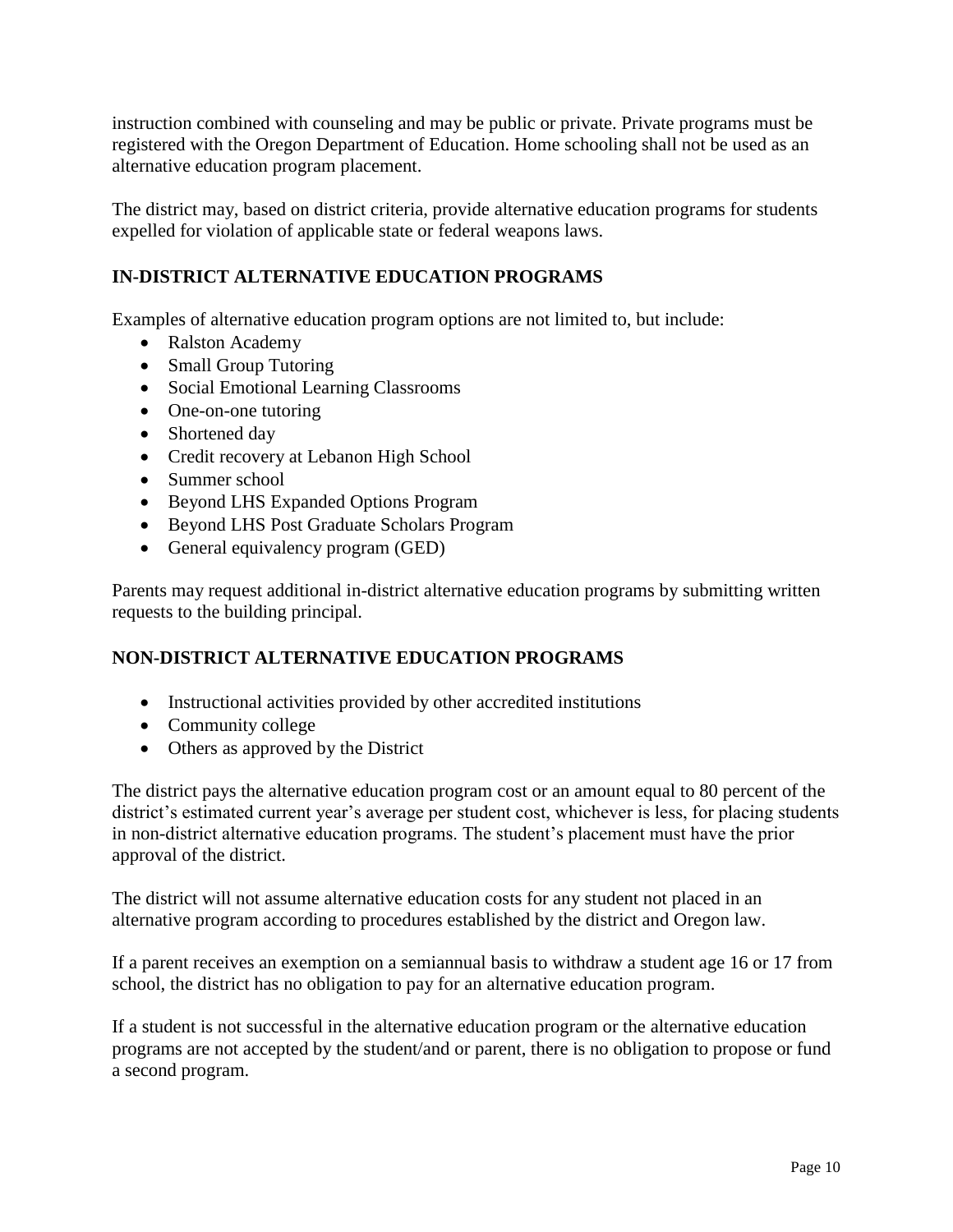## <span id="page-10-0"></span>**ALTERNATIVE EDUCATION PROGRAMS – ESTABLISHMENT**

Proposals from parents or students for the establishment of an alternative education program shall be submitted in writing to the superintendent or designee.

"Alternative education program" means a school or separate class group designed to best serve students' educational needs and interests and assist students in achieving the academic standards of the district and the state.

Proposals for alternative education programs shall include the following:

- 1. Goals;
- 2. Criteria for enrollment;
- 3. Proposed budget;
- 4. Staffing;
- 5. Location;
- 6. Assurance of nondiscrimination.

Proposals must be submitted to the superintendent or designee prior to November 1 for programs to be implemented the following school year. Proposals will be reviewed by the district. Contact the building principal or district office for additional information on submitting proposals, the evaluation and approval process.

# **ALTERNATIVE EDUCATION NOTIFICATION**

<span id="page-10-1"></span>Individual notification to students and parents regarding the availability of alternative education programs will be given semi-annually or when new programs become available under the following situations, as appropriate:

- 1. When two or more severe disciplinary problems occur within a three-year period (Severe disciplinary problems will be defined in the Student Code of Conduct);
- 2. When attendance is so erratic the student is not benefitting from the educational program (Erratic attendance will be defined on a case-by-case basis.);
- 3. When an expulsion is being considered;
- 4. When a student is expelled;
- 5. When a student's parent or emancipated student applies for exemption from attendance on a semi-annual basis.

Individual notification shall be hand-delivered or sent by certified mail. Parents shall receive individual notification prior to an actual expulsion.

Notification shall include:

- 1. The student's action;
- 2. A list of alternative education programs for the student;
- 3. The program recommendation based upon the student's learning styles and needs;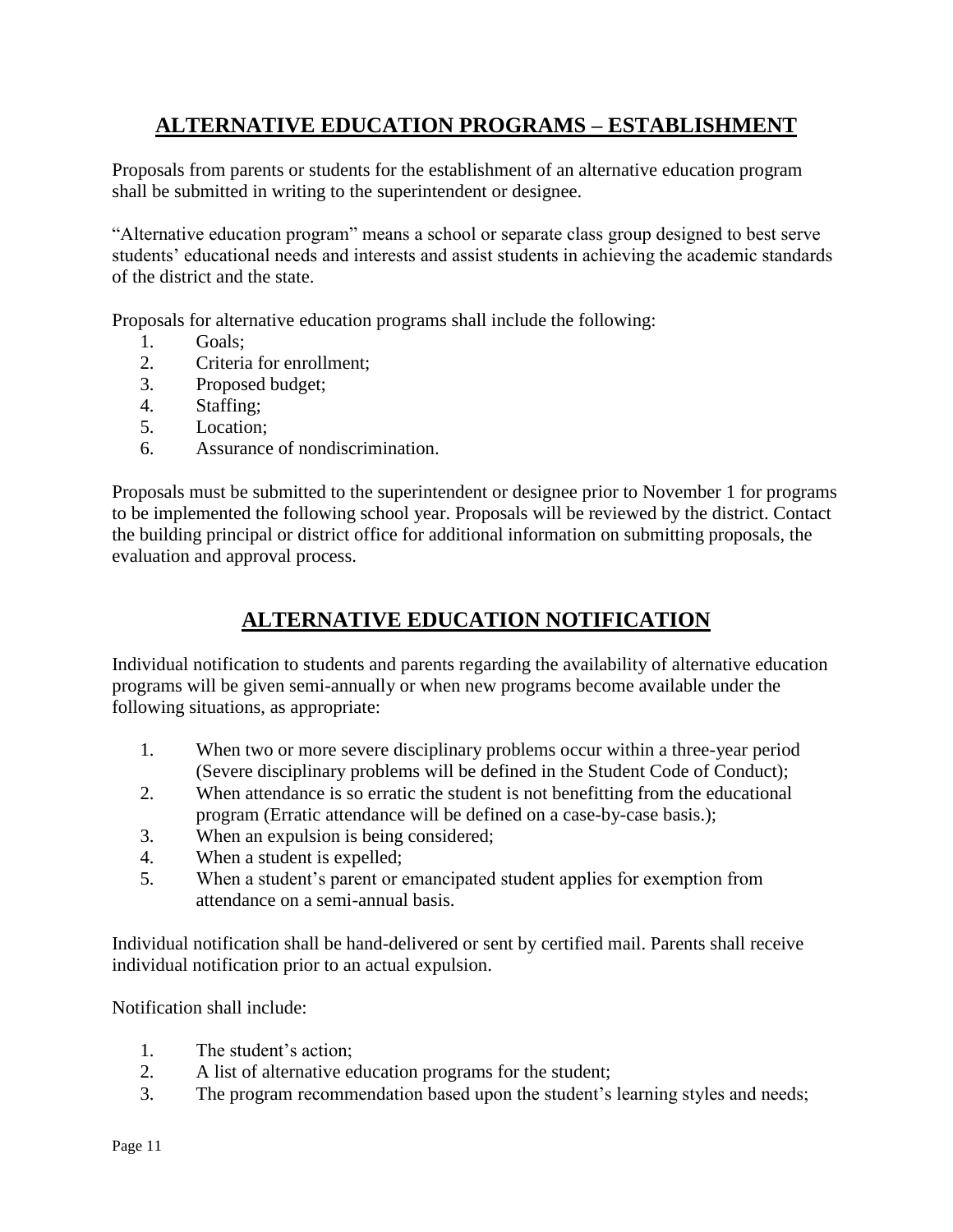4. Procedures for enrolling the student in the recommended program.

<span id="page-11-0"></span>The district is not required to provide alternative education programs for students expelled for violations of applicable state or federal weapon laws.

## **ANIMALS IN DISTRICT FACILITIES**

Only service animals, as defined in the Americans with Disabilities Act, serving persons with a disability and animals approved by the superintendent that are part of an approved district curriculum or co-curricular activity are allowed in district facilities.

<span id="page-11-1"></span>Animals, except those service animals serving persons with a disability, may not be transported on a school bus.

## **ASBESTOS**

The district has complied with the Asbestos Hazard Emergency Response Act (AHERA) by having its buildings inspected by accredited inspectors and the development of a management plan for the control of this substance.

The management plan is available for public inspection in the district office.

<span id="page-11-2"></span>Paula Shoulders and Zach Schuh serve as the district's asbestos program managers and may be reached for additional information.

## **ASSESSMENT PROGRAM**

The district's assessment program shall be designed for the purpose of determining district and school program improvement and individual student needs including the requirements of the Oregon Administrative Rules. Assessments shall be used to measure the academic content standards and Essential Skills and to identify students who meet or exceed the performance standards and Essential Skills adopted by the State Board of Education.

Students may opt-out of the statewide summative assessments as provided by state law. The district shall provide the required notice and necessary forms for opting-out of the statewide assessments to the student. The district shall provide supervised study time for students who are excused from participating in the assessment.

## **ASSIGNMENT OF STUDENTS TO SCHOOLS**

<span id="page-11-3"></span>Students are required to attend the school in the attendance area in which they reside, unless as otherwise provided by state and federal law.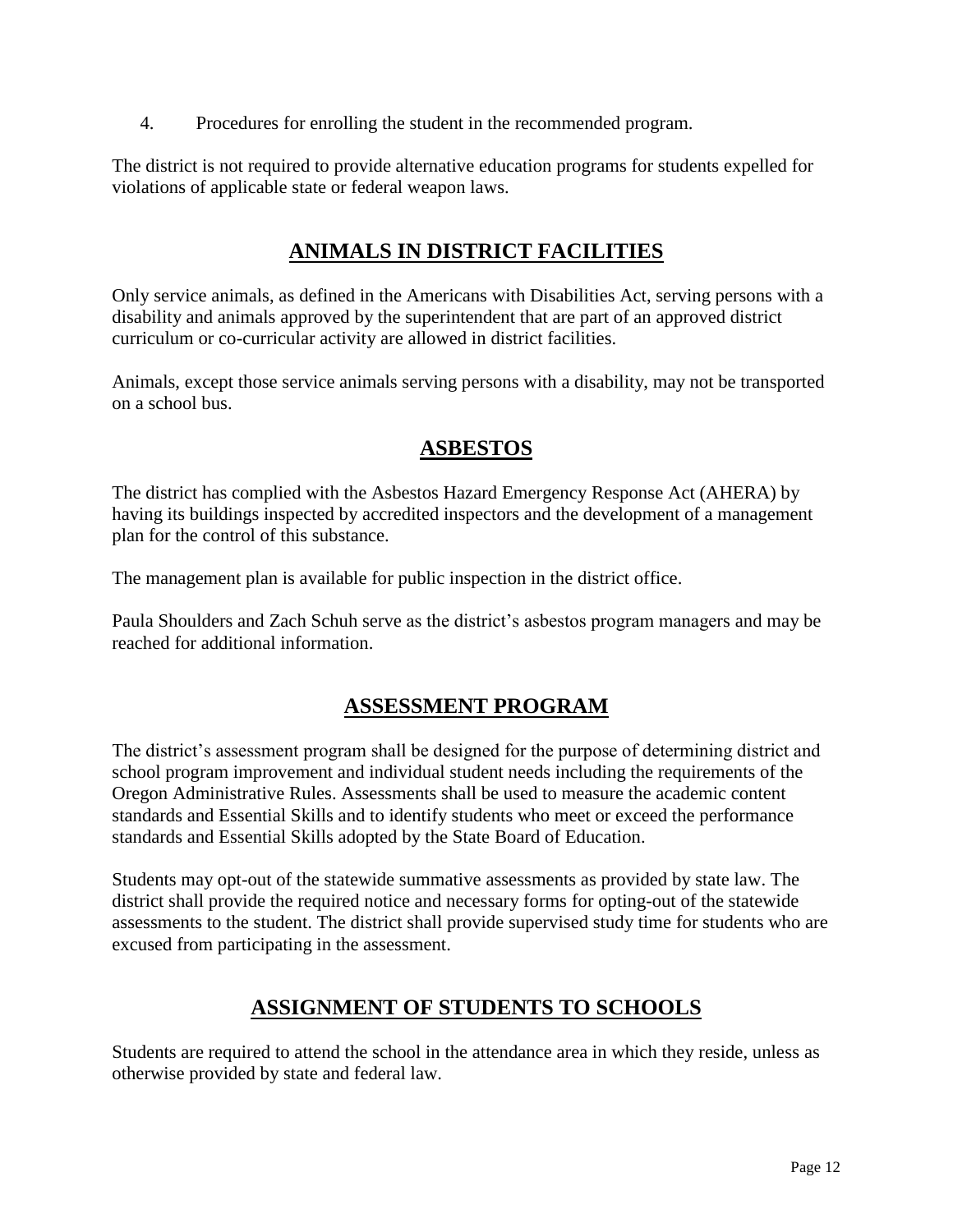#### <span id="page-12-0"></span>**OPEN ENROLLMENT**

Exceptions to attending the school in the attendance area in which the student resides may be allowed in certain circumstances. Contact the school office or district office for additional information on open enrollment to a school other than your boundary school. The deadline for open enrollment applications is June 1.

## **ATTENDANCE**

<span id="page-12-1"></span>All students between the ages of 6 and 18, who have not completed Grade 12, are required to regularly attend a public fulltime school, unless otherwise exempted by law. Staff will monitor and report violations of the state compulsory attendance law. All students five years of age who have been enrolled in a public school are required to attend regularly.

The district will notify the parent, in writing and in the native language of the parent, that, in accordance with law, the attendance officer will schedule a conference with the nonattending student and his/her parent(s) to discuss attendance requirements. At this time the parent has the right to request an evaluation to determine if the student should have an individualized education program (IEP) or a review of the student's current IEP.

Any person having legal control of a student between the ages of 6 and 18, who has not completed the 12th grade, and who fails to send a student to school within three days of notification by the district that their student is not complying with compulsory attendance requirements may be issued a citation by the district for the student's failure to attend school. Failure to send a student to school is a Class C violation of law and is punishable by a court imposed fine.

Additionally, a parent or guardian, or other person lawfully charged with the care or custody of a student under 15 years of age, may be found by the courts to have committed the offense of failing to supervise a child who has not attended school as required. Failing to supervise a child is a Class A violation. Violations, as determined by the court, may be punishable by a requirement to complete a parent effectiveness program approved by the court and/or a fine.

#### <span id="page-12-2"></span>**ABSENCE AND EXCUSES**

When returning to school after an absence, a student must bring, on the date of return, a note signed by the parent that describes the reason for the absence. Absence from school or class will be excused under the following circumstances:

- 1. Illness of the student;
- 2. Illness of an immediate family member when the student's presence at home is necessary;
- 3. Emergency situations that require the student's absence;
- 4. Field trips and school-approved activities;
- 5. Medical or dental appointments. Confirmation of appointments may be required;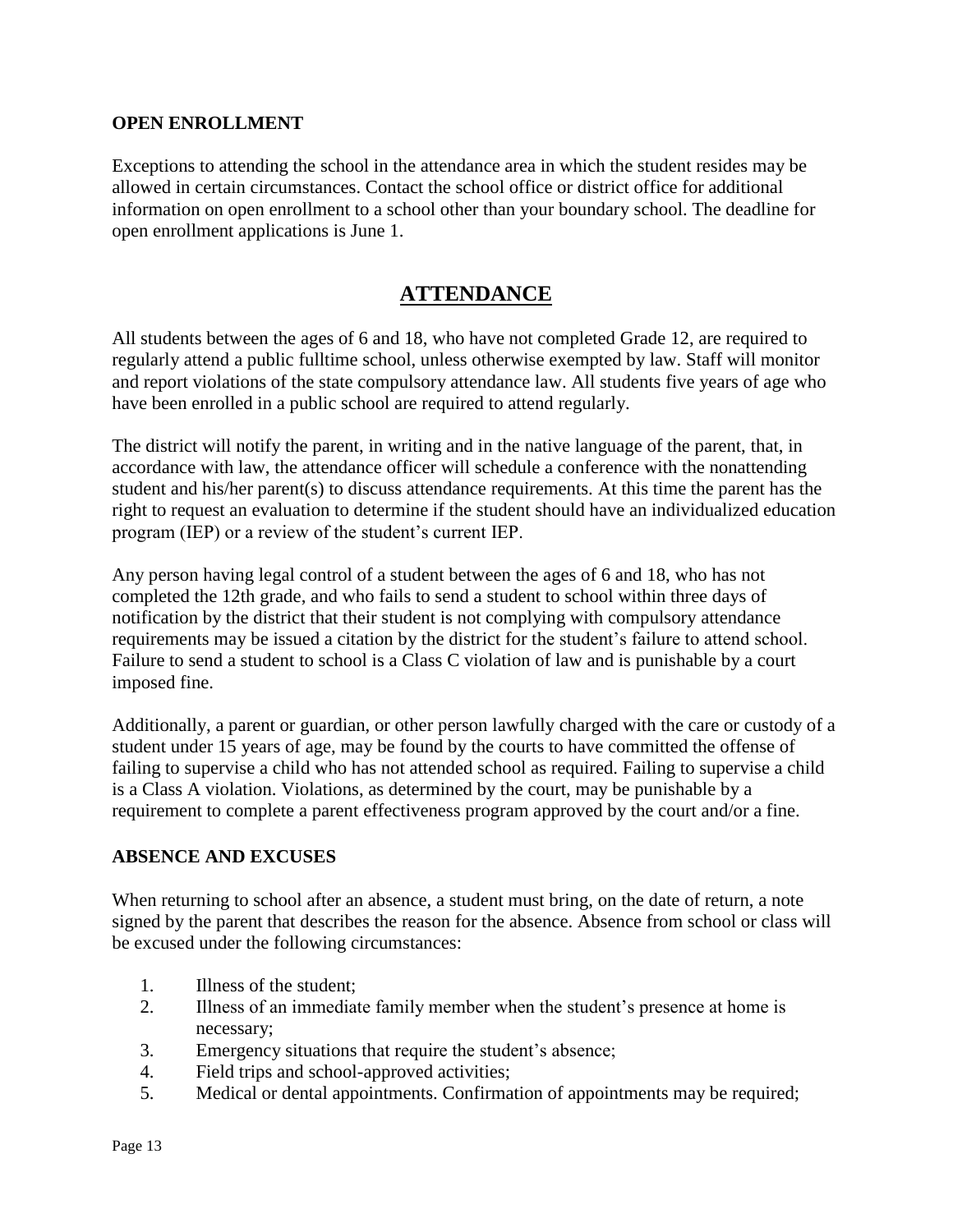6. Other reasons deemed appropriate by the school administrator when satisfactory arrangements have been made in advance of the absence.

Each school shall notify a parent or guardian by the end of the school day if their child has an unplanned absence. The notification will be either in person, by telephone or another method identified in writing by the parent or guardian. If the parent or guardian cannot be notified by the above methods, a message shall be left, if possible.

Students may be excused on a limited basis from a preplanned classroom activity or from selected portions of the established curriculum on the basis of a disability or for personal, religious or ethnic considerations.

A student who must leave school during the day, must bring a note from his/her parent. A student who becomes ill during the school day should, with the teacher's permission, report to the school office and/or school nurse. The school office and/or school nurse will decide whether or not the student should be sent home and will notify the student's parent, as appropriate.

A student who has been absent for any reason is encouraged to make up specific assignments missed and/or to complete additional in-depth study assigned by the teacher to meet subject or course requirements. Parents should contact the office to arrange for the collection of homework assignments for a student who will be absent several days. Failure to make up assigned work within a reasonable amount of time as allowed by the teacher will result in a grade of zero for the assignment.

Absenteeism will not be used as a sole criterion for the reduction of grades. A student who is absent from school for any reason will not be allowed to participate in school-related activities on that day or evening.

## <span id="page-13-0"></span>**EXEMPTIONS FROM COMPULSORY ATTENDANCE**

The school may grant an exemption from compulsory attendance to the parent of a student who is 16 or 17 years of age or an emancipated minor provided the student is:

- 1. Employed full-time;
- 2. Employed part-time and enrolled in school part-time;
- 3. Enrolled in a community college or other state-registered alternative education program.

All such requests must be submitted in writing to the building principal and include documentation of the student's employment by the employer, or enrollment status by the school. The school requires notification should the student's employment or enrollment status be terminated.

Requests will be considered only following a conference with the student and parent or emancipated student and a review of credits earned for graduation, grades, disability, if applicable, standardized assessment results, teacher evaluations, counselor appraisal, immediate plans, short-range and career goals and any other pertinent information.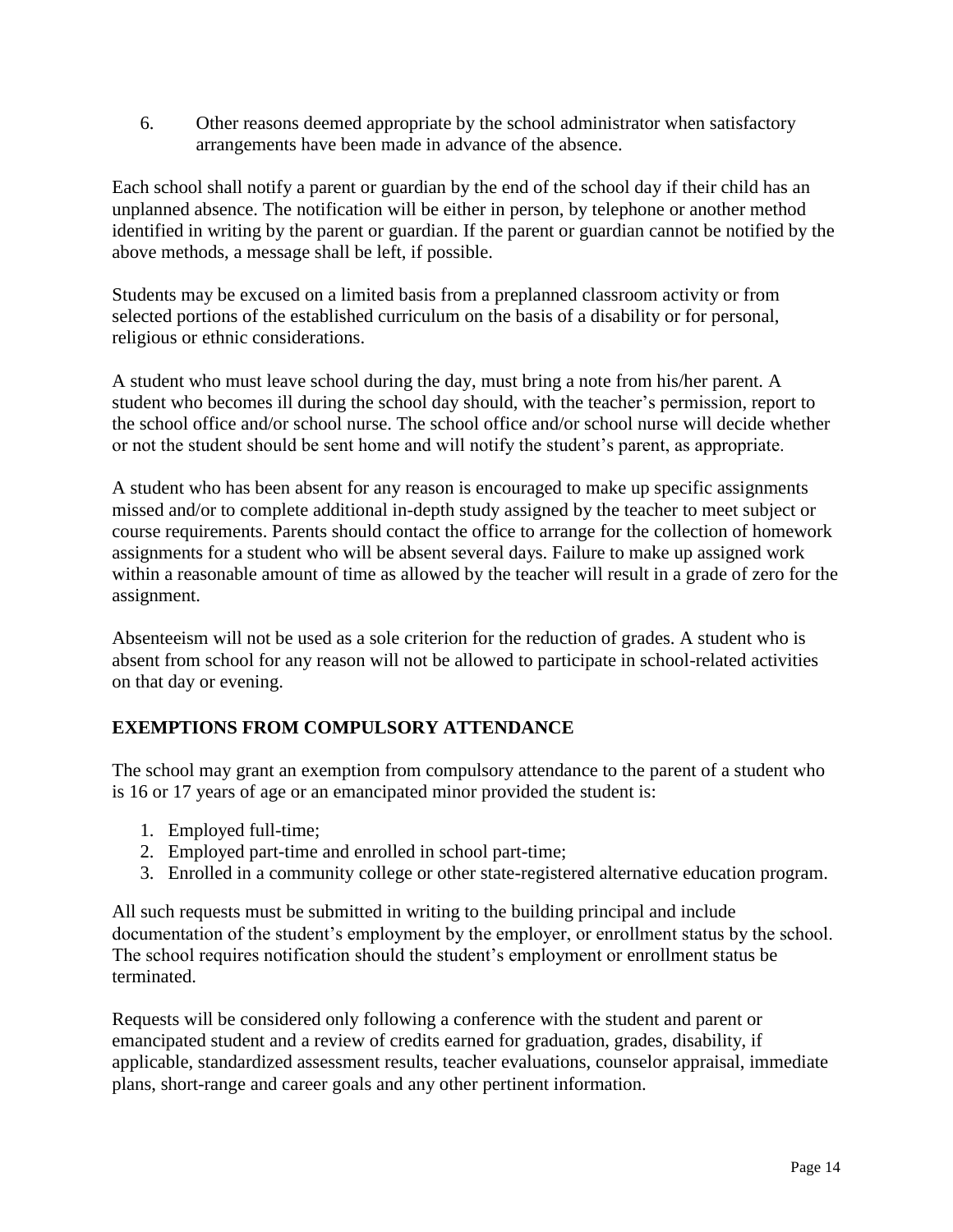Approved exemptions will be in writing and include information on alternative education programs of instruction or instruction combined with counseling that may be available.

Exemptions will be granted for a limited time only, must be renewed on a semi-annual basis and will be reviewed by the school no later than the second week of each semester.

Parents will be notified of the need to reapply for an exemption no later than the second week of each semester or return the student to school until a high school diploma or GED is earned or until the student reaches age 18.

#### <span id="page-14-0"></span>**TRUANCY**

A student who is absent from school or from any class without permission may be considered truant and will be subject to disciplinary action including detention, suspension, ineligibility to participate in athletics or other activities.

## **CLUBS AND ORGANIZATIONS**

<span id="page-14-1"></span>Student clubs and performing groups such as the band, choir, rally, dance, drama and athletic teams may establish rules of conduct – and consequences for misconduct – that are stricter than those for students in general. If a violation is also a violation of the Student Code of Conduct, the consequences specified by the district shall apply in addition to any consequences specified by the organization.

<span id="page-14-2"></span>Voluntary student-organized clubs which are not curriculum related may meet on school premises during non-instructional time with approval of the building principal.

## **COMMUNICABLE DISEASES**

Parents of a student with a communicable or contagious disease are asked to telephone the building principal so that other students who have been exposed to the disease can be alerted. A student with certain school-restrictable diseases is not permitted to attend school while the disease is contagious. This restriction is removed by the written statement of the physician, physician assistant, nurse practitioner, local health department nurse or school nurse that the disease is no longer communicable to others in the school setting. The restriction may be removed by a school nurse for the following: chickenpox, cholera, diphtheria, measles, meningitis, mumps, whooping cough, plague, rubella, scabies, staph infections, strep infections, tuberculosis, COVID-19 and other pandemics. Parents with questions should contact the school office.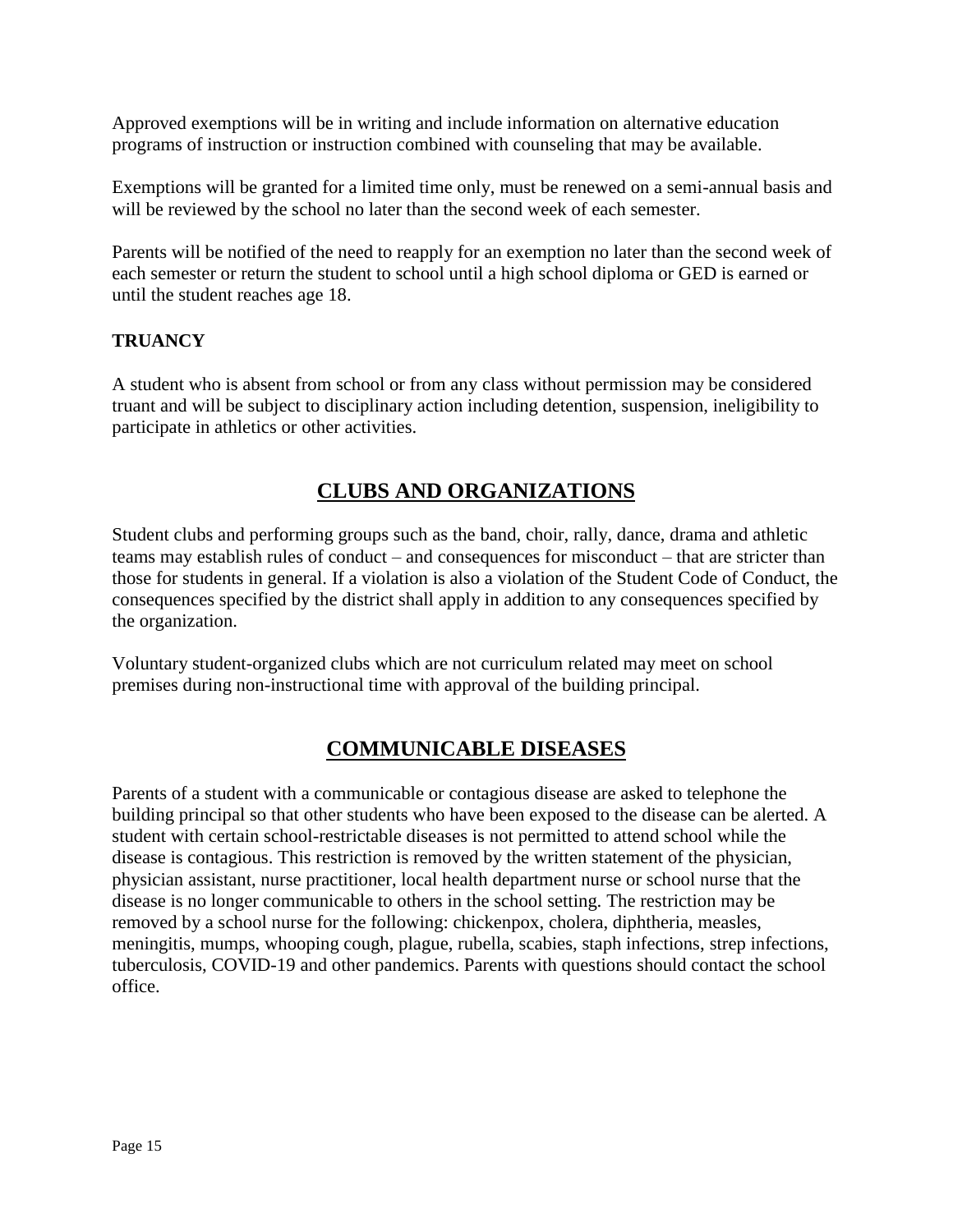## **COMPUTER USE**

<span id="page-15-0"></span>Students may be permitted to use the district's electronic communications system for personal use, in addition to official district business consistent with Board policy, the general use prohibitions/guideline/etiquette and other applicable provisions set forth in administrative regulations.

The district's electronic communications system meets the following federal Children's Internet Protection Act (CIPA) requirements:

- 1. Technology protection measures have been installed and are in continuous operation to protect against internet access by both adults and students to visual depictions that are obscene, child pornography or with respect to the use of the computers by students, harmful to students;
- 2. Educating minors about appropriate online behaviors, including cyberbullying awareness and response, and interacting with other individuals on social networking sites and in chat rooms;
- 3. The online activities of students are monitored;
- 4. Access by students to inappropriate matter on the Internet and World Wide Web is denied;
- 5. Procedures are in place to help ensure the safety and security of students when using email, chat rooms and other forms of direct electronic communications;
- 6. Unauthorized access, including so-called "hacking" and other unlawful activities by students online is prohibited;
- 7. Unauthorized disclosure, use and dissemination of personal information regarding students is prohibited;
- 8. Measures designed to restrict students' access to materials harmful to students have been installed.

The district retains ownership and control of its computers, hardware, software and data at all times. All communications and stored information transmitted, received or contained in the district's information system are the district's property and are to be used for authorized purposes only. Use of district equipment or software for unauthorized purposes is strictly prohibited.

To maintain system integrity, monitor network etiquette and ensure that those authorized to use the district's system are in compliance with Board policy, administrative regulations and law, school administrators may routinely review user files and communications.

Files and other information, including e-mail, sent or received, generated or stored on district servers are not private and may be subject to monitoring. By using the district's system, individuals consent to have that use monitored by authorized district personnel. The district reserves the right to access and disclose, as appropriate, all information and data contained on district computers and district-owned e-mail system.

Students who violate Board policy, administrative regulations, including general system user prohibitions, shall be subject to discipline up to and including expulsion and/or revocation of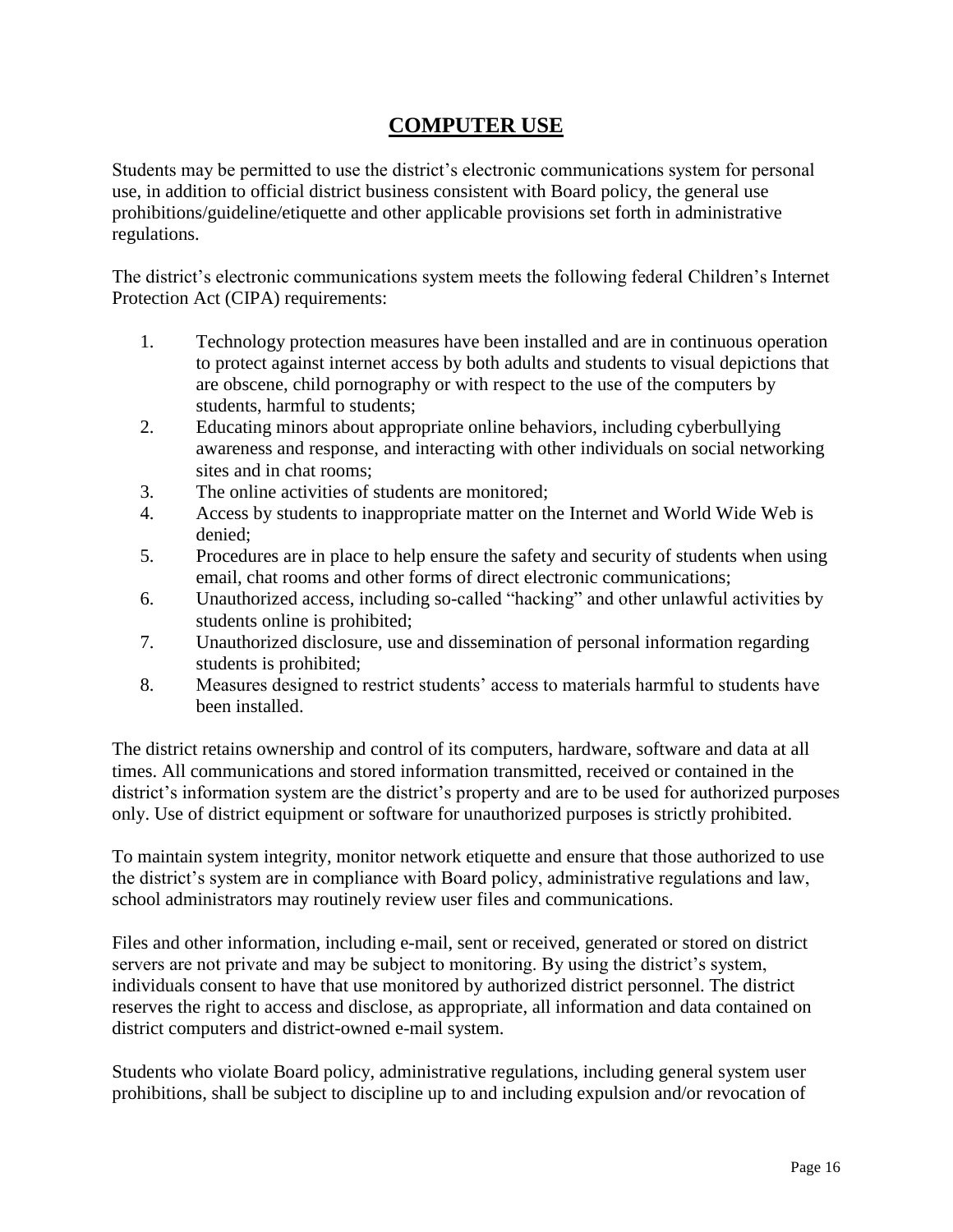<span id="page-16-0"></span>district system access up to and including permanent loss of privileges. Violations of law will be reported to law enforcement officials.

# **CONDUCT**

Students are responsible for conducting themselves properly, in accordance with the policies and administrative regulations of the district, school rules and the lawful direction of staff. The district has the responsibility to afford students certain rights as guaranteed under federal and state constitutions and statutes.

#### <span id="page-16-1"></span>**STUDENT CODE OF CONDUCT**

The district has authority and control over a student at school during the regular school day, at any school-related activity, regardless of time or location and while being transported in districtprovided transportation.

Students are subject to discipline for conduct while traveling to and from school, at the bus stop, at school-sponsored events, while at other schools in the district and while off campus, whenever such conduct causes a substantial and material disruption of the educational environment or the invasion of the rights of others.

Students will be subject to discipline including detention, suspension, expulsion, denial and/or loss of awards and privileges and/or referral to law enforcement officials for the following, including but not limited to:

- 1. Assault;
- 2. Hazing, harassment, intimidation, bullying, menacing, cyberbullying or teen dating violence, as prohibited by Board policy JFCF – Hazing/Harassment/Intimidation/Bullying/Menacing/ Cyberbullying/Teen Dating Violence/Domestic Violence - Student, and accompanying administrative regulation;
- 3. Coercion;
- 4. Violent behavior or threats of violence or harm as prohibited by Board policy JFCM Threats of Violence;
- 5. Disorderly conduct, false threats and other activity causing disruption of the school environment;
- 6. Bringing, possessing, concealing or using a weapon as prohibited by Board policy JFCJ - Weapons in the Schools;
- 7. Vandalism, malicious mischief and theft, as prohibited by Board policies ECAB Vandalism/Malicious Mischief /Theft, including willful damage or destruction of district property; or to private property on district premises or at district-sponsored activities;
- 8. Sexual harassment as prohibited by Board policy JBA/GBN Sexual Harassment and accompanying administrative regulation;
- 9. Possession, distribution, or use of tobacco products, inhalant delivery systems, alcohol or drugs or other controlled substances, including drug paraphernalia as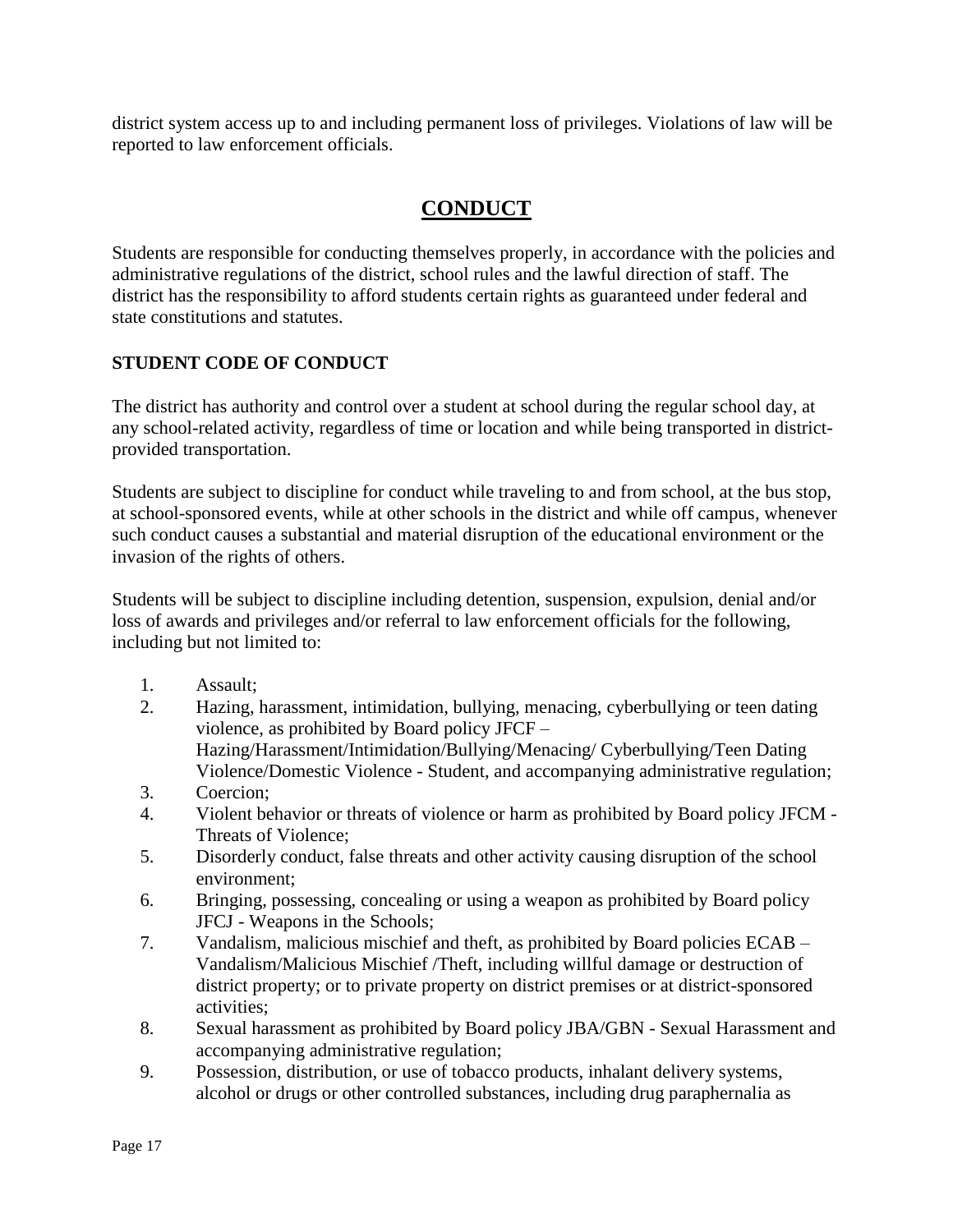prohibited by Board policy JFCG/JFCH/JFCI - Use of Tobacco Products, Alcohol, Drugs or Inhalant Delivery Systems;

- 10. Use or display of profane of obscene language;
- 11. Disruption of the school environment;
- 12. Open defiance of a teacher's authority, including persistent failure to comply with the lawful directions of teachers or school officials;
- 13. Violation of district transportation rules;
- 14. Violation of law, Board policy, administrative regulation, school or classroom rules.

With regard to weapons, under state and federal law, expulsion from school is required for a period of not less than one year for any student who is determined to have brought, possessed, concealed or used a firearm on school property or at a school sponsored activity. The superintendent may modify the expulsion requirement for a student on a case-by-case basis. Additionally, in accordance with Oregon law, any person who intentionally possesses a firearm, unless the person possesses a valid license under ORS 166.291 and 166.292, or other dangerous weapon in or on district property or recklessly discharges a firearm in school is subject to criminal prosecution, a maximum five years imprisonment, a fine and forfeiture of firearm and/or other dangerous weapon or both. Any person 13 to 17 years of age convicted of intentionally possessing a firearm in a public building is subject to denial of driving privileges for 90 days.

In regard to tobacco, alcohol or drugs, and in accordance with Oregon law, any person under age 21 possessing a tobacco product or an inhalant delivery system commits a Class D violation and is subject to a court-imposed fine, as provided by ORS 167.785. Any person who distributes, sells or allows to be sold, a tobacco product in any form, a tobacco-burning device or an inhalant delivery system, to a person under 18 years of age commits a Class A violation and is subject to a fine, as provided by ORS 163.575. An unlawful drug is any drug not prescribed by a licensed medical practitioner. Unlawful delivery of a controlled substance to a student or minor within 1,000 feet of district property is a Class A felony, as provided by ORS 475.904.

"Dangerous weapon" is defined by Oregon law as any weapon, device, instrument, material or substance which, under the circumstance in which it is used, attempted to be used or threatened to be used, is readily capable of causing death or serious physical injury.

"Deadly weapon" is defined as any instrument, article or substance specifically designed for and presently capable of causing death or serious physical injury.

"Firearm" is defined by federal law as any weapon (including a starter gun) which will or is designed to or may readily be converted to expel a projectile by the action of an explosive. This includes the frame or receiver of any such weapon or firearm, muffler or silencer, or any destructive device.

"Destructive device" is defined as any explosive, incendiary or poison gas component or any combination of parts either designed or intended for use in converting any device into a destructive device or from which a destructive device may be readily assembled. A destructive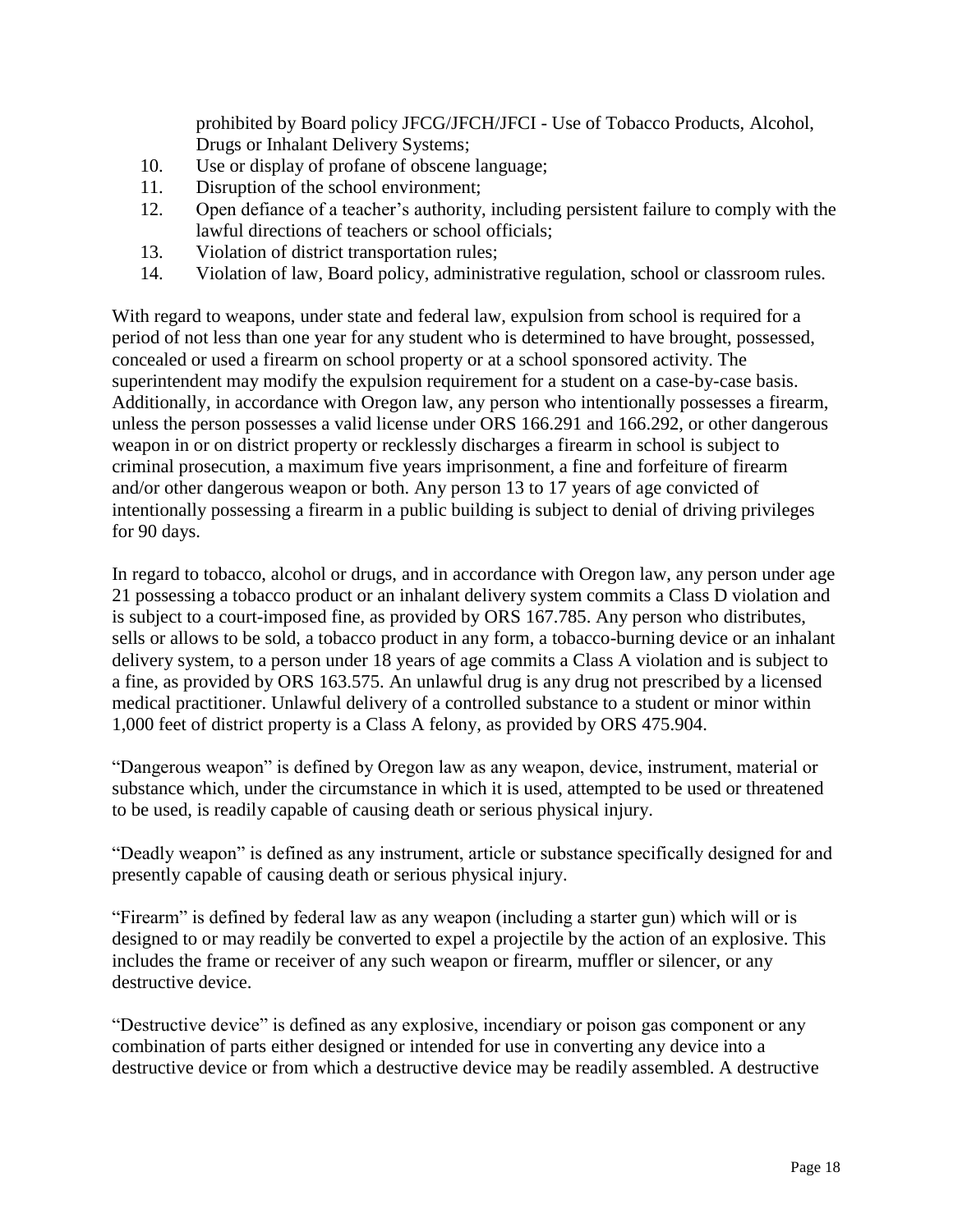device does not include any device which is designed primarily or redesigned primarily for use as a signaling, pyrotechnic, line-throwing, safety or similar device.

In accordance with the federal Gun-Free School Zone Act, possession or discharge of a firearm in a school zone is prohibited. A "school zone" as defined by federal law means, in or on school grounds or within 1,000 feet of school grounds.

## <span id="page-18-0"></span>**STUDENT RIGHTS AND RESPONSIBILITIES**

Among these student rights and responsibilities are the following:

- 1. Civil rights, including the right to equal educational opportunity and freedom from discrimination, the responsibility not to discriminate against others;
- 2. The right to attend free public schools, the responsibility to attend school regularly and to observe school rules essential for permitting others to learn at school;
- 3. The right to due process of law with respect to suspension, expulsion and decisions which the student believes injure his/her rights;
- 4. The right to free inquiry and expression, the responsibility to observe reasonable rules regarding these rights;
- 5. The right to assemble informally, the responsibility to not disrupt the orderly operation of the educational process, nor infringe upon the rights of others;
- 6. The right to privacy, which includes privacy in respect to the student's education records;
- 7. The right to know the behavior standards expected, the responsibility to know the consequences of misbehavior.

## **CONFERENCES**

<span id="page-18-1"></span>Regular conferences are scheduled annually in the fall and spring to review student progress.

Students and parents may also expect teachers to request a conference: (1) if the student is not maintaining passing grades or achieving the expected level of performance; (2) if the student is not maintaining behavior expectations; or (3) in any other case the teacher considers necessary.

The district encourages a student or parent in need of additional information or with questions or concerns to confer with the appropriate teacher, counselor or principal. A parent who wishes to confer with a teacher may call the office for an appointment before or after school, during the teacher's preparation period or request that the teacher call the parent to arrange a mutually convenient time.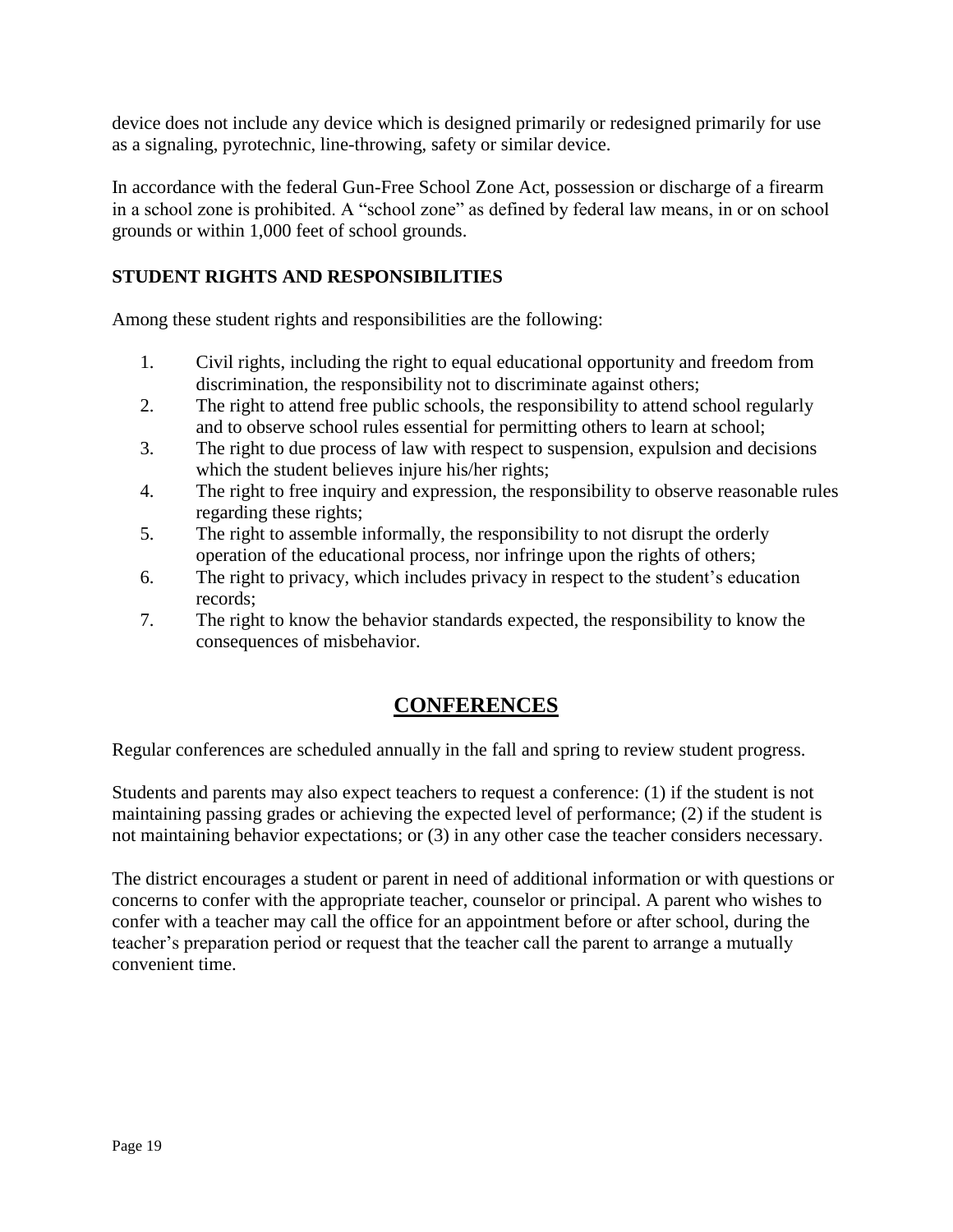## **COUNSELING**

## <span id="page-19-1"></span><span id="page-19-0"></span>**ACADEMIC COUNSELING**

Students are encouraged to talk with a district counselor, teachers and building administrators in order to learn about the curriculum, course offerings and graduation requirements. All students in grades 9-12 and their parents shall be notified annually about the recommended courses for students. Students who are interested in attending a college, university or training school, or pursuing some other advanced education, should work closely with their counselor so that they may take the courses that will best prepare them for further work. The counselor can also provide information about entrance examinations required by many colleges and universities, as well as information about financial aid and housing.

#### <span id="page-19-2"></span>**PERSONAL COUNSELING**

A counselor is available to assist students with a wide range of personal concerns, including such areas as social, family, emotional, academic, drug, alcohol, or tobacco dependency. The counselor may also make available information about community resources to address personal concerns. Contact your school office or school counselor for more resources.

## **CREDIT BY EXAMINATION**

<span id="page-19-3"></span>A student who has had sufficient prior formal instruction, as determined by the district and on the basis of a review of the student's educational records, may gain credit for a course by passing an examination designed to measure proficiency or mastery of identified standards (knowledge and skills). A student may not use credit by examination to regain eligibility to participate in extracurricular activities.

## **CREDIT FOR PROFICIENCY**

<span id="page-19-4"></span>In addition to credit by completing classroom or equivalent work in a course, a student may receive credit toward a diploma or a modified diploma by one or more of the following options:

- 1. Classroom or equivalent work that meets Common Curriculum Goals and academic content standard required by OAR 581-022-2030;
- 2. Classroom or equivalent work;
- 3. Passing an appropriate exam;
- 4. Providing a collection of work or other assessment evidence; and/or
- <span id="page-19-5"></span>5. Providing documentation of prior learning experiences.

## **DAMAGE TO DISTRICT PROPERTY**

A student who is found to have damaged district property will be held responsible for the reasonable cost of repairing or replacing that property. The district will notify students and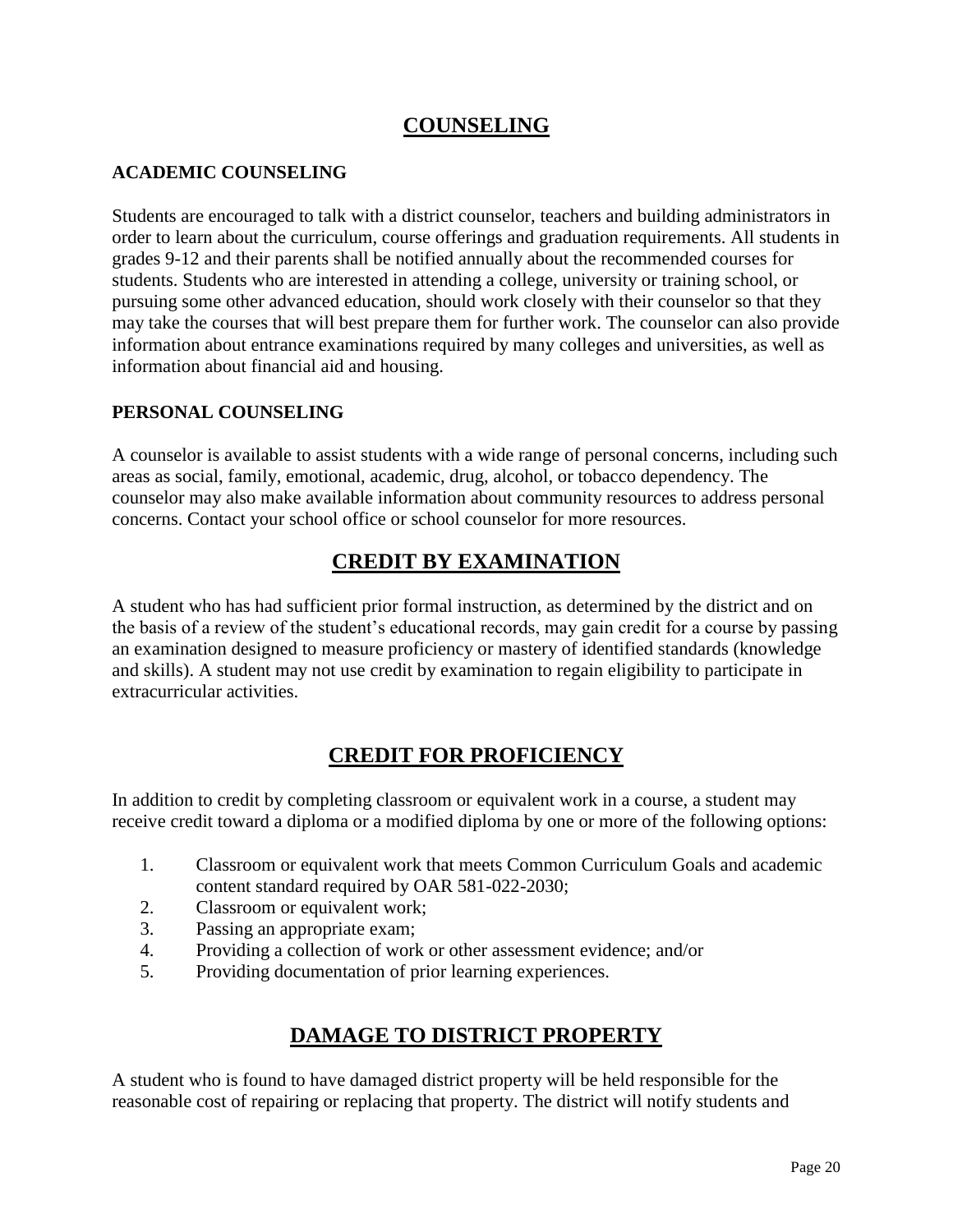parents of all such charges. If the amount due is not paid within 10 calendar days of receipt of the district's notice, the amount will become a debt owed and certain penalties and/or restrictions may be imposed. See Fees, Fines and Charges.

## **DISCIPLINE/DUE PROCESS**

<span id="page-20-0"></span>A student who violates the Student Code of Conduct shall be subject to disciplinary action.

A student's due process rights will be observed in all such instances, including the right to appeal the discipline decisions of staff and administrators.

Discipline in the district is based upon a philosophy designed to produce behavioral changes that will enable students to develop the self-discipline necessary to remain in school and to function successfully in their educational and social environments.

Student disciplinary sanctions will offer corrective counseling and sanctions that are age appropriate, and to the extent practicable, that uses approaches that are shown through research to be effective.

Disciplinary measures are applied, without bias, depending on the nature of the offense. The age and past pattern of behavior of a student will be considered prior to any suspension or expulsion.

In addition, when a student commits substance abuse, drug or drug paraphernalia, alcohol- and/or tobacco-related offenses or any other criminal act, he/she may also be referred to law enforcement officials. Violations of the district's weapons policy, as required by law, shall be reported to law enforcement.

To mitigate disciplinary action for drug- and alcohol-related offenses sent to expulsion hearing, for a first offense a student may be allowed to voluntarily complete a drug and alcohol diversion program at parent's expense in lieu of expulsion, as approved by the superintendent, hearings officer or designee and the student's parent. If the parent/student agree(s) to the diversion program, the student may be readmitted to school after arrangements for the program are verified by the superintendent, hearings officer or designee and completion of the terms of the mitigated district-imposed discipline. Failure to complete the program will result in imposition of the unmitigated terms of the original disciplinary action.

## <span id="page-20-1"></span>**DETENTION**

A student may be detained outside of school hours for disciplinary reasons, provided the parent has been notified of the detention and, in the case of bus students, arrangements have been made for the student's transportation home. In cases where transportation is required, 24-hour notice will be given so that transportation may be arranged.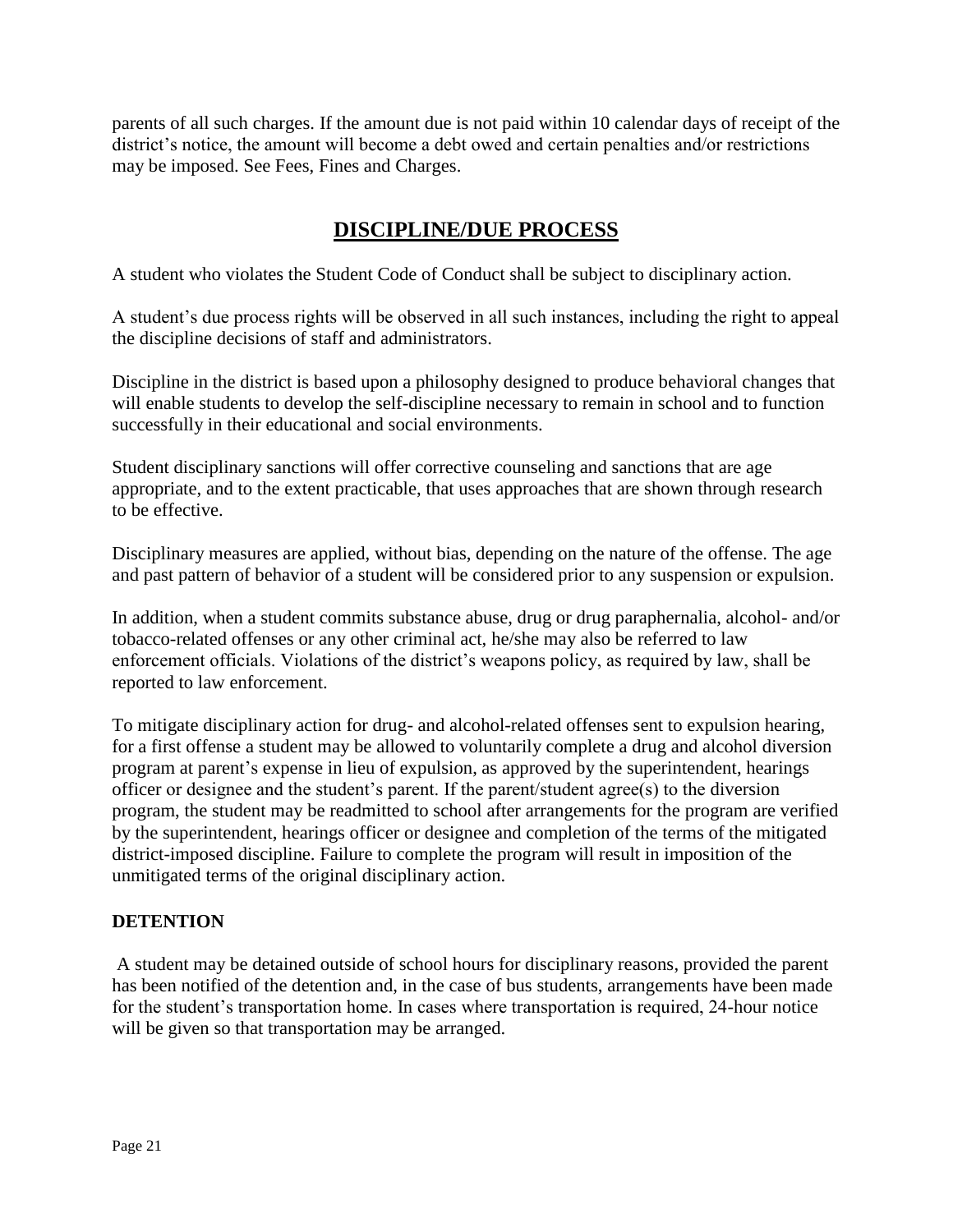## <span id="page-21-0"></span>**DISCIPLINE OF STUDENTS WITH DISABILITIES**

When a student being served by an individualized education program (IEP) engages in conduct which would warrant suspension of more than 10 days or expulsion for a student without disabilities, the student's parents will be notified immediately (within 24 hours) of the circumstances of the misbehavior and the time and location of the student's IEP team meeting addressing the infraction and its relationship to the disability.

The IEP team will determine whether the misconduct is a manifestation of the student's disability. Should the IEP team conclude the misconduct has no relationship to the student's disability, the student may be disciplined in the same manner as would other students.

If the IEP team concludes the misconduct is a consequence of the student's disability, the team may review and revise the student's IEP and determine whether a change in placement is needed. The district may not suspend for more than 10 days or expel a student with a disability or terminate educational services for any behavior which is a manifestation of the disability.

A student may be removed from the current educational placement to an appropriate interim alternative educational setting for the same amount of time that a student without a disability would be subject to discipline, but for not more than 45 calendar days in a school year, for a drug or weapon violation as provided in district procedures. Additionally, the district may request an expedited due process hearing to obtain a hearings officer's order to remove a student to an interim alternative educational setting for not more than 45 days if the student is exhibiting injurious behavior. For the purpose of this request, "injurious behavior" is defined as behavior that is substantially likely to result in injury to the student or to others.

#### <span id="page-21-1"></span>**EXPULSION**

Students may be expelled for any of the following circumstances: a) when a student's conduct poses a threat to the health or safety of students or employees; b) when other strategies to change the student's behavior have been ineffective, except that expulsion may not be used to address truancy; or c) when required by law.

The district shall consider the age of the student and the student's past pattern of behavior prior to imposing the expulsion. The use of out-of-school expulsion of a student in the fifth grade or below, is limited to:

- 1. Non-accidental conduct causing serious physical harm to a student or employee;
- 2. When a school administrator determines, based on the administration's observation or upon a report from an employee, the student's conduct poses a threat to the health or safety of students or employees; or
- 3. When the expulsion is required by law.

No student may be expelled without a hearing unless the student's parent or the student, if 18 years of age, waives the right to a hearing, either in writing or by failure to appear at a scheduled hearing.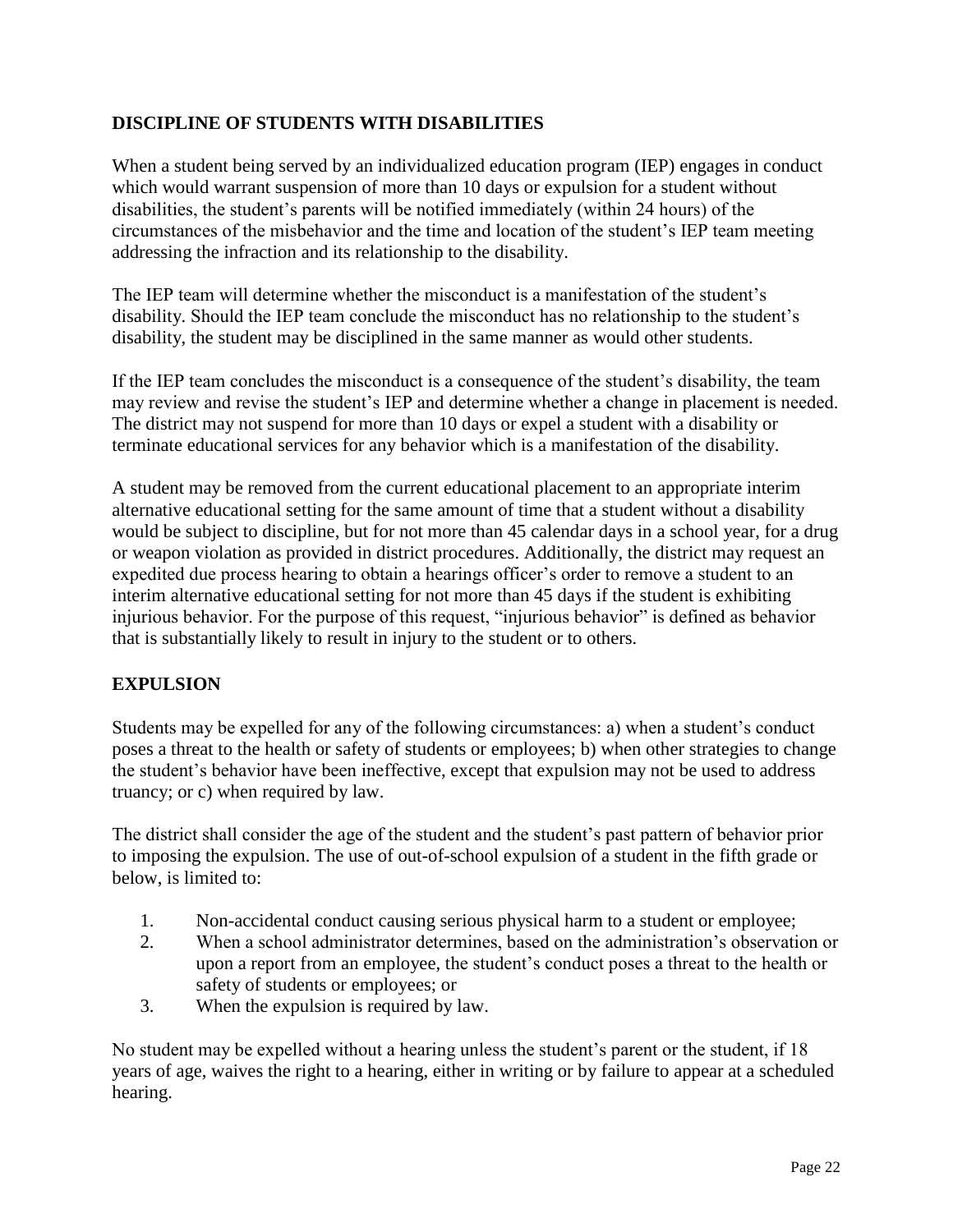An expulsion shall not extend beyond one calendar year.

The district will provide appropriate expulsion notification including expulsion hearing procedures, student and parent rights and alternative education provisions as required by law. See alternative education programs and alternative education notice in this handbook.

#### <span id="page-22-0"></span>**SUSPENSION**

A student whose conduct or condition is seriously detrimental to the school's best interests may be suspended for up to and including 10 school days. A student may be suspended for one or more of the following reasons: a) willful violation of Board policies, administrative regulations or school rules; b) willful conduct which materially and substantially disrupts the rights of others to an education; c) willful conduct which endangers the student, other students or staff members; or d) willful conduct which damages or injures district property.

The district may require a student to attend school during non-school hours as an alternative to suspension.

An opportunity for the student to present his/her view of the alleged misconduct will be given. Each suspension will include a specification of the reasons for the suspension, the length of the suspension, a plan for readmission and an opportunity to appeal the decision. Every reasonable and prompt effort will be made to notify the parents of a suspended student.

While under suspension, a student may not attend after-school activities and athletic events, be present on district property nor participate in activities directed or sponsored by the district.

School work missed by a student while on suspension may be made up upon the student's return to school if the work missed reflects achievement over a greater period of time than the length of the suspension. For example, a student will be allowed to make up final, mid-term and unit examinations without an academic penalty.

## **DISTRIBUTION OF MATERIAL**

<span id="page-22-1"></span>All aspects of K-8 school-sponsored publications, including web pages, newspapers and/or yearbooks, are completely under the supervision of the teacher and principal. Students may be required to submit such publications to the administration for approval. Generally, high school student journalists have the right to exercise freedom of speech and of the press in schoolsponsored media. School-sponsored media prepared by student journalists are subject to reasonable time, place and manner restrictions pursuant to state and federal law.

Written materials, handbills, photographs, pictures, petitions, films, tapes or other visual or auditory materials may not be sold, circulated or distributed on district property by a student or a nonstudent without the approval of the administration.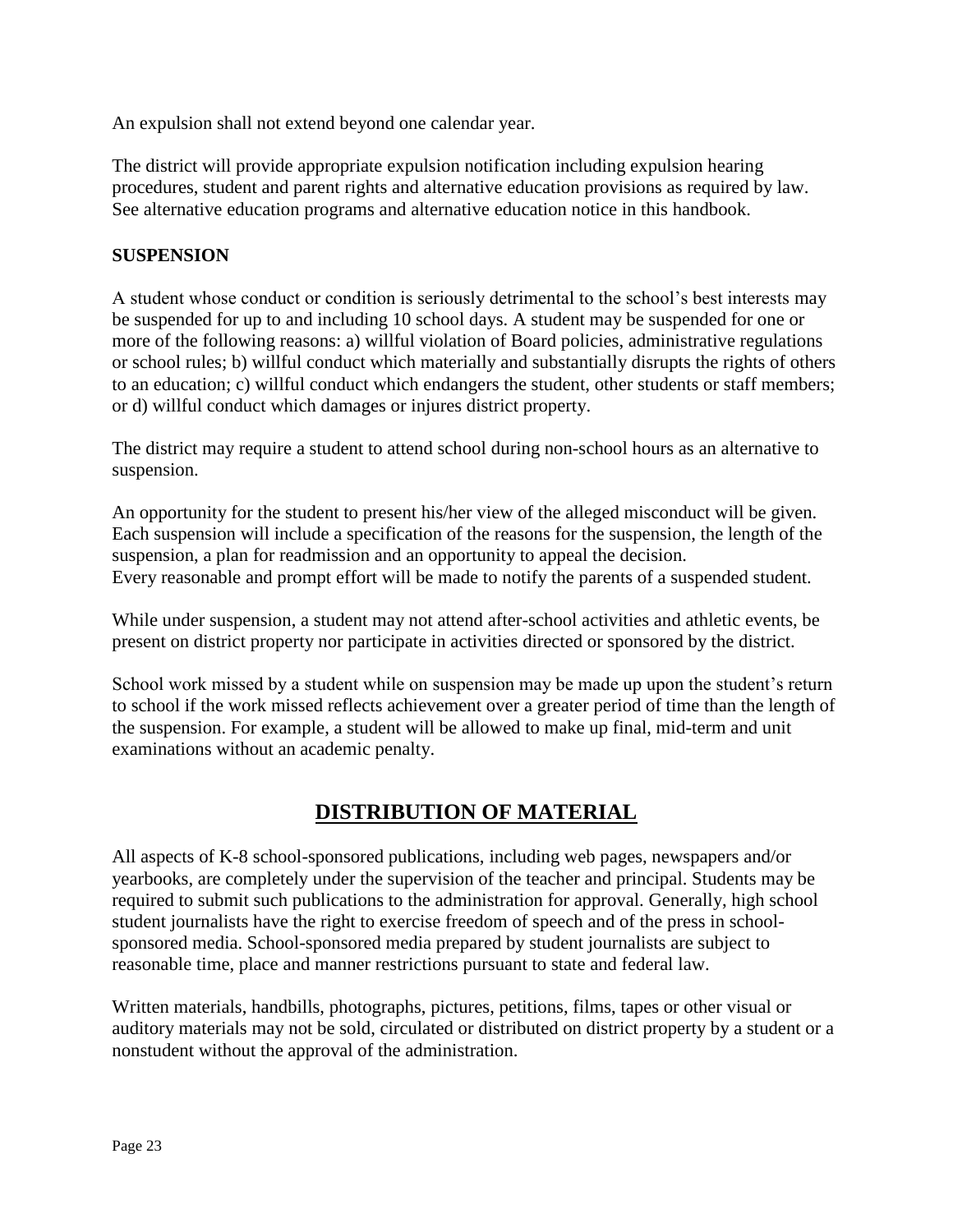Materials not under the editorial control of the district may be subject to administrative review, restricted or prohibited, based on legitimate educational concerns. Such concerns include whether the material is defamatory; age appropriate to the grade level and/or maturity of the reading audience; poorly written, inadequately researched, is biased or prejudiced; not factual; or not free of racial, ethnic, religious or sexual bias. Materials include advertising that is in conflict with public school laws, rules and/or Board policy, deemed inappropriate for students or may be reasonably perceived by the public to bear the sanction for approval of the district.

The district may designate the time, place and manner for distribution.

If material is not approved within 24 hours of the time that it was submitted, it must be considered disapproved.

Disapprovals may be appealed by submitting the disapproved materials to the superintendent; material not approved by the superintendent within three days is considered disapproved. This disapproval may be appealed to the Board at its next regular meeting when the individual shall have a reasonable period of time to present his/her viewpoint.

## **DRESS AND GROOMING**

<span id="page-23-0"></span>The district's dress code is established to promote appropriate grooming and hygiene, prevent disruption and avoid safety hazards.

Students who represent the school in a voluntary activity may be required to meet additional dress and grooming standards approved by the building principal and may be denied the opportunity to participate if those standards are not met.

Obscene, lewd and/or sexually or suggestive statements or pictures on clothing are considered disruptive and not allowed on school premises. Insufficient covering such as jeans with holes in inappropriate places, short shorts, skirts, halter tops, crop tops, or bare midriffs will not be allowed. Pants are to be worn above the hips and are not allowed to sag. Clothing that advertises or gives reference to alcohol, drugs, tobacco, violence or anarchy is prohibited. Shoes or sandals must be worn at school and school activities. Additional dress code standards may be set in individual school handbooks.

# <span id="page-23-1"></span>**EMERGENCY DRILLS – FIRE, EARTHQUAKE, SAFETY THREATS, AND OTHER EMERGENCY DRILLS**

Instruction on fire, earthquake, safety threats dangers and drills for students shall be conducted for at least 30 minutes each school month.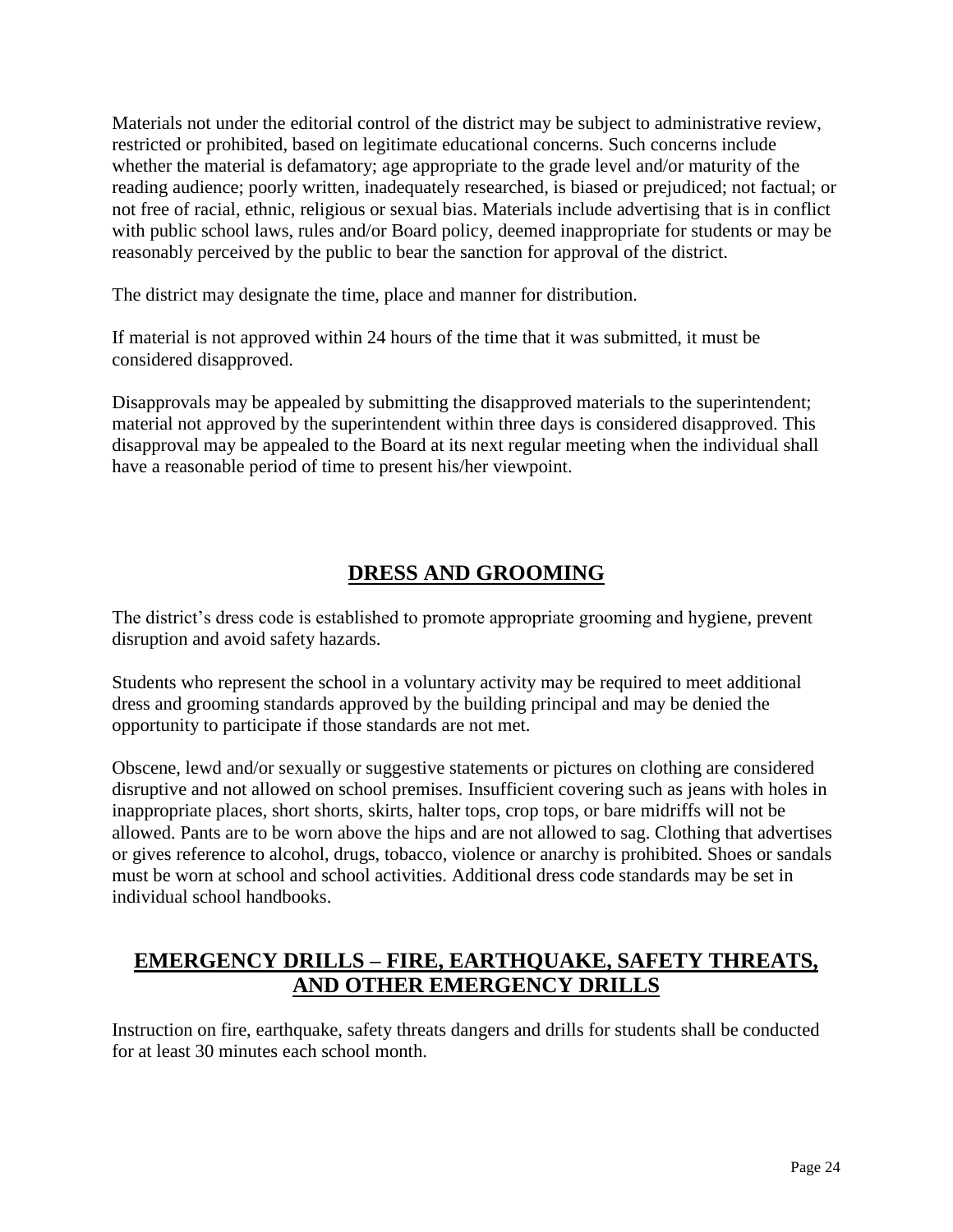At least one fire drill, which include routes and methods of exiting the school building, will be conducted each month for students in grades K-12. At least one fire drill will be conducted within the first 10 days of the school year.

At least two drills on earthquakes and two drills for safety threats for students will be conducted each year for students in grades K-12. Drills and instruction on safety threats shall include procedures related to lockdown, lockout, shelter in place and evacuation and other actions to take when there is a threat to safety.

A map/diagram of the fire escape route to be followed is posted near all classroom doorways and reviewed with students. When the fire alarm is sounded, students must follow the direction of staff quickly, quietly and in an orderly fashion.

## **EMERGENCY MEDICAL TREATMENT**

<span id="page-24-0"></span>A student who becomes ill or is injured at school must notify his/her teacher or another staff member as soon as possible. In the case of a serious illness or injury, the school shall attempt to notify parents according to information provided on emergency forms and submitted by parents to the school. Parents are encouraged to update this information as often as necessary.

If the student is too ill to remain in school, the student will be released to the student's parents or to another person as directed by parents on the student's emergency form.

School staff may administer emergency or minor first aid, if possible. The school will contact emergency medical personnel, if necessary, and will attempt to notify the student's parents whenever the student has been transported for treatment.

## **EMERGENCY SCHOOL CLOSING INFORMATION**

<span id="page-24-1"></span>In case of hazardous or emergency conditions, the superintendent may alter district and transportation schedules, as are appropriate to the particular condition. Such alterations include closure of all schools, closure of selected schools or grade levels, delayed openings of schools and early dismissal of students.

Parents will be notified through the FlashAlert system and School Messenger of emergency conditions and related alterations to the district or transportation schedules. Register for FlashAlert at [http://www.flashalert.net/signup/.](http://www.flashalert.net/signup/) You can also opt-in to receive messages from School Messenger by sending a text message of "Y" or "Yes" to our school's short code number, 67587.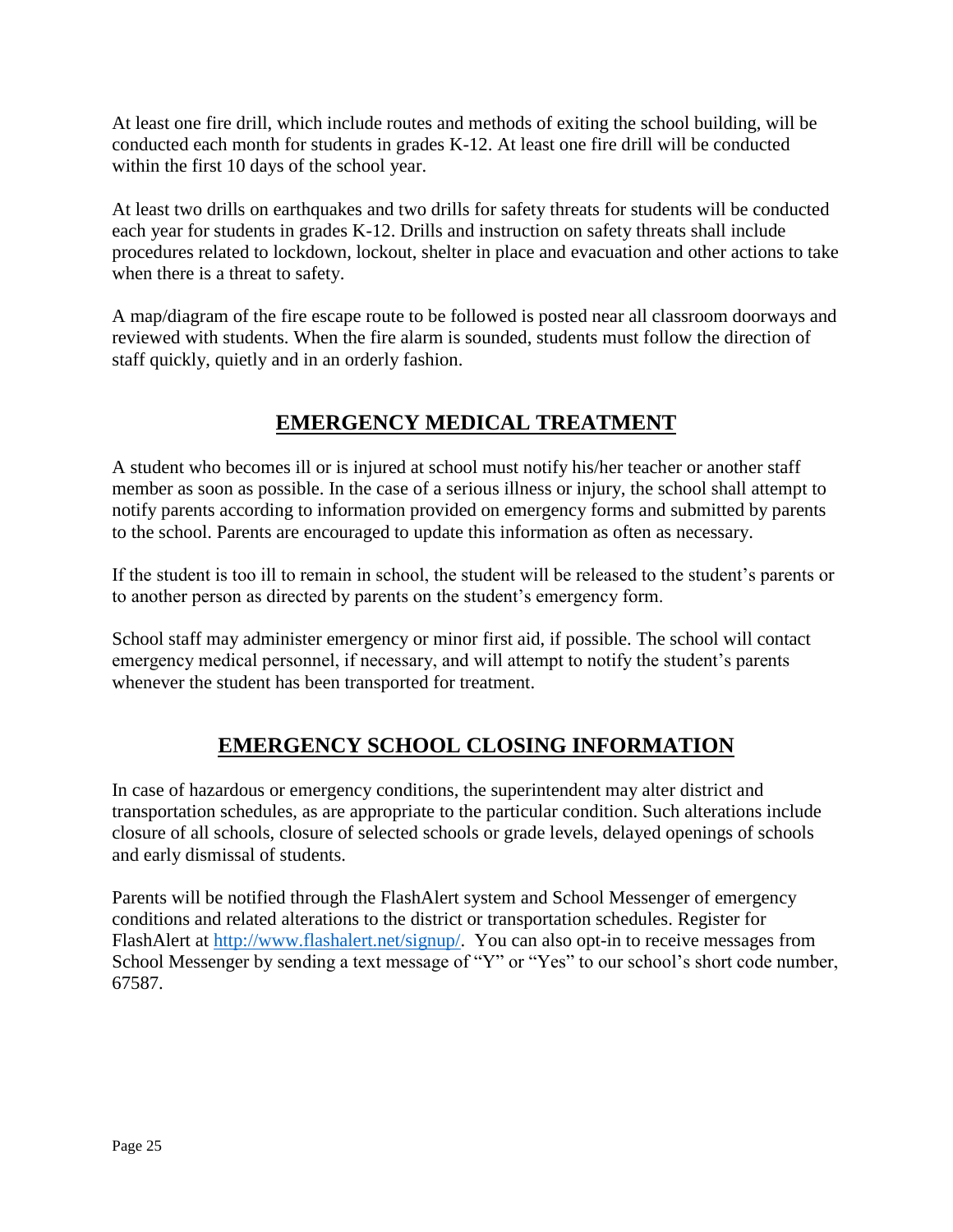## **FEES, FINES, AND CHARGES**

<span id="page-25-0"></span>Materials that are part of the basic educational program are provided without charge to a student. A student is expected to provide his/her own supplies (e.g., pencils, paper, erasers and notebooks) and may be required to pay certain other fees or deposits, including:

- 1. Club dues;
- 2. Security deposits;
- 3. Materials for a class project the student will keep in excess of minimum course requirements and at the option of the student;
- 4. Personal physical education and athletic equipment and apparel;
- 5. Voluntary purchases of pictures, publications, class rings, graduation announcements, etc.;
- 6. Student accident insurance and insurance on school-owned instruments;
- 7. Instrumental rental and uniform maintenance;
- 8. Student body fees and student identification cards;
- 9. Fees for damaged library books and school-owned equipment;
- 10. Lock or locker deposits;
- 11. Fees for use of towels provided by the district for P.E. classes or athletics;
- 12. Field trips considered optional to the district's regular school program;
- 13. Admission fees for certain extracurricular activities;
- 14. Participation fees or "pay to play" for involvement in activities;
- 15. Graduation fees.

#### <span id="page-25-1"></span>**DEPOSITS, FINES AND CHARGES**

As permitted by law, schools may charge a deposit on a one-time or annual basis as security against lost or damaged school or district property.

Deposits may not exceed \$25 per year per student, due at any time during the year upon registration of the student in the school.

The entire deposit, less any fines or charges for loss or damage, will be refunded upon withdrawal from the school. Deposit amounts not claimed within sixty (60) days of withdrawal may be retained by the District.

#### <span id="page-25-2"></span>**STUDENT BODY FEES**

Schools may issue a student body card to enrolled students for identification and security purposes. There will be no charge for this card.

Schools may collect a student body fee of up to \$25 per year, per student, for purposes of funding enrichment activities, such as field trips or special school assemblies or presenters. Schools must notify parents that this is an optional fee which parents may contribute as a means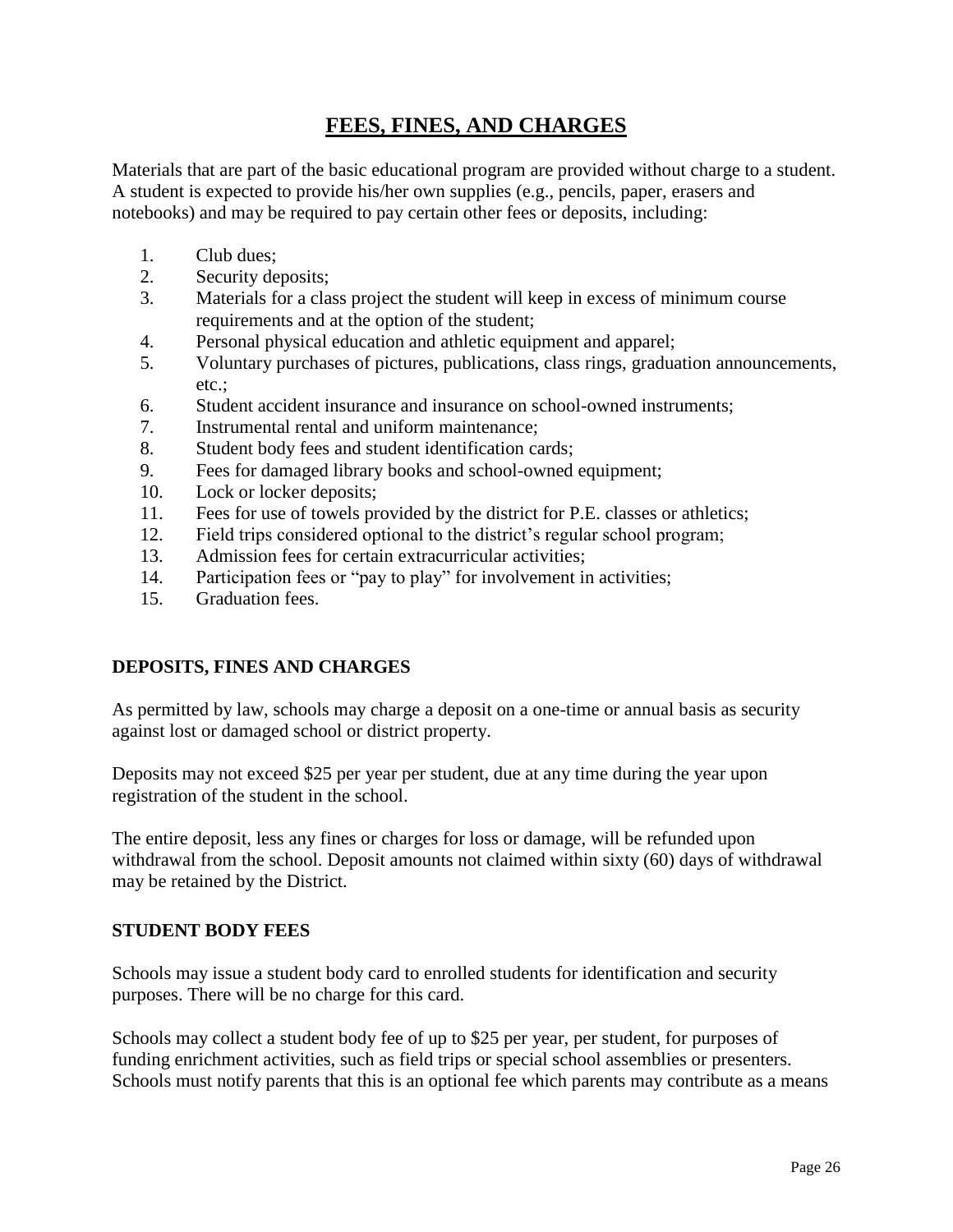of providing enrichment activities for the entire student body. Students will not be denied participation in any such activities on the condition of payment of this fee.

The high school will charge an optional activity fee of \$40 per year (\$20 if purchased after January 1) for those students wishing to receive free or reduced admission costs to specific athletic or activity events.

Student body fees and high school activity fees are not refundable.

#### <span id="page-26-0"></span>**OTHER OPTIONAL FEES**

This category includes numerous types of services, products, or benefits which schools may choose to offer separately or in addition to the regular education program. None of these fees shall be required as a condition of enrollment or for participation and benefit in any of the regular education program.

These fees may include, but not be limited to the following:

- Athletic Participation Fees
- Annual or Yearbook Fee
- Extra-Curricular Club Dues or Fees
- High School Parking Permit
- Fees for materials for projects or items made in school and retained by the student.

No fee may be charged for a required project if the student chooses not to retain the finished product(s). Except as provided above or as determined by the Superintendent, schools may determine the fees or charges in this category. Once paid, fees or charges in this category are not refundable unless specified in advance by the school.

#### <span id="page-26-1"></span>**NOTIFICATION AND COLLECTION**

A written notice will be provided to the student and his/her parent(s) of the district's intent to collect fees, fines and damages owed. Notice will include the reason the student owes money to the district, and itemization of the fees, fines or damages owed and the right of the parent to request a hearing.

Debts not paid within 10 calendar days of the district's notice to the student and parent will result in possible restrictions and/or penalties, until the debt is paid, and possible referral of the debt to a private collection agency or other methods available to the district.

A request to waive the student's debt must be submitted in writing to the principal or designee. Fees, fines and charges owed to the district may be waived at the discretion of the principal or designee if:

- 1. The district determines that the parent of the student is unable to pay the debt;
- 2. The payment of the debt could impact the health or safety of the student;
- 3. The creation of the notice of the debt owned would cost more than the potential total debt collected relating to the notice;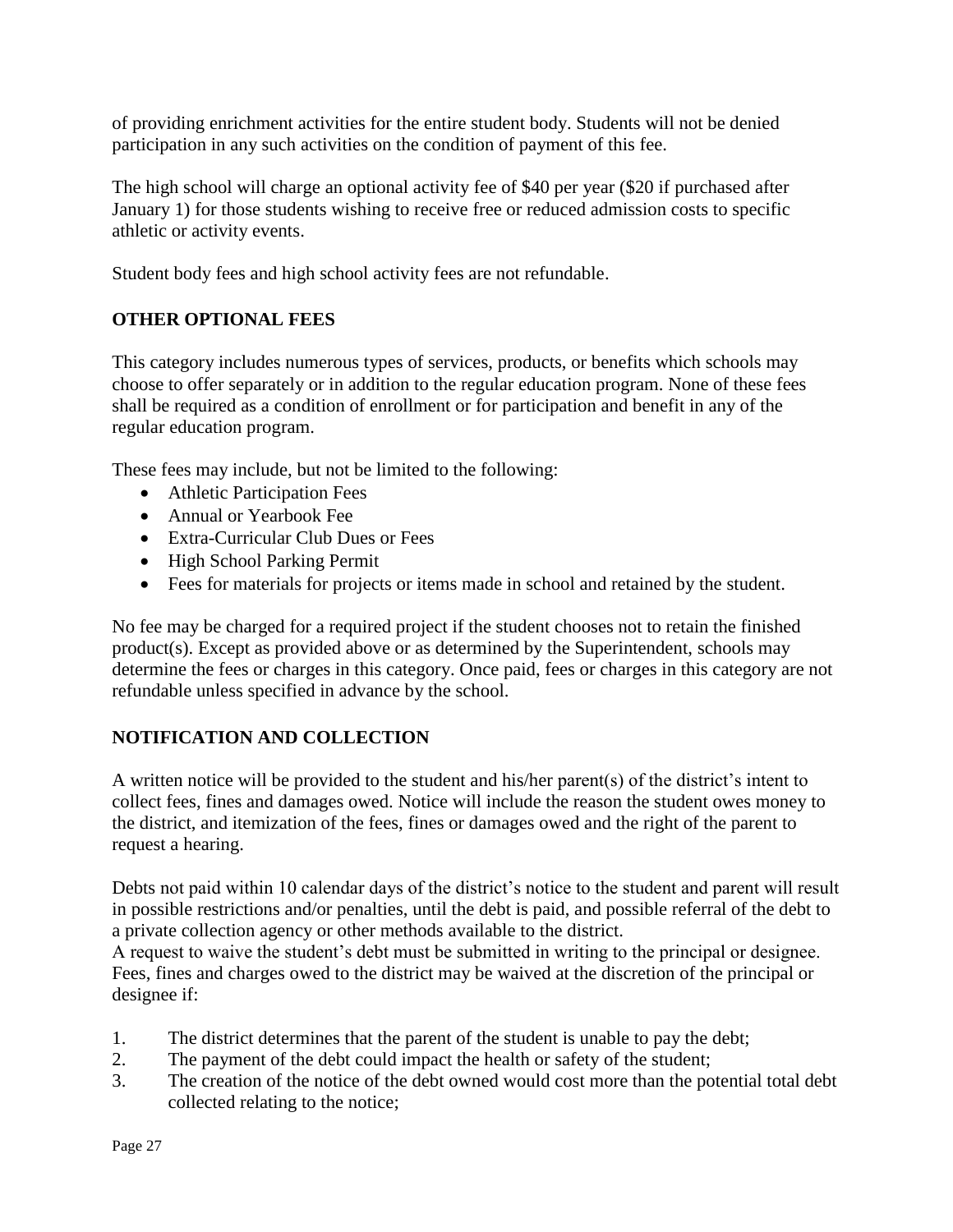4. There are mitigating circumstances as determined by the principal or designee that preclude the collection of the debt.

Such requests must be received no later than 10 calendar days following the district's notice.

<span id="page-27-0"></span>All such restrictions and/or penalties shall end upon payment of amount owed.

# **FIELD TRIPS**

Field trips may be scheduled for educational, cultural or other extracurricular purposes. All students are considered to be "in school" while participating in district-sponsored field trips. This means students are subject to the school's student conduct rules, applicable Board policy and such other rules as may be deemed appropriate by the field trip supervisor.

## **FLAG SALUTE**

<span id="page-27-1"></span>Students shall receive instruction in respect for the national flag and will be provided an opportunity to salute the United States flag at least once a week by reciting The Pledge of Allegiance.

<span id="page-27-2"></span>Individual students who do not participate in the salute must maintain a respectful silence during the salute.

## **FOREIGN EXCHANGE STUDENTS**

The school may enroll a maximum of 7 students from other nations from those exchange programs that are officially recognized by the Board.

Admission of exchange students will be made only at the beginning of a semester. All arrangements for admission in the fall semester must be concluded by August 30, prior to the beginning of the school term.

Foreign exchange students admitted to school under an F-1 Visa status will be required to pay tuition as required by law and at the rate established by the Board. Exchange students attending school under a J-1 Visa will be granted tuition waivers.

<span id="page-27-3"></span>Foreign exchange students may be awarded an honorary high school diploma upon satisfactory completion of the school's prescribed course of study.

## **FUNDRAISING**

Student organizations, clubs or classes, athletic teams, outside organizations and/or parent groups may occasionally be permitted to conduct fundraising drives.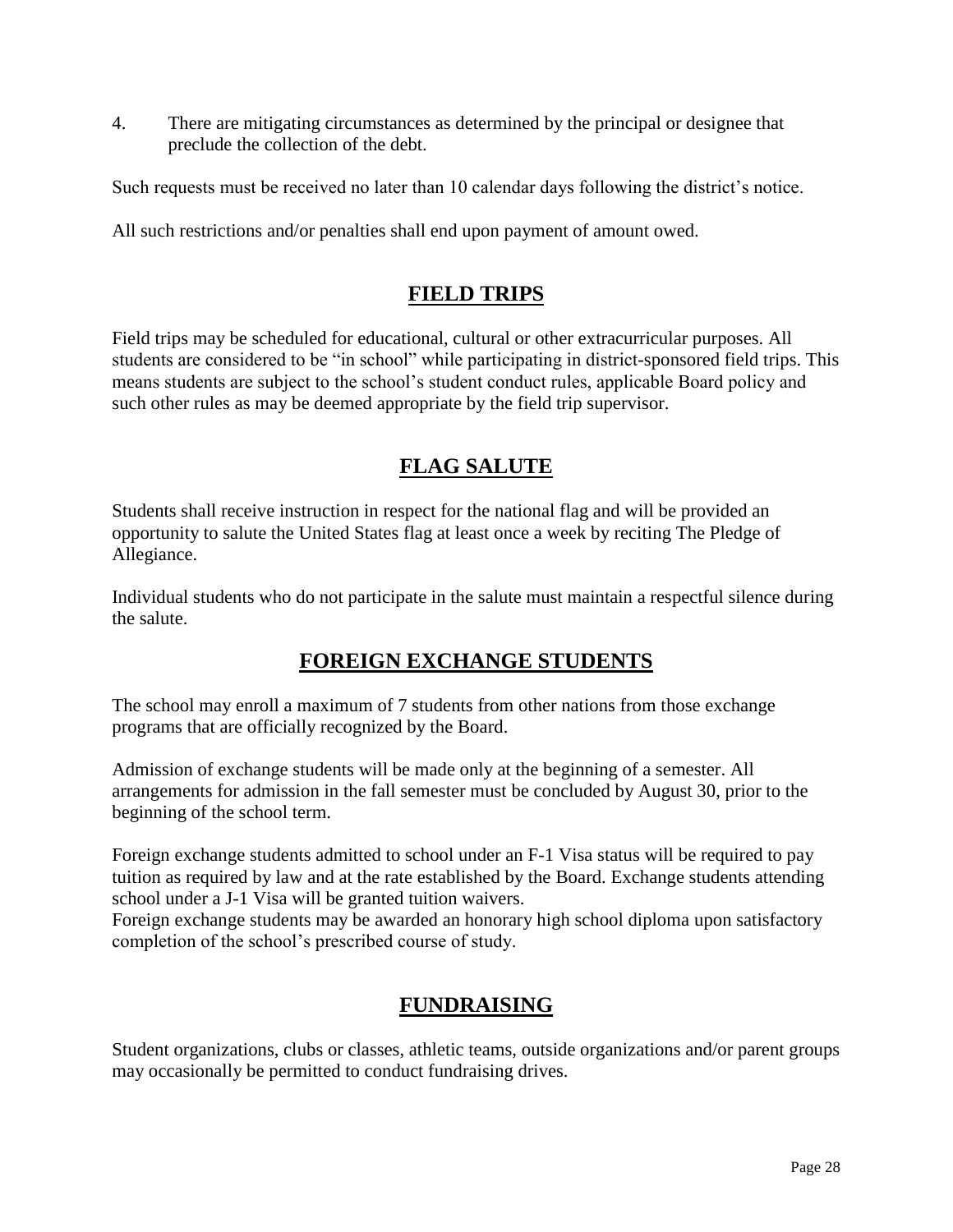All funds raised or collected by or for school-approved student groups will be receipted, deposited and accounted for in accordance with Oregon law and applicable district policy and procedures. All such funds will be expended for the purpose of supporting the school's extracurricular activities program. The Director of Business and building principal are responsible for administering student activity funds. The student business manager or treasurer serves as the student government representative in administration of student activity funds.

Activities concerned with fund raising for charitable or other causes not relating to school activities may not be carried on without prior approval of the building principal or the superintendent.

# **GANGS**

<span id="page-28-0"></span>The presence of gangs and the violent activities and drug abuse that often accompany gang involvement can cause a substantial disruption of school, district activities and a student's ability to meet curriculum and attendance requirements.

A gang is defined as any group that identifies itself through the use of a name, unique appearance or language, including hand signs, the claiming of geographical territory or the espousing of a distinctive belief system that frequently results in criminal activity.

In an effort to reduce gang involvement, the district encourages students to become involved with district-sponsored clubs, organizations and athletics and to discuss with staff and district officials the negative consequences of gang involvement and to seek the assistance of counselors for additional guidance and district and community resources that offer support to students and alternatives to gang involvement.

No student on or about district property or at any district activity shall wear, possess, use, distribute, display or sell any clothing, jewelry, emblem, badge or any other such symbol evidencing gang membership or affiliation. No student shall use any speech, either verbal or nonverbal (gestures, handshakes, etc.) signifying gang membership or affiliation. No student shall solicit other students for membership in any gangs nor commit any other illegal act or other violation of district policies.

<span id="page-28-1"></span>Students in violation of the district's gang policy will be subject to discipline in accordance with the district's Student Code of Conduct.

# **GRADE REDUCTION/CREDIT DENIAL**

Punctual and regular attendance is essential to the academic success of students. District staff may consider a student's attendance in determining a grade reduction or credit denial, though attendance will not be the sole criterion used. Such decisions will not be based on nonattendance due to religious reasons, a student's disability or an unexcused absence, as determined by district policy.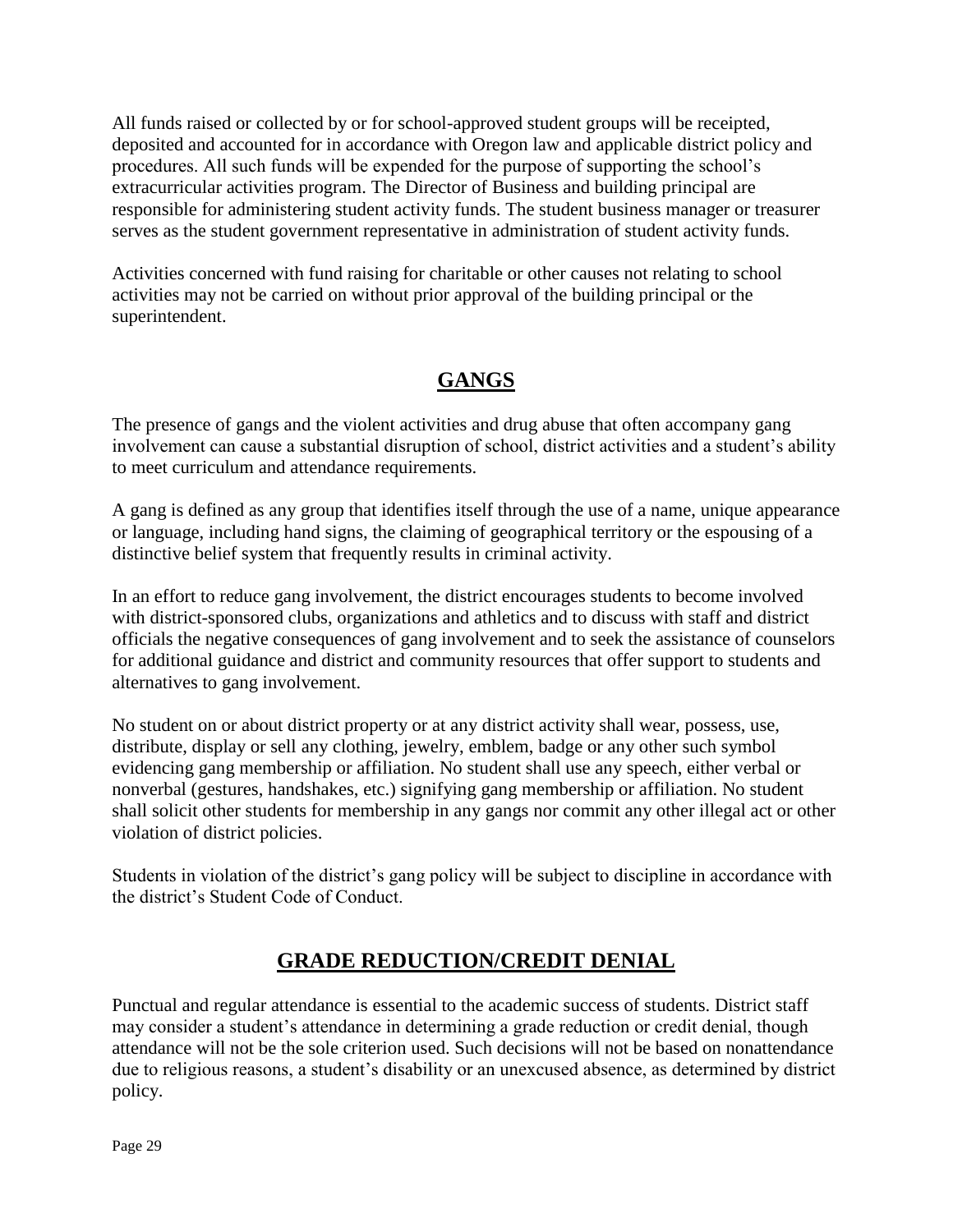At the beginning of each school year or course, teachers will inform students and parents how attendance and class participation are related to the instructional goals of the subject or course.

<span id="page-29-0"></span>Due process will be provided to any student whose grade is reduced or credit denied for attendance rather than for academic reasons.

## **GRADUATION EXERCISES**

Students in good standing who have successfully completed the requirements for a high school diploma, a modified diploma, an extended diploma or an alternative certificate may participate in graduation exercises. Students who have not met the district's diploma or certificate requirements will not be permitted to take part in the district's graduation exercises unless students are working under an approved delayed graduation plan. Additionally, students may be denied participation in graduation exercises for violation of Board policies, administrative regulations or school rules.

The valedictorian(s), salutatorian(s) or others may be permitted to speak as part of the graduation exercise program at the discretion of the building principal or designee. All speeches will be reviewed and approved in advance by the building principal or designee.

## **GRADUATION DIPLOMA REQUIREMENTS**

<span id="page-29-1"></span>The Board establishes graduation requirements for the awarding of a high school diploma, a modified diploma, an extended diploma and an alternative certificate, which meet or exceed state requirements.

A student may satisfy graduation requirements in less than four years. The district will award a diploma to a student fulfilling graduation requirements in less than four years if consent is received by the student's parent or guardian or by the student if he/she is 18 years of age or older or emancipated.

Students will have onsite access to the appropriate resources to achieve a diploma, a modified diploma, an extended diploma or an alternative certificate at each high school. The district provides age appropriate and developmentally appropriate literacy instruction to all students until graduation.

The district may not deny a student, who has the documented history of an inability to maintain grade level achievement due to significant learning and instructional barriers, or of a medical condition that creates a barrier to achievements, the opportunity to pursue a diploma with more stringent requirements than a modified diploma or an extended diploma for the sole reason the student has the documented history.

The district may award a modified diploma or an extended diploma to a student only upon the written consent of the student's parent or guardian. The district shall receive the written consent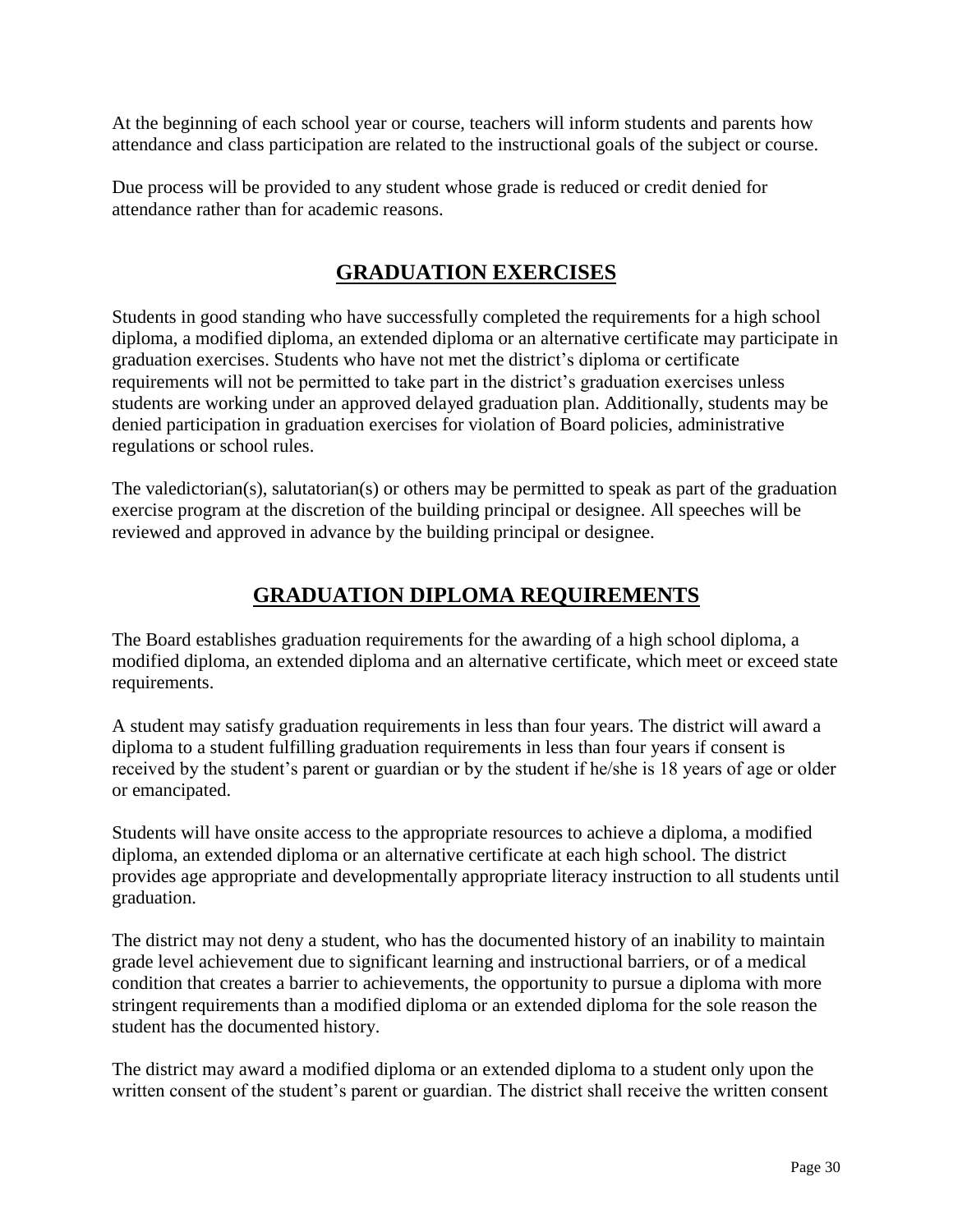during the school year in which the modified diploma or the extended diploma is awarded. A student who is emancipated or has reached the age of 18 at the time the modified diploma or extended diploma is awarded may sign the consent.

A student shall have the opportunity to satisfy the requirements for a modified diploma, an extended diploma or an alternative certificate in either 4 years after starting the ninth grade, or until the student reached the age of 21, if the student is entitled to a public education until the age of 21 under state or federal law.

A student may satisfy the requirements for a modified diploma, an extended diploma or an alternative certificate in less than four years but not less than three years. In order to satisfy the requirements for a modified diploma, an extended diploma or an alternative certificate in less than four years, the student's parent or guardian or a student who is emancipated or has reached the age of 18, must provide written consent which clearly states the parent, guardian or student is waiving the fourth year and/or years until the student reaches the age of 21. A copy of the consent will be forwarded to the district superintendent who will annually report to the Superintendent of Public Instruction the number of such consents.

Beginning in grade five when a student is taking an alternative assessment or after a documented history to qualify for a modified diploma, an extended diploma or an alternative certificate has been established, the district will annually provide to the parents or guardians of the student, information about the availability and requirements of a modified diploma, an extended diploma and an alternative certificate.

A student who qualifies to receive or receives a modified diploma, an extended diploma or an alternative certificate will have the option of participating in a high school graduation ceremony with the student's class.

A student who received an extended diploma or an alternative certificate shall have access to individually designed instructional hours, hours of transition services and hours of other services that equals at least the total number of instructional hours that is required to be provided to students who are attending a public high school, as determined by the individualized education program (IEP) team.

A student who has received a modified diploma shall continue to have access to individually designed instructional hours, hours of transition services and hour of other service that are designed to meet the unique needs of the student. (A student who received a modified diploma prior to July 1, 2020, shall continue to have access to instructional hours, hours of transition services and hours of other services that are designed to meet the unique needs of the student.)

The district will award to students with disabilities a document certifying successful completion of program requirements. No document issued to students with disabilities educated in full or in part in a special education program shall indicate that the document is issued by such a program. When a student who has an IEP completes high school, the district will give the student an individualized summary of performance.

Eligible students with disabilities are entitled to a Free Appropriate Public Education (FAPE) until the age of 21, even if they have earned a modified diploma, an extended diploma, an alternate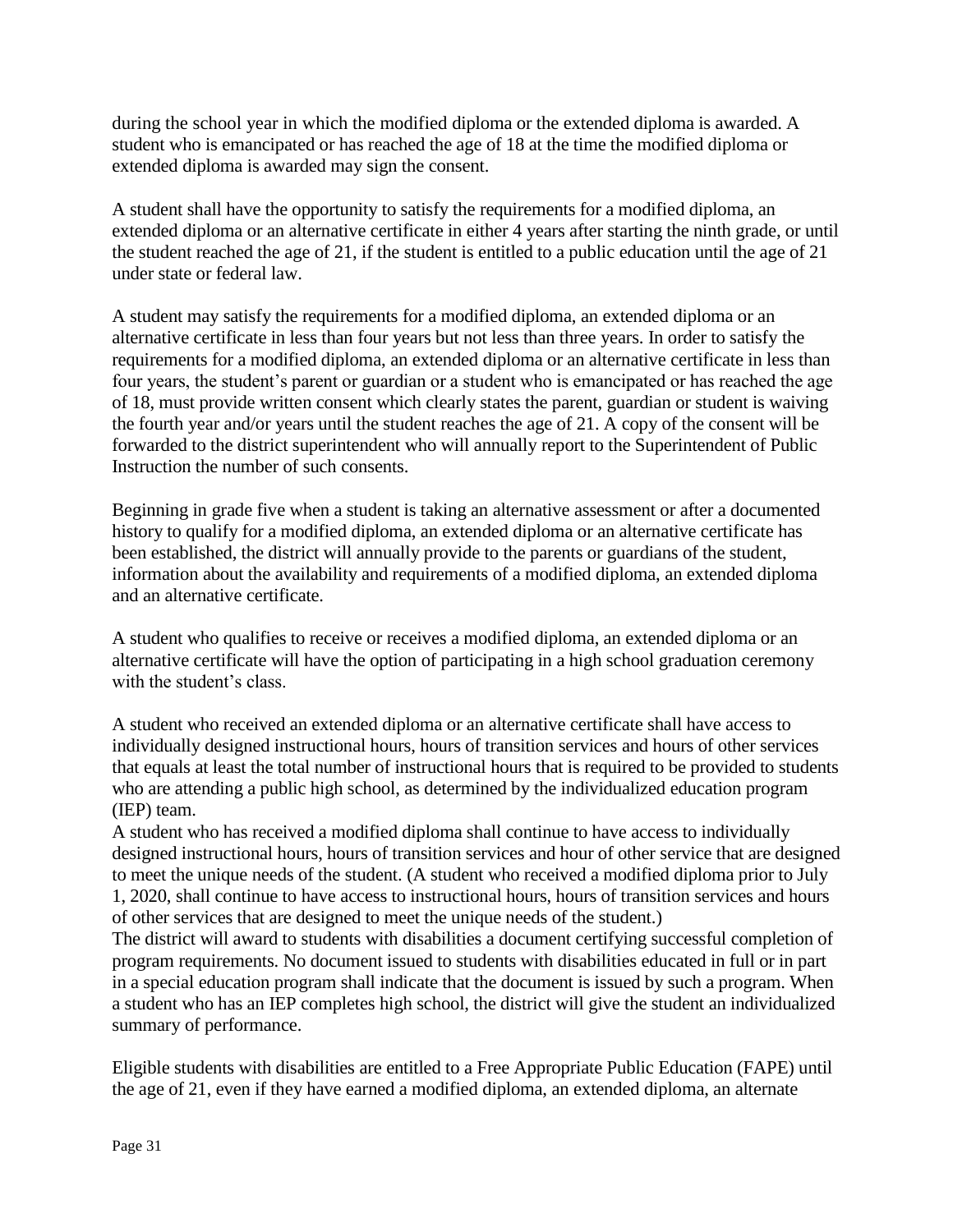certificate or completion of a General Education Development document. The continuance of services for students with disabilities for a modified diploma, an extended diploma or an alternative certificate is contingent on the IEP team determining the student's continued eligibility and special education services are needed.

The district may not deny a diploma to a student who has opted out of the statewide assessment if the student is able to satisfy all other requirements for the diploma. Students who opt-out will need to meet the Essential Skills graduation requirement using another approved assessment option.

Students and their parents will be notified of graduation and diploma requirements through the high school curriculum guide.

#### <span id="page-31-0"></span>**ESSENTIAL SKILLS**

The district will allow English Language Learner (ELL) students to demonstrate proficiency in the Essential Skills of Apply Mathematics, in a variety of settings, in the student's language of origin for those ELL students who by the end high school:

- 1. Are on track to meet all other graduation requirements; and
- 2. Are unable to demonstrate proficiency in the Essential Skills in English.

The district will allow ELL students to demonstrate proficiency in Essential Skills other than Apply Mathematics, in a variety of settings, in the student's language of origin for those ELL students who by the end high school:

- 1. Are on track to meet all other graduation requirements;
- 2. Are unable to demonstrate proficiency in the Essential Skills in English;
- 3. Have been enrolled in a U.S. school for five years or less; and

4. Have demonstrated sufficient English language skills using the English Language Proficiency Assessment for the 21st Century (ELPA21).

The district will develop procedures to provide assessment options as described in the Essential Skills and Local Performance Assessment Manual, in the ELL student's language of origin for those ELL students who meet the criteria above, and will develop procedures to ensure that locally scored assessment options administered in an ELL student's language of origin are scored by a qualified rater.

## <span id="page-31-1"></span>**HAZING/HARASSMENT/INTIMIDATION/BULLYING/ CYBERBULLYING/MENACING/TEEN DATING VIOLENCE/ DOMESTIC VIOLENCE**

Hazing, harassment, intimidation or bullying, menacing, cyberbullying or teen dating violence, by students, staff or third parties toward students is strictly prohibited and shall not be tolerated in the district. Retaliation against any person who reports, is thought to have reported, files a complaint or otherwise participates in an investigation or inquiry is also strictly prohibited. False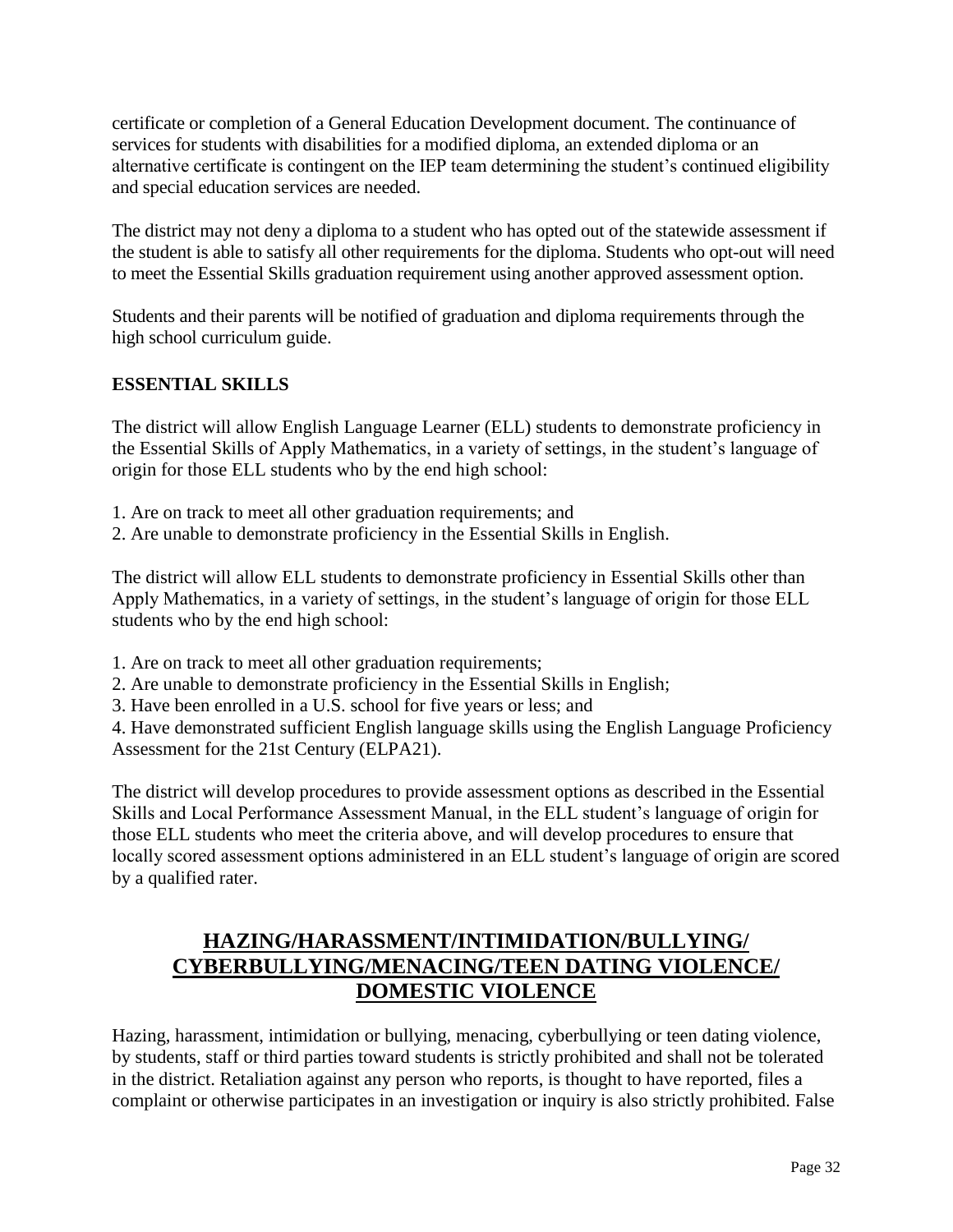charges shall also be regarded as a serious offense and will result in disciplinary action or other appropriate sanctions.

Students whose behavior is found to be in violation of Board policy JFCF – Hazing, Harassment, Intimidation, Bullying, Menacing, Cyberbullying, Teen Dating Violence or Domestic Violence – Student and any accompanying administrative regulations will be subject to discipline, up to and including expulsion

Individuals may also be referred to law enforcement officials.

"Hazing" includes, but is not limited to, any act that recklessly or intentionally endangers the mental health, physical health or safety of a student for the purpose of initiation or as a condition or precondition of attaining membership in, or affiliation with, any district-sponsored or grade level attainment, i.e., forced consumption of any drink, alcoholic beverage, drug or controlled substance, forced exposure to the elements, forced prolonged exclusion from social contact, sleep deprivation or any other forced activity that could adversely affect the mental or physical health or safety of a student; requires, encourages, authorizes or permits another to be subject to wearing or carrying any obscene or physically burdensome article, assignment of pranks to be performed or other such activities intended to degrade or humiliate. It is not a defense against hazing that the student subjected to hazing consented to or appeared to consent to the hazing.

"Harassment, intimidation or bullying" means any act that substantially interferes with a student's educational benefits, opportunities or performance, that takes place on or immediately adjacent to school grounds, at any school-sponsored activity, on school-provided transportation or at any official school bus stop, that may be based on but not limited to, the protected class of a person, having the effect of:

- 1. Physically harming a student or damaging a student's property
- 2. Knowingly placing a student in reasonable fear of physical harm to the student or damage to the student's property;
- 3. Creating a hostile educational environment including interfering with the psychological wellbeing of the student.

"Protected class" means a group of persons distinguished, or perceived to be distinguished, by race, color, religion, sex, sexual orientation, national origin, marital status, familial status, source of income or disability.

"Teen dating violence" means:

- 1. A pattern of behavior in which a person uses or threatens to use physical, mental or emotional abuse to control another person who is in a dating relationship with the person, where one or both persons are 13 to 19 years of age; or
- 2. Behavior by which a person uses or threatens to use sexual violence against another person who is in a dating relationship with the person, where one or both persons are 13 to 19 years of age.

"Domestic violence" means abuse between family and/or household members, as those terms are described in ORS 1-7.705.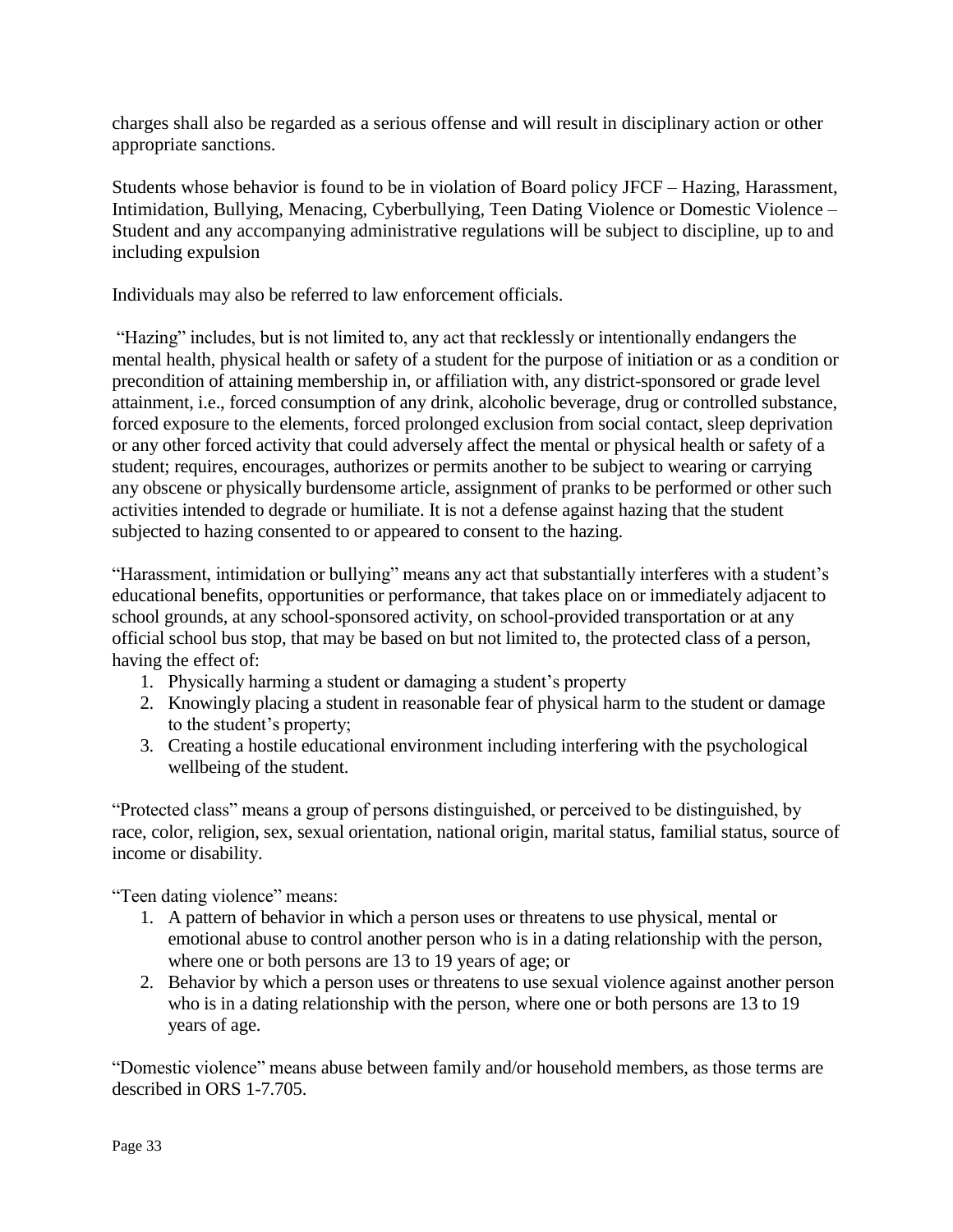"Cyberbullying" is the use of any electronic communication device to harass, intimidate or bully.

"Menacing" includes any act intended to place a district employee, student, or third party in fear of imminent serious physical injury.

"Retaliation" means hazing, harassment, intimidation or bullying, menacing, teen dating violence and acts of cyberbullying toward a person in response to a student for actually or apparently reporting or participating in the investigation of hazing, harassment, intimidation or bullying, menacing, teen dating violence and acts of cyberbullying or retaliation.

The administrators will take reports and conduct a prompt investigation of any reported acts of hazing, harassment, intimidation or bullying, menacing, cyberbullying, or teen dating violence. Any employee who has knowledge of conduct in violation of this policy shall immediately report concerns to the administrator who has overall responsibility for all investigations. Any employee who has knowledge of incidents of teen dating violence that took place on district property, at a district-sponsored activity, or in a vehicle used for district-provided transportation shall immediately report the incident to the administrator. Failure of an employee to report any act of hazing, harassment, intimidation or bullying, menacing, cyberbullying, or teen dating violence to the administrator may be subject to remedial action, up to and including dismissal. Remedial action may not be based solely on an anonymous report.

Any student who has knowledge of conduct in violation of this policy or feels they have been hazed, harassed, intimidated or bullied, menaced, or cyberbullied or feel they have been a victim of teen dating violence in violation of this policy is encouraged to immediately report concerns to the administrator who has overall responsibility for all investigations. Any volunteer who has knowledge of conduct in violation of this policy is encouraged to immediately report concerns to the administrator. A report made by a student or volunteer may be made anonymously. A student or volunteer may also report concerns to a teacher or counselor who will be responsible for notifying the appropriate district official.

<span id="page-33-0"></span>Procedures can be found in Board Policy JFCF and JFCF-AR.

## **HOMELESS STUDENTS**

The district provides full and equal opportunity to students in homeless situations as required by law, including immediate enrollment. School records, medical records, proof of residence or other documents will not be required as a condition for admission. A homeless student will be admitted, in accordance with the student's best interest, to the student's school of origin or will be enrolled in a district school in the attendance area in which the homeless student is actually living, unless contrary to the request of the parent or unaccompanied student.

Transportation to the student's school of origin will be provided in accordance with the McKinney-Vento Homeless Assistance Act. For additional information concerning the rights of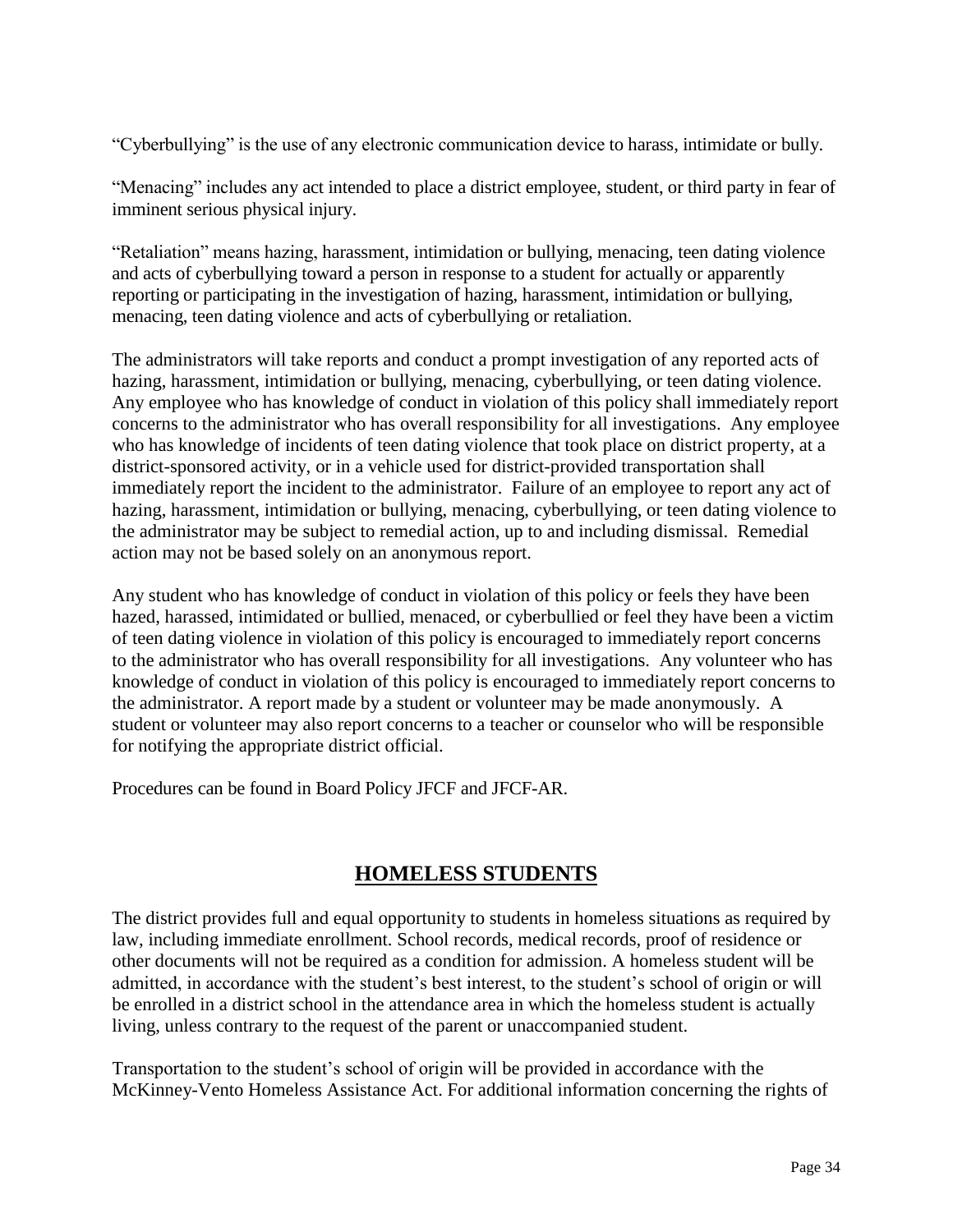students and parents of students in homeless situations or assistance in accessing transportation services, contact the district's Community Liaison/McKinney-Vento District Liaison at (541) 259-8907 or (541) 259-8935.

## <span id="page-34-0"></span>**IMMUNIZATION, VISION SCREENING, AND DENTAL SCREENING**

## <span id="page-34-1"></span>**IMMUNIZATION**

A student must be fully immunized against certain diseases or must present a certificate or statement that, for religious, philosophical beliefs and/or medical exemption, the student should not be immunized. Proof of immunization may be personal records from a licensed physician or public health clinic.

Any student not in compliance with Oregon statutes and rules related to immunization may be excluded from school until such time as he/she has met immunization requirements. The student's parent or guardian will be notified of the reason for this exclusion. A hearing will be afforded upon request.

#### <span id="page-34-2"></span>**VISION SCREENING**

The parent or guardian of a student who is 7 years of age or younger and is beginning an education program with the district for the first time shall, within 120 days of beginning the education program, submit a certification that the student has received:

- 1. A vision screening or eye examination; and
- 2. Any further examination, treatments or assistance necessary.

The certification is not required if the parent or guardian provides a statement to the district that:

- 1. The student submitted a certification to a prior education provider; or
- 2. The vision screening or eye examination is contrary to the religious beliefs of the student or the parent or guardian of the student.

#### <span id="page-34-3"></span>**DENTAL SCREENING**

The parent or guardian of a student who is 7 years of age or younger and is beginning an education program with the district for the first time shall, within 120 days of beginning the education program, submit a certification that the student has received a dental screening within the previous 12 months.

The certification is not required if the parent or guardian provides a statement to the district that:

- 1. The student submitted a certification to a prior education provider;
- 2. The dental screening is contrary to the religious beliefs of the student or the parent or guardian of the student; or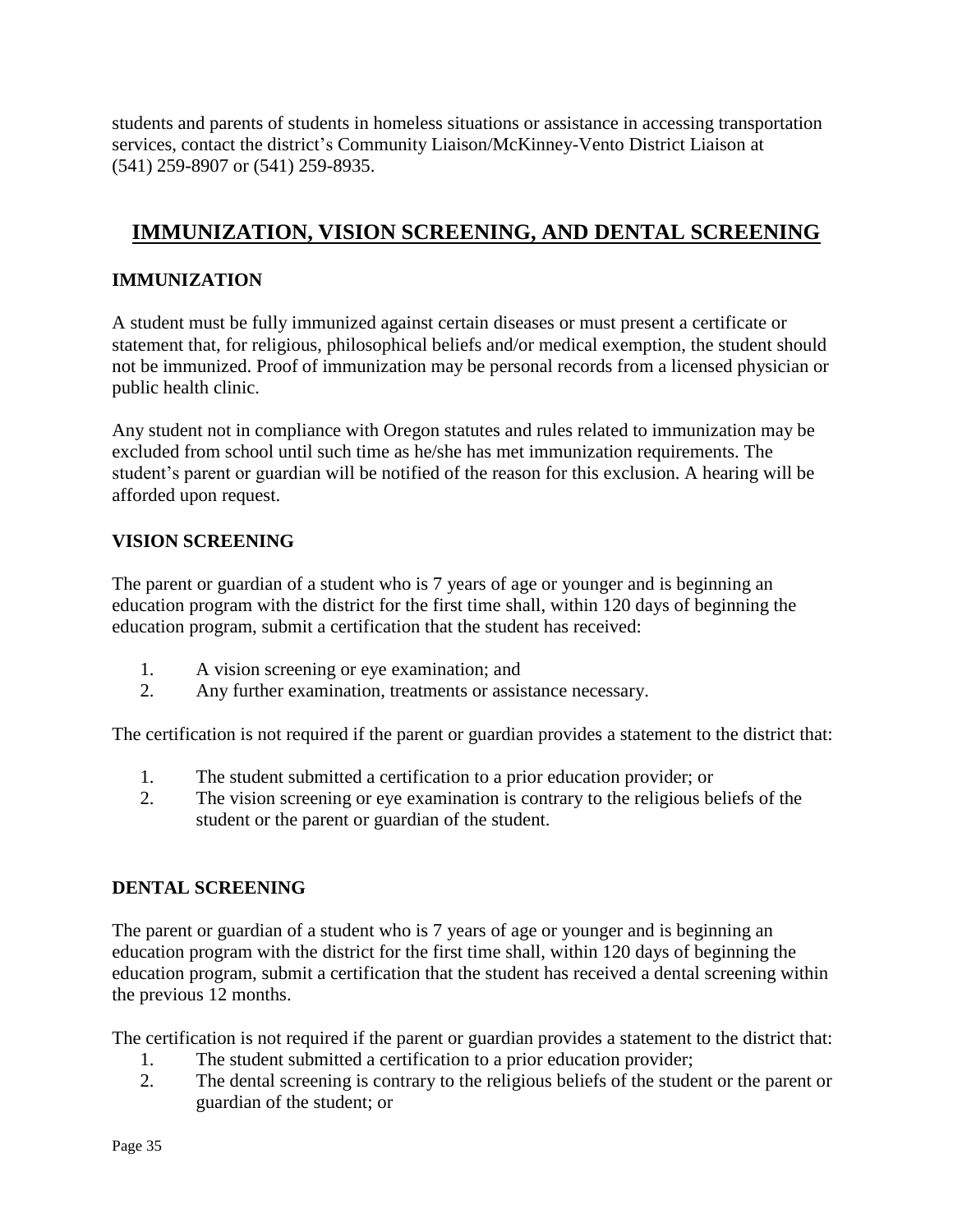3. The dental screening is a burden, as defined by the State Board of Education, for the student or the parent or guardian of the student.

## **INFECTION CONTROL/HIV, HBV, AND AIDS**

<span id="page-35-0"></span>Although HIV, AIDS and HBV are serious illnesses, the risk of contracting the disease in school is extremely low and generally limited to situations where non-intact skin or mouth, eye or other mucous membranes would be exposed to blood or any body fluids contaminated with blood from an infected person. Since any risk is serious, however, the district requires that staff and students approach infection control using standard precautions. That is, each student and staff member is to assume all direct contact with human blood and body fluids is regarded as known to be infectious for HIV, AIDS, HBV and/or other infectious diseases.

## <span id="page-35-1"></span>**HIV, HBV, AIDS – STUDENTS**

 $\overline{a}$ 

A student infected with HIV, HBV or  $\text{AIDS}^2$  is entitled to remain in a regular classroom setting and eligible for all rights, privileges and services as provided by law and Board policy. The district recognizes that a student (or parent) has no obligation to report an HIV, HBV or AIDS condition diagnosis to the district.

If the district is informed, the district is also prohibited by law from releasing information unless the infected person or parent gives permission for such release.

If a student (or parent) wishes to divulge such information and continues attending school, the district will meet with the infected individual or representative to develop appropriate procedures.

Individuals with questions regarding these requirements of law or district procedures should contact the school nurse.

## <span id="page-35-2"></span>**HUMAN SEXUALITY, AIDS/HIV, AND SEXUALLY TRANSMITTED DISEASE INSTRUCTION**

An age-appropriate plan of instruction about Human Sexuality, AIDS, HIV and Sexually Transmitted Diseases has been included as an integral part of the district's health curriculum. The plan of instruction will include age-appropriate child sexual abuse prevention instruction for students in kindergarten through grade 12. Any parent may request that his/her student be excused from that portion of the instructional program required by Oregon law by contacting the building principal for additional information and procedures.

<sup>&</sup>lt;sup>2 1</sup>HIV - Human Immunodeficiency Virus; HBV - Hepatitis B Virus; AIDS - Acquired Immune Deficiency Syndrome; HCV – Hepatitis C Virus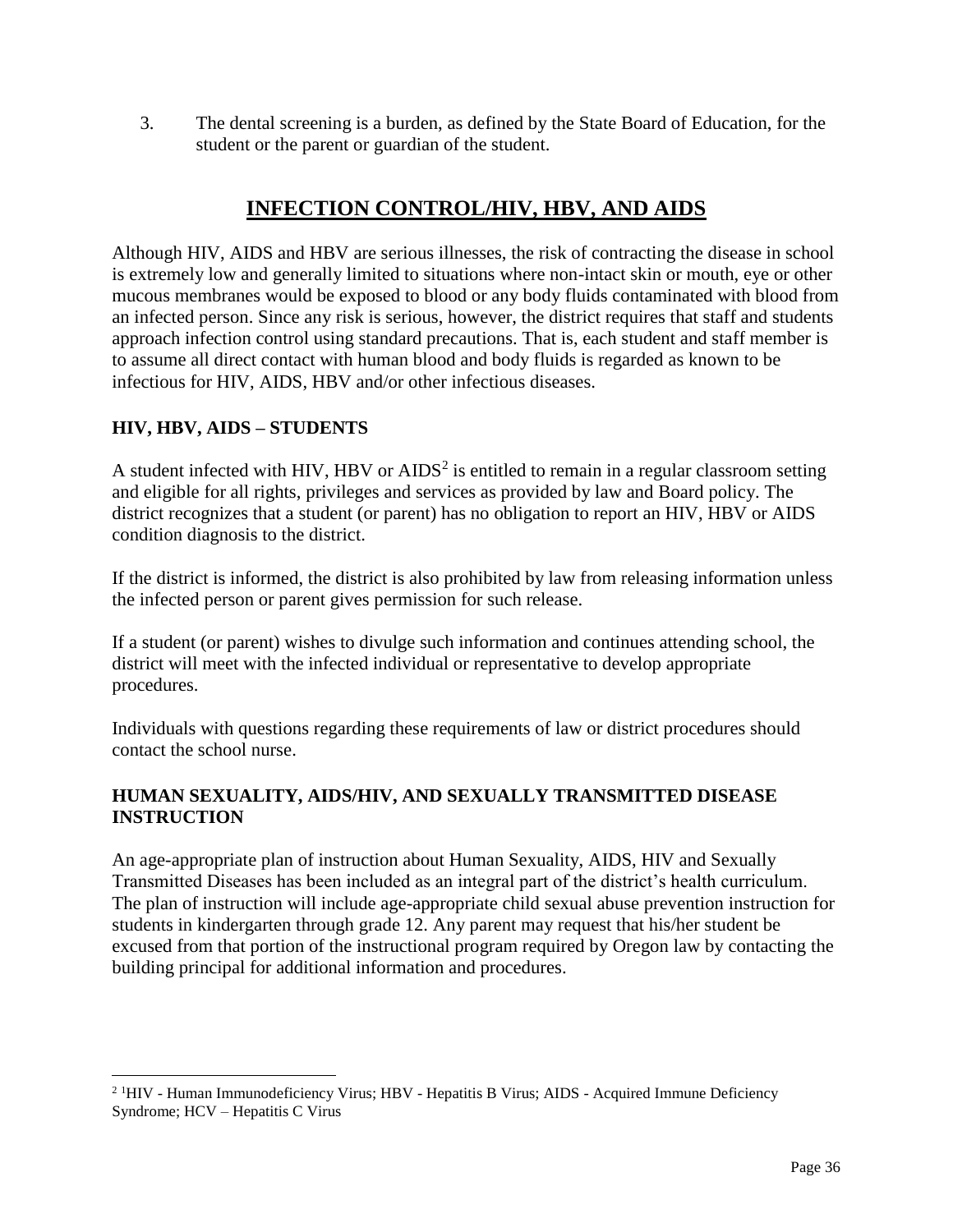## **INSURANCE**

<span id="page-36-0"></span>At the beginning of the school year, the district will make available to students and parents a low-cost student accident insurance program. Parents are responsible for paying premiums (if coverage is desired) and for submitting claims through the district office. The district shall not be responsible for costs of treating injuries or assume liability for any other costs associated with an injury.

## **LOCKERS**

<span id="page-36-1"></span>Lockers and other district storage areas provided for student use remain under the jurisdiction of the district even when assigned to an individual student. Lockers may be routinely inspected without prior notice to ensure no item which is prohibited on district premises is present; maintenance of proper sanitation, mechanical condition and safety; and to reclaim district property including instructional materials.

A student has full responsibility for the security of the locker and is responsible for making certain it is locked and that the combination is not available to others. Valuables should never be stored in the student's locker. The district will not be responsible for the loss of, or damage to, personal property.

## **LOST AND FOUND**

<span id="page-36-2"></span>Any articles found in the school or on district grounds should be turned in to the school office. Unclaimed articles will be disposed of periodically

<span id="page-36-3"></span>Loss or suspected theft of personal or district property should be reported to the school office. The district will not be responsible for the loss of, of damage to, personal property.

## **MEAL PROGRAM**

The district participates in the National School Lunch, School Breakfast, Special Milk, and Commodity Programs and offers free meals based on a student's financial need.

Families will be encouraged to complete the application form at the time of registration or beginning of the school year. Additional information can be obtained in the office.

All schools in the Lebanon Community School District serve free breakfast to all students. Pioneer School, Riverview School, Green Acres School, Cascades School and Seven Oak Middle School serve free lunch to all students.

The district's meal charging requirements are as follows: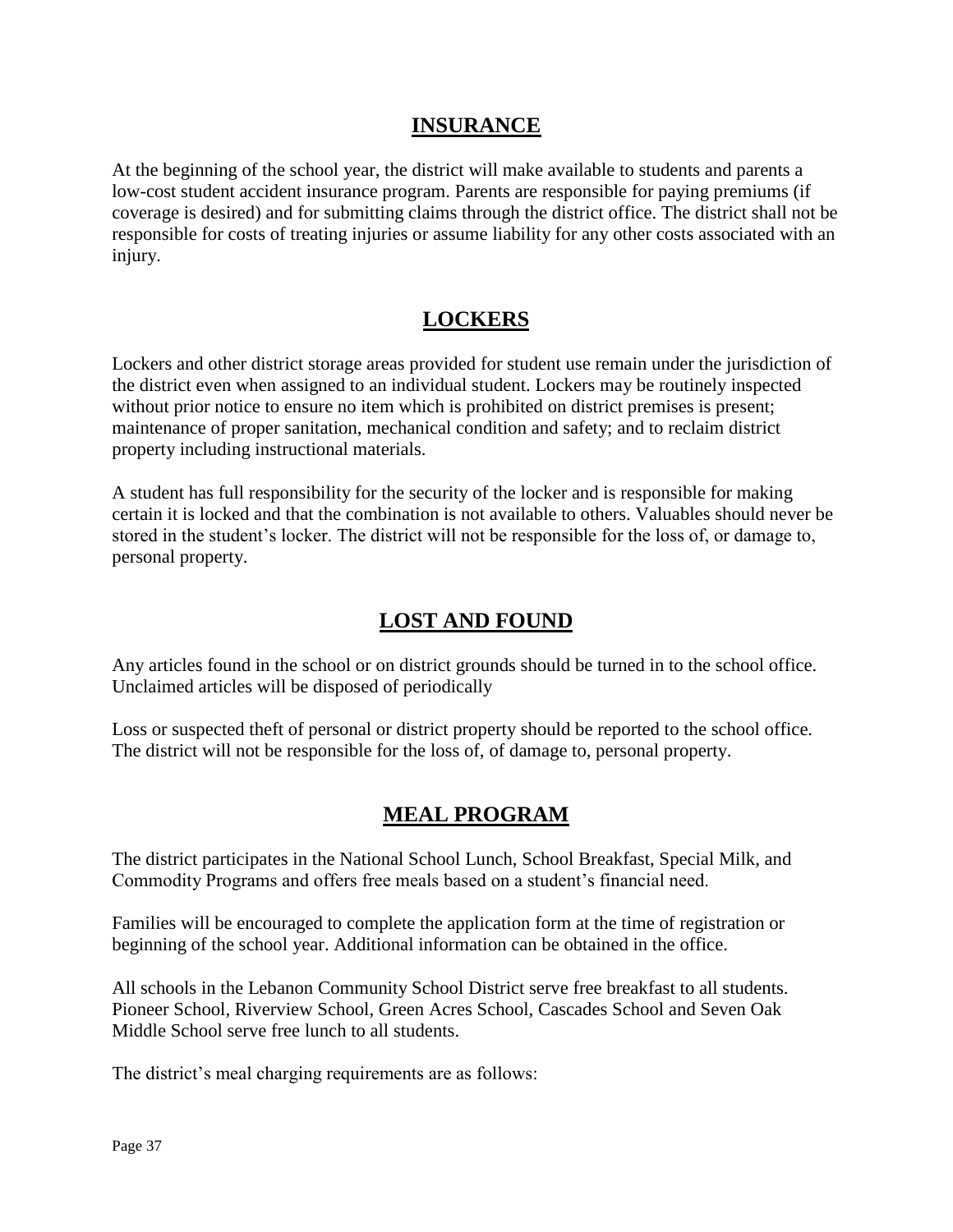- Every LCSD student is eligible to receive a meal at school.
- A meal account for all students is established with the District. Households are expected to pre-pay for meals. This can be done in the school cafeteria, in the Nutrition Services Office or online at [www.mymealtime.com](http://www.mymealtime.com/)
- Students who do not have funds will be allowed to charge meals. **The cost or balance of the received meals are the responsibility of the parent or guardian.**
- Students will not be allowed to charge a la carte menu items or seconds. This includes a carton of milk.
- Charging limits may be set by the parent or guardian and must be submitted in writing to the Nutrition Services Office.
- LCSD may pursue payment through a collection agency if payment is not received in a reasonable time frame.
- Adults will not be allowed to charge meals.

Procedures for Notifying Parents of Account Balances:

- Parents or guardians can inquire directly with the cafeteria about their account balances.
- Parents or guardians can see their student balances, create alerts and make deposits to their student account online. Please visit [www.mymealtime.com](http://www.mymealtime.com/) to register for your free account.
- Automated phone calls will be made daily to alert parents and guardians of negative account balances.
- Emails will be sent weekly from Meal Time by Nutrition Services Office to notify parents of negative balances.
- A phone call or email call may be made to the parent or guardian from the Nutrition Services Office. Nutrition Services staff will make at least two attempts to contact the parent or guardian to offer payment options and recommend that an application for meal benefits be filled out.

#### <span id="page-37-0"></span>**FOOD PREPARATION**

In keeping with health department guidelines, only food prepared in an inspected kitchen will be available in the district. No home prepared foods will be served at school parties, events or activities.

#### <span id="page-37-1"></span>**MODIFIED MEALS**

Modified meals may be prepared for students with special food needs as follows:

a. The District may provide substitute foods to students with disabilities upon written parental permission and a medical statement by a physician that identifies the student's disability, states why the disability restricts the student's diet, identifies the major life activity affected by the disability, and states the food or foods to be omitted and the food or choice of foods that must be substituted.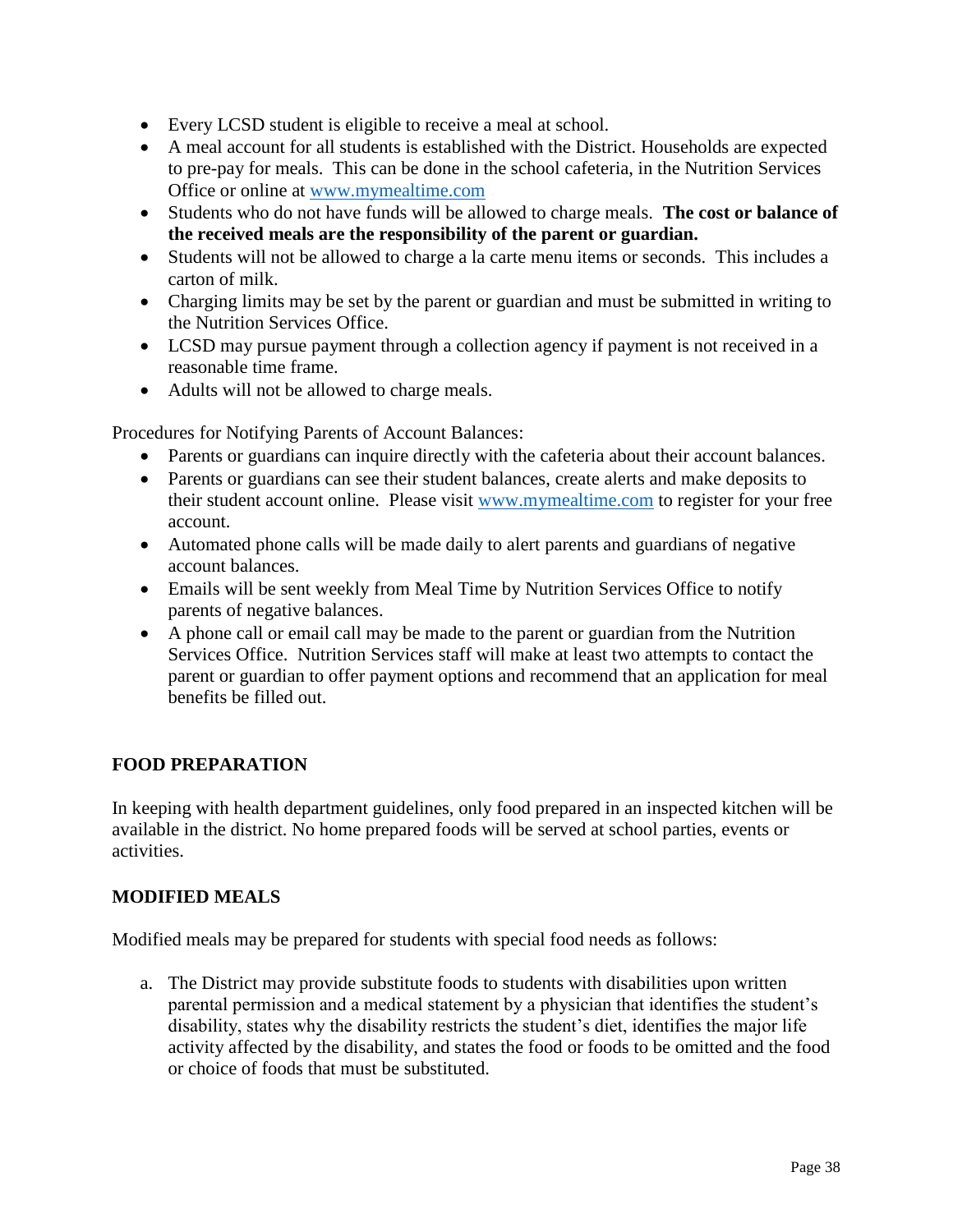b. Such food substitutions may be made for students without disabilities on a case-by-case basis when the parent submits a signed request that includes a medical statement signed by a physician, physician assistant, registered dietitian, or nurse practitioner. The medical statement must state the medical condition or special dietary need that restricts the student's diet and provide a list of food(s) that may be substituted in place of the lunch or breakfast menu being served.

## **MEDIA ACCESS TO STUDENTS**

<span id="page-38-0"></span>Media representatives may interview and photograph students involved in instructional programs and school activities, including athletic events. Information obtained directly from students does not require parental approval prior to publication.

Parents who do not want their student interviewed or photographed should direct their student accordingly.

District employees may release student information only in accordance with applicable provisions of the education records law and Board policies governing directory information and personally identifiable information.

## **MEDICATIONS**

<span id="page-38-1"></span>Students may be permitted to take medication and/or self-medicate at school, at schoolsponsored activities, under the supervision of school personnel, and in transit to or from school or school-sponsored activities in accordance with Board policy, administrative regulations and the following:

#### <span id="page-38-2"></span>**DISTRICT ADMINISTERED MEDICATION**

Request and parental permission for the district to administer prescription or nonprescription medication shall be made in writing by the parent or student, if the student is allowed to seek medical care without parental consent pursuant to ORS 109.610, 109.640 or 109.

Written instructions of the prescriber are required for all requests to administer prescription medication. Such instructions must include the following information: name of the student, name of the medication, dosage, method of administration, frequency of administration, any other special instructions and the signature of the prescriber. A prescription label prepared by a pharmacist at the direction of a physician, physician assistant or nurse practitioner meets the requirements for written instructions from the physician, if the information above is included.

Written instructions, which include the information above and the reason that the medication is necessary for the student to remain in school, are required for all requests to administer nonprescription medication.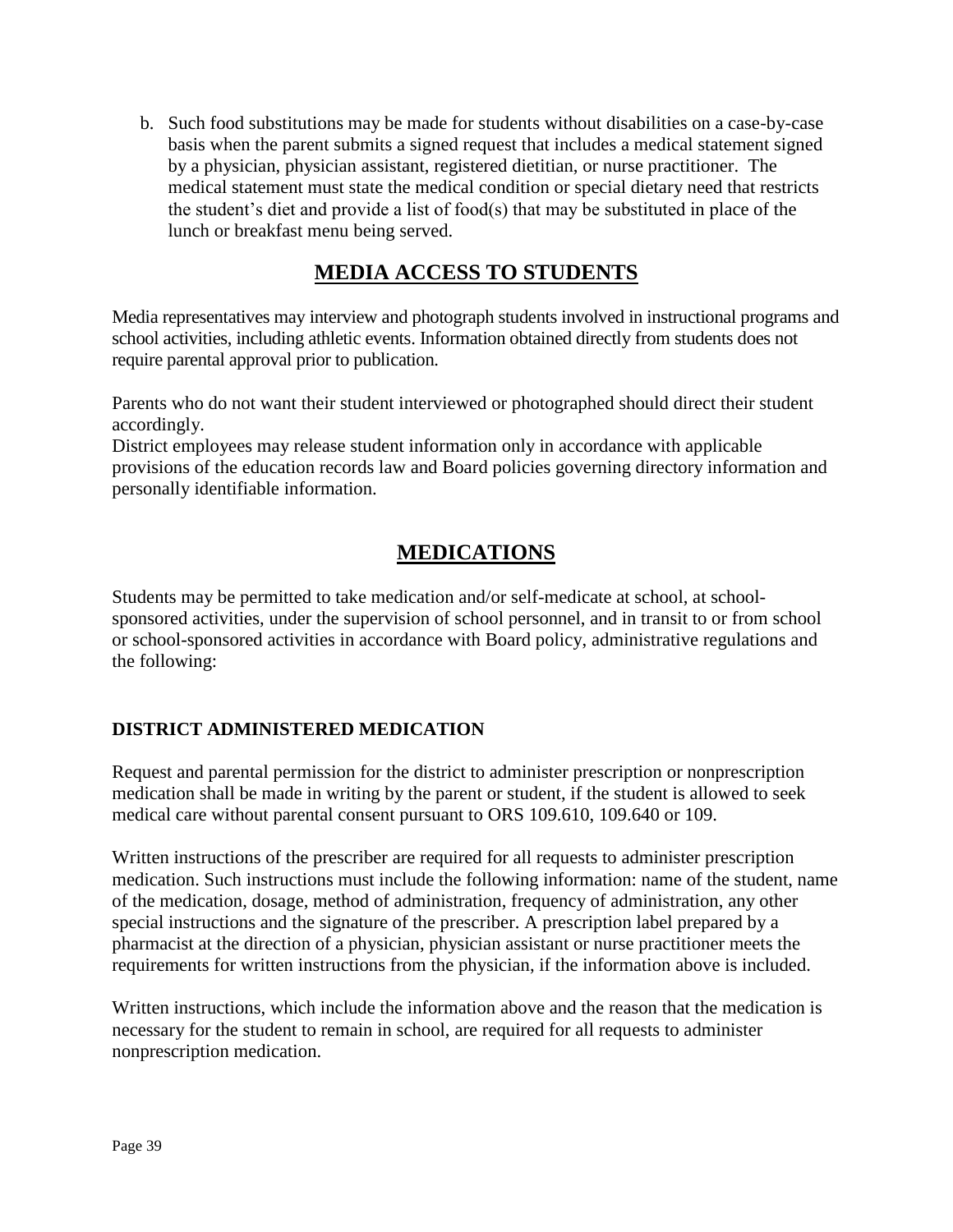All medication to be administered by the district is to be brought to school in its original container. Medication not picked up by the parent within five school days of the end of the medication period or at the end of the school year, whichever occurs first, will be disposed of by the district.

In situations when a licensed health care professional is not immediately available, designated personnel may administer to students, by means of injection, epinephrine, glucagon or other medications as prescribed and allowed by Oregon law (OAR 851-047-0030).

A process shall be established by which, upon parent written request, a backup prescribed autoinjectable epinephrine be kept at a reasonable, secured location in the student's classroom.

#### <span id="page-39-0"></span>**PREMEASURED DOSES OF EPINEPHRINE**

A premeasured dose of epinephrine may be administered by trained, designated personnel to any student or other individual on school premises who the personnel believe, in good faith, is experiencing a severe allergic reaction, regardless of whether the student or individual has a prescription for epinephrine.

#### <span id="page-39-1"></span>**SELF MEDICATION**

Students in grades K-12, who are able to demonstrate the ability, developmentally and behaviorally, to self-medicate, are permitted to self-medicate prescription and nonprescription medication upon:

- 1. Written request and permission of the parent or student, if the student is allowed to seek medical care without parental consent pursuant to ORS 109.610, 109.640 or 109.675; and
- 2. Permission from a building administrator, prescriber or registered nurse practicing in a school setting; and
- 3. Compliance with age-appropriate guidelines.

In the case of prescription medication, permission from the prescriber is also required. Such permission may be indicated on the prescription label. The instruction for a student to selfmedicate will include an assurance that the student has been instructed in the correct and responsible use of the medication from the prescriber.

A student permitted to self-administer medication may be monitored by designated personnel to monitor the student's response to the medication.

All medication must be kept in its appropriately-labeled, original container. The student's name is to be affixed to nonprescription medication.

Students may have in their possession only the amount of medication needed for that school day. Except for manufacturer's packaging that contains multiple dosage, the student may carry one package. Sharing or borrowing nonprescription or prescription medication of any kind is strictly prohibited.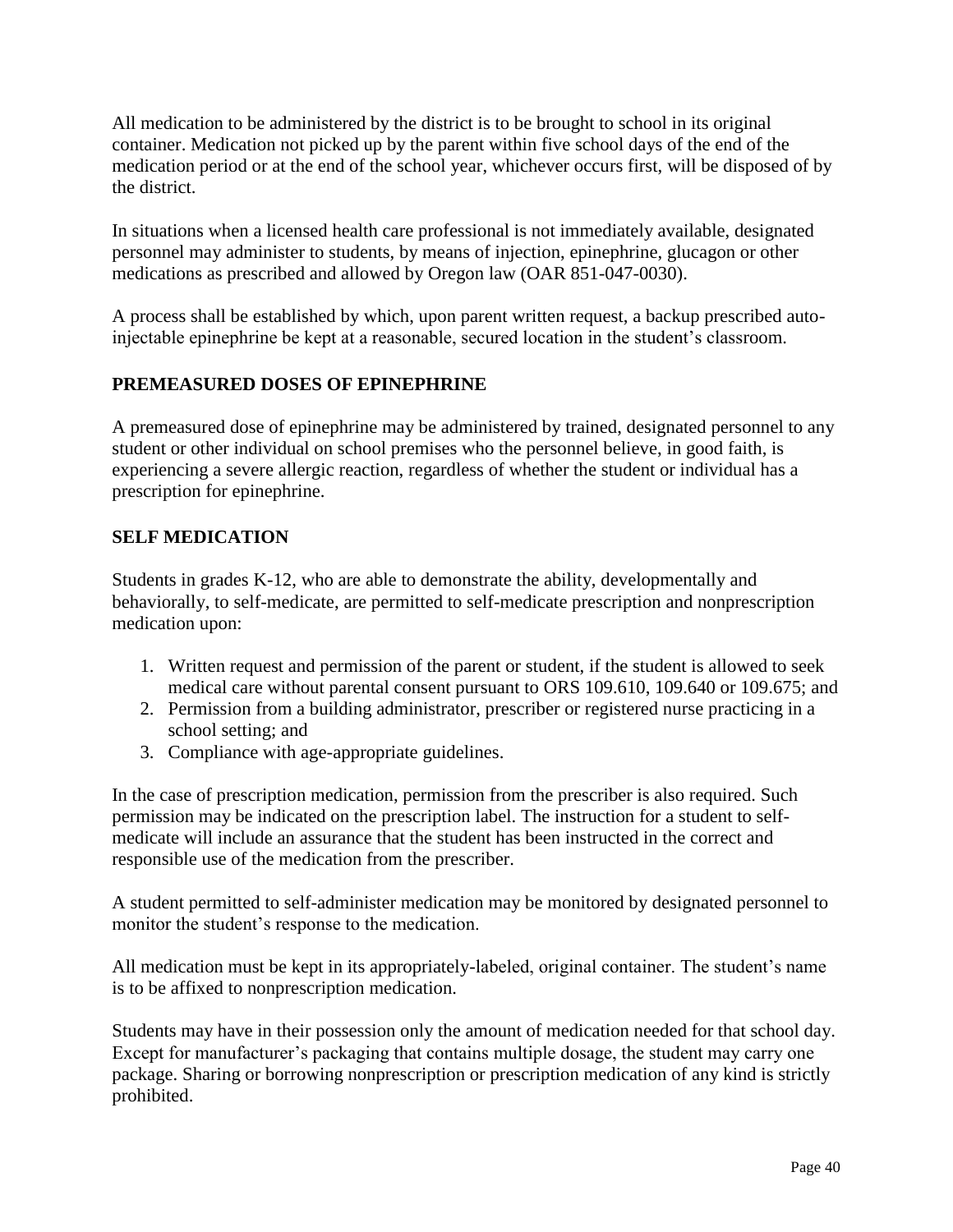Permission to self-medicate may be revoked if the student is found to be in violation of these requirements. Students may also be subject to disciplinary action.

<span id="page-40-0"></span>Contact the school office for additional information and forms.

# **PARENTAL RIGHTS**

Parents of students may inspect any survey created by a third party before the survey is administered or distributed by the school to students. Parents may also inspect any survey administered or distributed by the district or school containing one or more of the following items:

- 1. Political affiliations or beliefs of the student or the student's parent;
- 2. Mental or psychological problems of the student or the student's parent;
- 3. Sex behavior or attitudes;
- 4. Illegal, anti-social, self-incriminating or demeaning behavior;
- 5. Critical appraisals of other individuals with whom respondents have close family relationships;
- 6. Legally-recognized privileged or analogous relationships such as those of lawyers, physicians or ministers;
- 7. Religious practices, affiliations or beliefs of the student or the student's parents;
- 8. Income, other than that required by law to determine eligibility for participation in a program or for receiving financial assistance.

A student's personal information (name, address, telephone number, social security number) will not be collected, disclosed or used for the purpose of marketing or for selling that information without prior notification, an opportunity to inspect any instrument used to collect such information and permission of the student's parent(s) or the student, if age 18 or older.

Instructional materials used as part of the school's curriculum may also be reviewed by the student's parent(s).

Requests to review materials or to excuse students from participation in these activities, including any nonemergency, invasive physical examination or screenings administered by the school and not otherwise permitted or required by state law should be directed to the office during regular school hours.

# **PEDICULOSIS (HEAD LICE)**

<span id="page-40-1"></span>A student with a suspected case of lice shall be referred to the school nurse or administrator for an assessment. A student found with live lice or nits (lice eggs) will be excluded from school attendance. A student excluded from school will be readmitted after an assessment by designated personnel to confirm no live lice or nits are present and may be subject to periodic checks.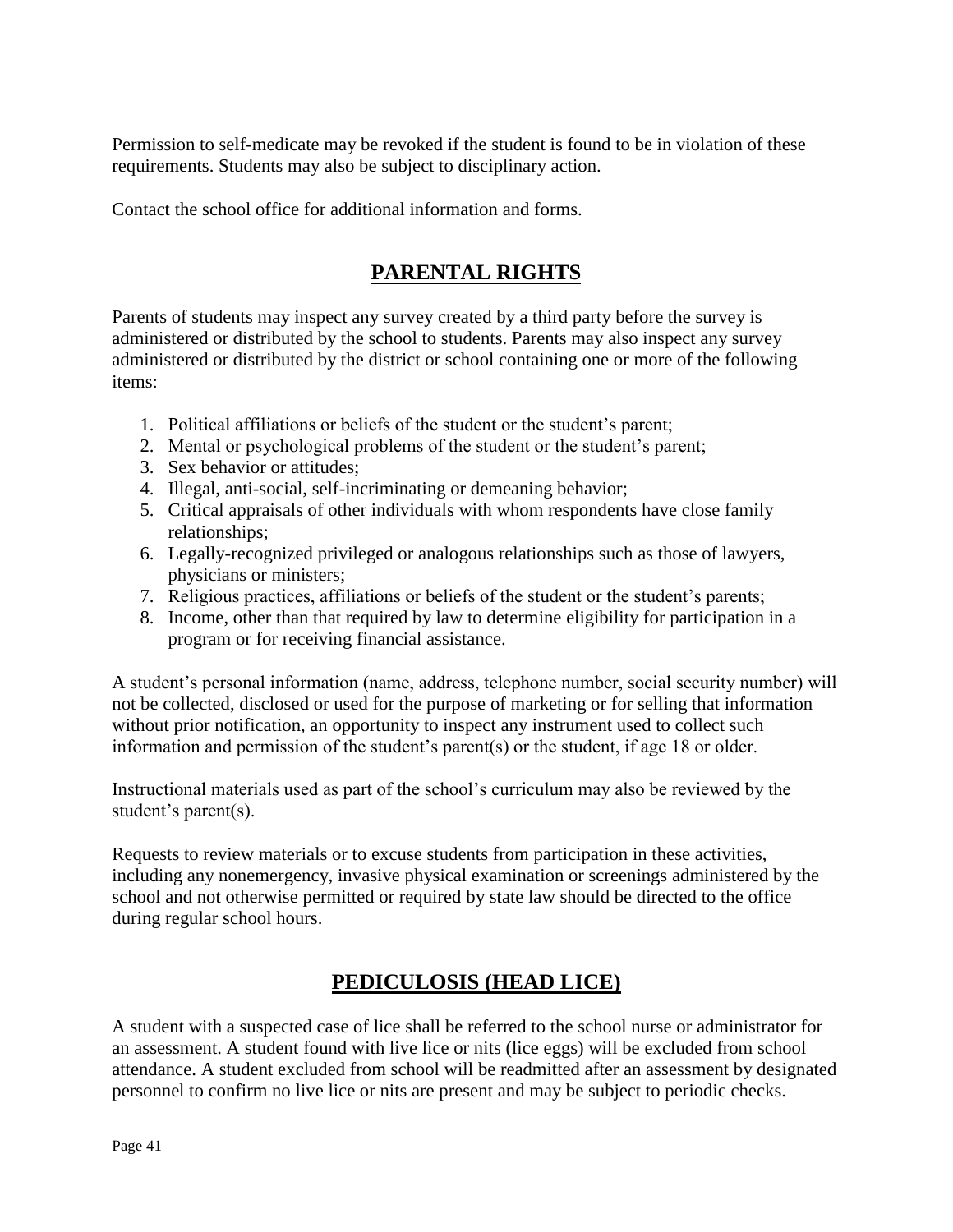## **PERSONAL ELECTRONIC DEVICES AND SOCIAL MEDIA**

<span id="page-41-0"></span>Students may be permitted to possess personal electronic devices, in district facilities during the school day only as authorized by the administration. A "personal electronic device" is a device that is capable of electronically communicating, sending, receiving, storing, recording and/or displaying information and data.

Students may not access social media websites using district equipment, while on district property or at district-sponsored activities unless the access is approved by a district representative.

Students permitted to possess a personal electronic device are prohibited from using the device during class time or at any other time where use of such device would cause a disruption of school activities. Devices which have the capability to take photographs or record video or audio shall not be used for such purposes while on district property or while a student is engaged in sponsored activities, unless expressly authorized in advance by the district administrator.

The district will not be liable for personal electronic devices brought to district property and public charter school-sponsored activities. The district will not be liable for information or comments posted by students on social media websites when the student is not engaged in district activities and not using public charter school equipment.

Students found in violation of the personal electronic device use and possession prohibitions of Board policy and rules as established by the administrator, will be subject to disciplinary action. The device may be confiscated and will be released to the student's parents.

The taking, disseminating, transferring or sharing of obscene, pornographic, lewd or otherwise illegal images or photographs, whether by electronic data transfer or otherwise (commonly called texting, sexting, emailing, etc.) may constitute a crime under state and/or federal law. Any person taking, disseminating, transferring or sharing obscene, pornographic, lewd or otherwise illegal images of photographs will be reported to law enforcement and/or other appropriate state or federal agencies.

<span id="page-41-1"></span>The district will not be responsible for the loss of or damage to personal property.

## **PHYSICAL EXAMINATIONS (ATHLETICS)**

Students in grades 6 through 12 must have a physical examination performed by a physician prior to practice and competition in athletics and shall additionally have a physical examination once every two years and after either a significant illness or a major surgery prior to further participation.

The physical examination is the responsibility of the parent/student and is to be paid for by the parent/student.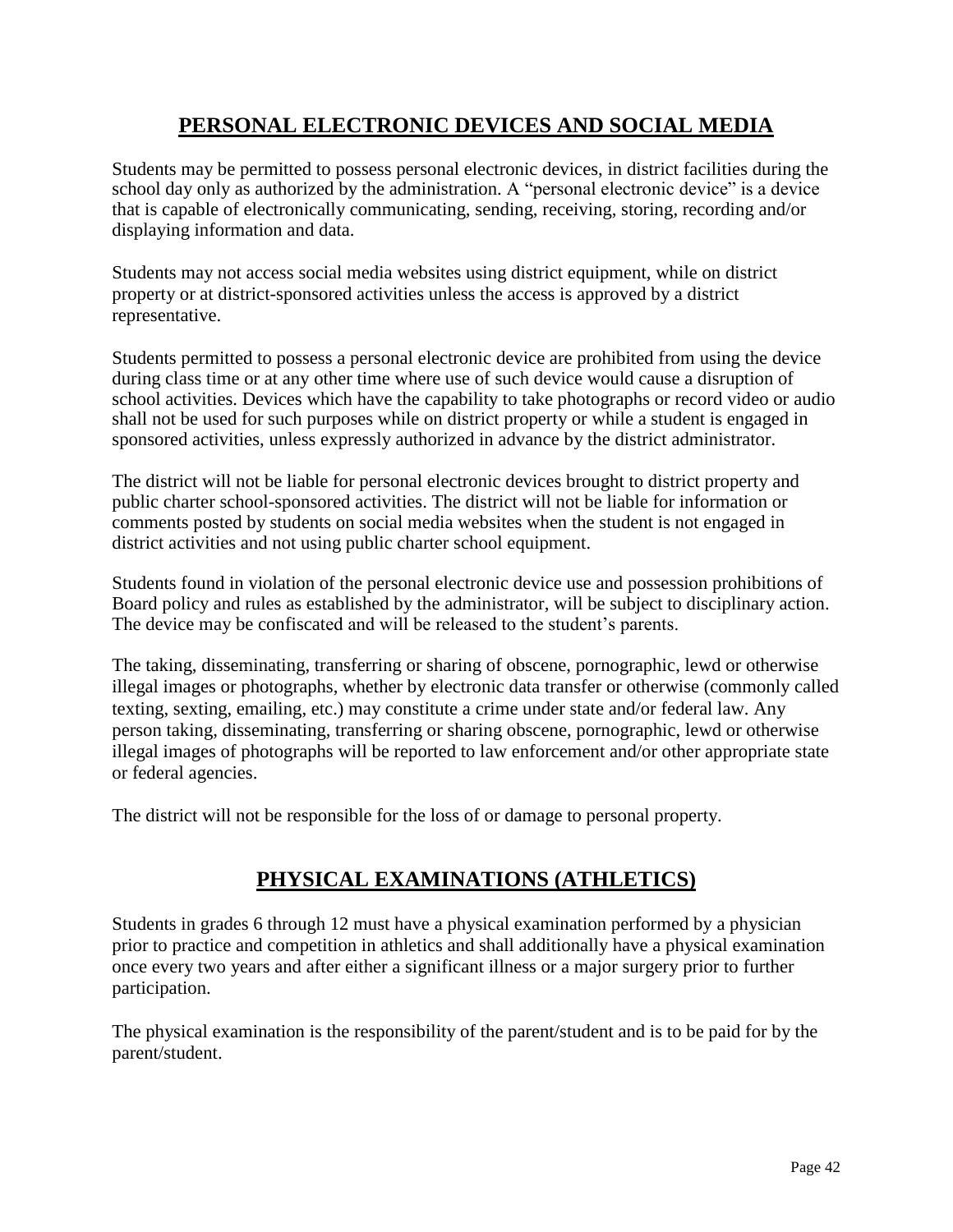Record of the examination must be submitted to the district and will be kept on file and reviewed by the coach prior to the start of any sports season.

<span id="page-42-0"></span>Students shall not participate without a completed school sports pre-participation examination form on file with the district.

## **POSTERS**

Signs, banners or posters that a student wishes to display must first be approved by the Principal or Superintendent's Office. Signs, banners or posters displayed without authorization will be removed. Any student who posts printed material without prior approval shall be subject to disciplinary action.

## **PROGRAM EXEMPTIONS**

<span id="page-42-1"></span>Students may be excused from a state-required program or learning activity for reasons of religion, disability or other reasons deemed appropriate by the district.

An alternative program or learning activity for credit may be provided.

<span id="page-42-2"></span>All such requests should be directed to the principal by the parent in writing and include the reason for the request.

# **RELEASE OF STUDENTS FROM SCHOOL**

A student shall not be released from school at times other than regular dismissal hours except with the principal's permission or according to school sign-out procedures. The teacher will determine that permission has been granted before allowing the student to leave. A student will not be released to any person without the approval of his/her parent or as otherwise provided by law.

## **REPORTS TO STUDENTS AND PARENTS**

<span id="page-42-3"></span>Written reports of student grades shall be issued to parents at least four times per year (two report cards and two progress reports) informing parents of their student's progress toward achieving the academic content standards. Parents will receive reports on their student's absences. Grades and progress reports will be based on many factors including assignments, both oral and written; class participation; special assignments; research activities and other identified criteria.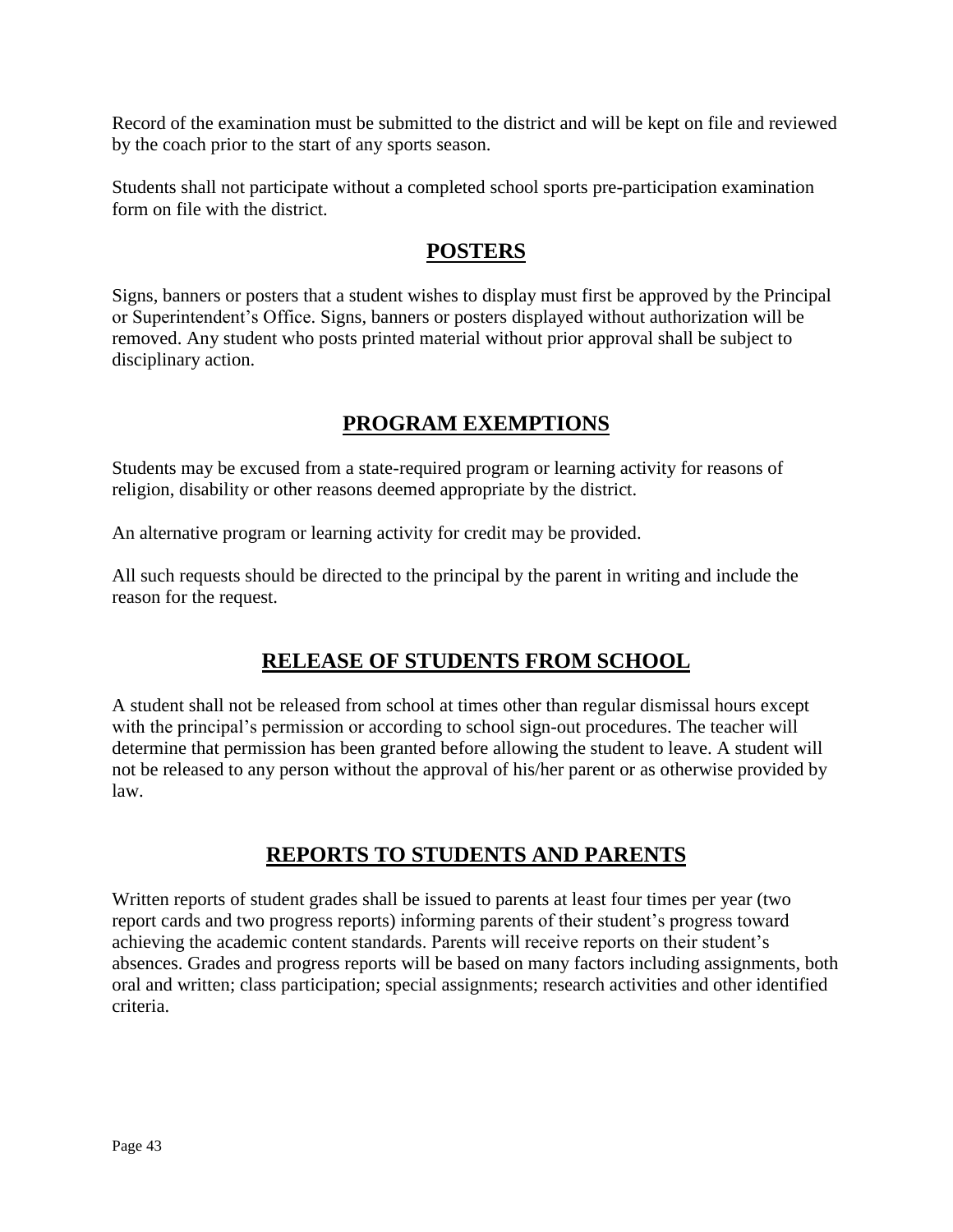## **RESTRAINT AND SECLUSION**

<span id="page-43-0"></span>The use of physical restraint and/or seclusion is permitted only as a part of a behavior support plan when other less restrictive interventions would not be effective and the student's behavior poses a threat of imminent, serious physical harm to self or others.

Except in the case of an emergency, only staff current in the required training in accordance with the district-designated physical restraint and seclusion training program will implement physical restraint or seclusion with a student.

In an emergency, physical restraint and/or seclusion may also be used by a school administrator, teacher or other school employee as necessary when the student's behavior imposes a reasonable threat of imminent, serious bodily injury to the student or to others. The use of physical restraint or seclusion under these circumstances is only allowed so long as the student's behavior poses a threat of imminent, serious physical harm to themselves or to others.

Any student being restrained or secluded within the district whether an emergency or as part of a plan shall be constantly monitored by staff for the duration of the intervention.

<span id="page-43-1"></span>Parents will be notified if their student has been restrained or secluded as described above.

## **STUDENT SEARCHES**

#### <span id="page-43-2"></span>**SEARCHES**

District officials may search the student, his/her personal property and property assigned by the district for the student's use at any time on district property or when the student is under the jurisdiction of the school. Such searches will be conducted only when there is reasonable suspicion based upon specific and articulated facts to believe that the student personally poses or is in possession of some item that poses an immediate risk or serious harm to the student, school officials and/or others at the school.

Searches shall be "reasonable in scope", that is, the measures used are reasonably related to the objectives of the search, the unique features of the official's responsibilities and the area(s) which could contain the item(s) sought and will not be excessively intrusive in light of the age, sex, maturity of the student and nature of the infraction. Strip searches are prohibited by the district.

District officials may seize any item which is evidence of a violation of law, Board policy, administrative regulation or school rule, or which the possession or use of is prohibited by such law, policy, regulation or rule.

District officials may also search when they have reasonable information that emergency/dangerous circumstances exist.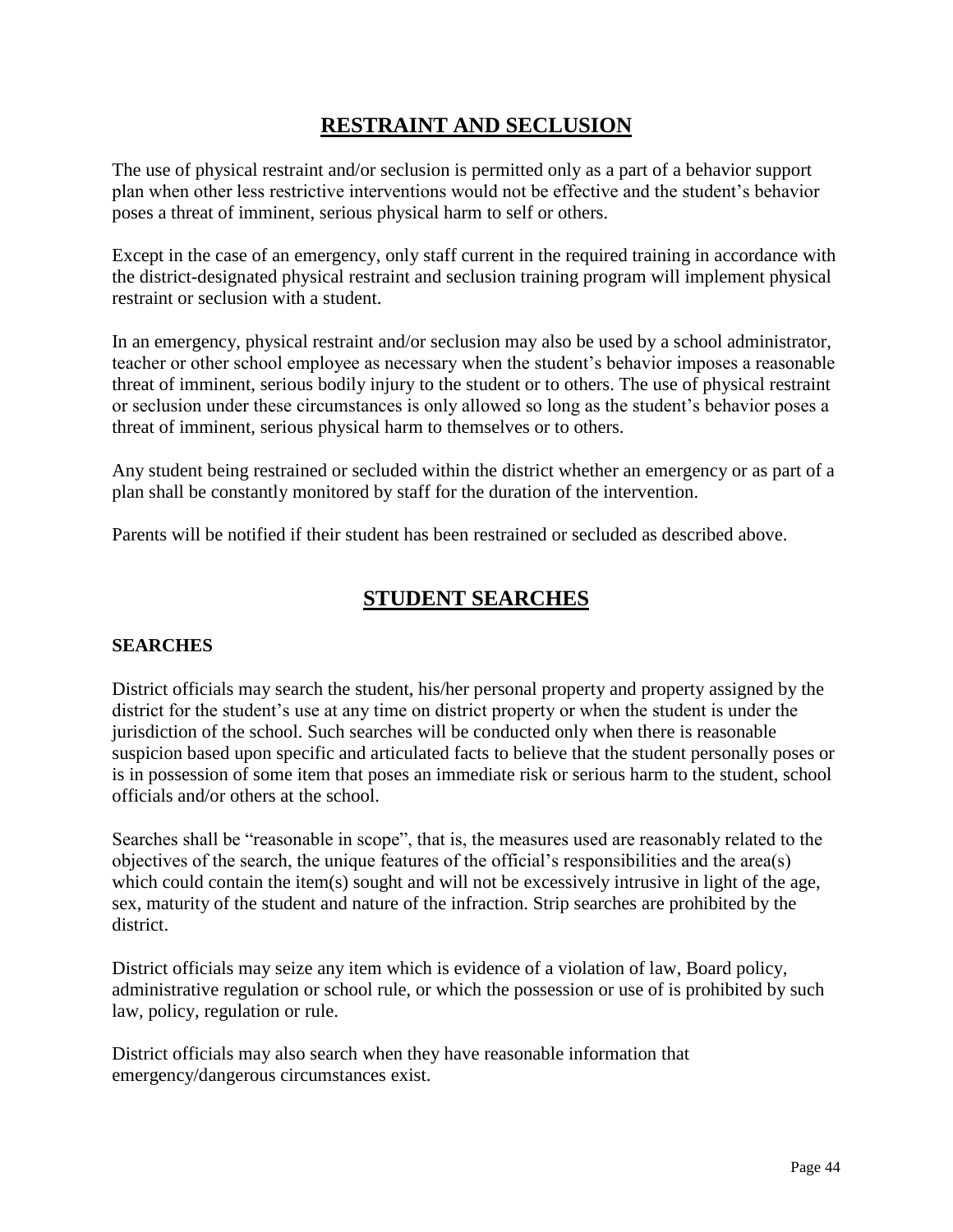District-owned storage areas assigned for student use, such as lockers and desks, may be routinely inspected at any time. Students have no expectation of privacy regarding these items/areas. Such inspections may be conducted to ensure maintenance of proper sanitation, to check mechanical conditions and safety and to reclaim overdue library books, texts or other instructional materials, property or equipment belonging to the district. The student will generally be permitted to be present during the inspection.

Items found which are evidence of a violation of law, policy, regulation or school rule may be seized and turned over to law enforcement or returned to the rightful owner, as appropriate.

## <span id="page-44-0"></span>**QUESTIONING OF STUDENTS**

Should law enforcement officials find it necessary to question students during the school day or during periods of extracurricular activities, the principal or designee will be present, when possible. An effort will be made to notify the parent of the situation.

Parents are advised that when an Oregon Department of Human Services or a law enforcement official is questioning a child whom the investigating agent believes may have been a victim of abuse of a child, the investigator may exclude district personnel from the investigation and may prohibit personnel from contacting parents.

## **SPECIAL PROGRAMS**

#### <span id="page-44-2"></span><span id="page-44-1"></span>**ENGLISH LANGUAGE LEARNERS**

The District provides special programs for English language learning students. A student or parent with questions about these programs should contact the building administrator.

In conjunction with the school's language instruction educational program for limited English proficient and immigrant students, parents of limited English students identified for participation, or participating, in such a program will be informed of:

- 1. The reasons for the identification of their student as limited English proficient and in need of placement in a language instruction educational program;
- 2. The student's level of English proficiency, how such level was assessed and the status of the student's academic achievement;
- 3. The methods of instruction used in the program, in which their student is or will be participating, and the methods of instruction used in other available programs, including how such programs differ in content, instructional goals, and the use of English and a native language in instruction;
- 4. How the program, in which their student is or will be participating, will meet the educational strengths and needs of their students;
- 5. How such program will specifically help their student learn English, and meet ageappropriate academic achievement standards for grade promotion and graduation;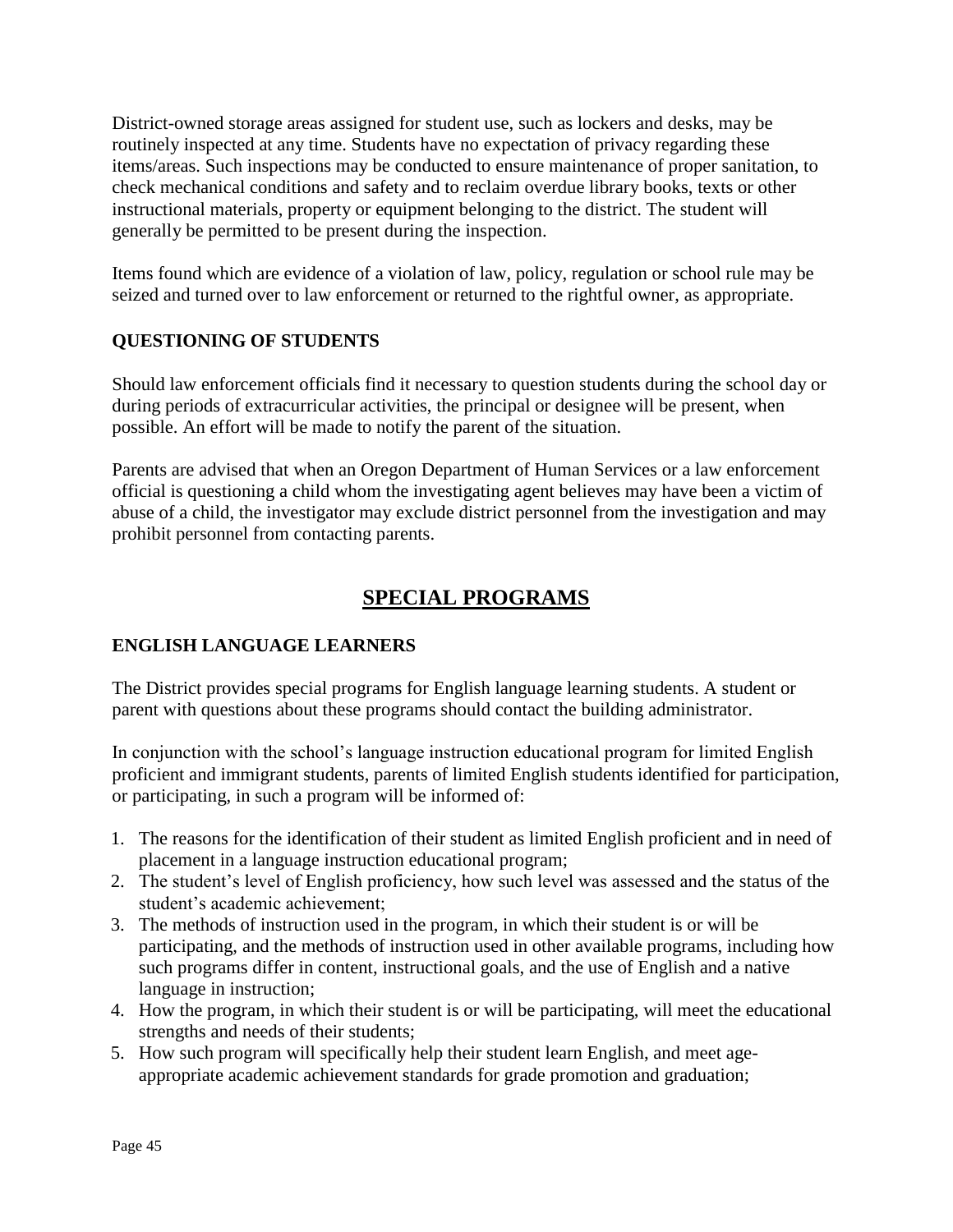- 6. The specific exit requirements for the program, including the expected rate of transition from such program into classrooms that are not tailored for limited English proficient students, and the expected rate of graduation from secondary school for such programs;
- 7. In the case of a student with a disability, how such program meets the objectives of the individualized education program (IEP) of the student;
- 8. Parental rights that include written guidance:
	- a. Detailing the right to have their student immediately removed from such program upon their request;
	- b. Detailing the options that parents have to decline to enroll their student in such program or to choose another program or method of instruction, if available;
	- c. Assisting parents in selecting among various programs and methods of instruction, if more than one program or method is offered by the district.

#### <span id="page-45-0"></span>**STUDENTS WITH DISABILITIES**

The school provides programs and services for students with disabilities. A student or parent with questions should contact the Director of Special Education – Steve Woodcock, (541) 259-8930, steve.woodcock@lebanon.k12.or.us.

#### <span id="page-45-1"></span>**TITLE IA SERVICES**

The school provides special services for disadvantaged learners. Parents of eligible students are encouraged to become involved in the organized, ongoing planning, review and improvement of the school's Title IA program efforts. Notification will be provided of meetings held to inform parents of participating students of the school's participation in and requirements of Title IA. Students or parents with questions should contact a building administrator or counselor.

## **STUDENT/PARENT COMPLAINTS**

#### <span id="page-45-3"></span><span id="page-45-2"></span>**PUBLIC COMPLAINTS**

Any member of the public who wishes to express a concern should discuss the matter with the school employee involved. The employee shall respond within five working days.

If the individual is unable to resolve a problem or concern with the employee, the individual may file a written, signed complaint with the administrator or supervisor. The administrator or supervisor shall evaluate the complaint and render a decision within 10 working days after receiving the complaint.

If the complaint is not resolved, within 10 working days of the meeting with the administrator or supervisor, the complainant, if he/she wishes to pursue the action, shall file a signed, written complaint with the superintendent or designee clearly stating the nature of the complaint and a suggested remedy. The superintendent or designee shall investigate the complaint, confer with the complainant and the parties involved and prepare a report of his/her findings and conclusion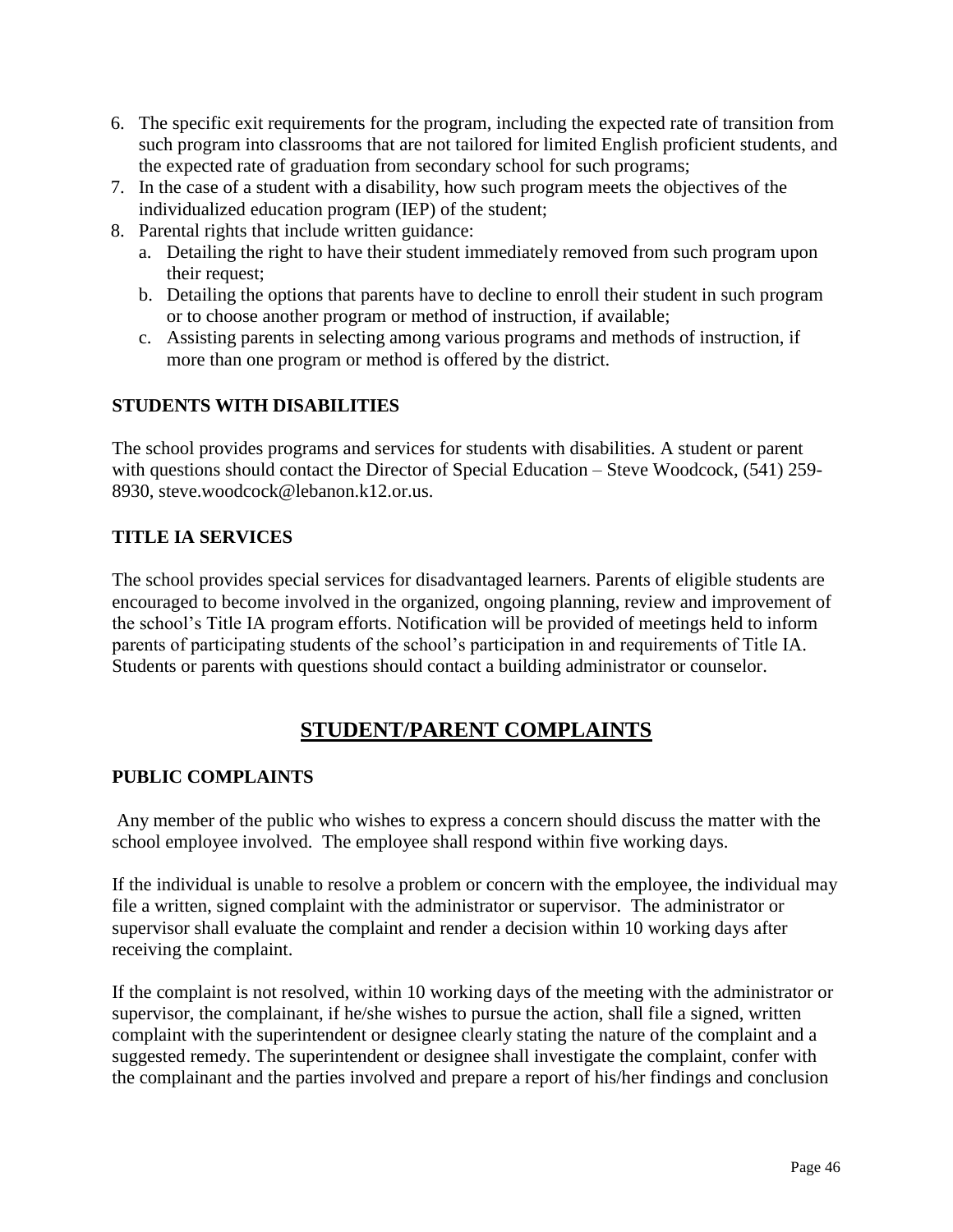and provide the report in writing or in an electronic form to the complainant within 20 working days after receiving the written complaint.

If the complainant is dissatisfied with the superintendent's or designee's findings and conclusion, the complainant may appeal the decision to the Board within five working days of receiving the superintendent's decision. The Board may hold a hearing to review the findings and conclusion of the superintendent, to hear the complaint and to hear and evaluate any other evidence as it deems appropriate. All parties involved, including the school administration, may be asked to attend such hearing for the purposes of making further explanations and clarifying the issues. If the Board chooses not to hear the complaint, the superintendent's decision is final. The complainant shall be informed in writing or in electronic form of the Board's decision within 10 working days from the hearing of the appeal by the Board. The Board's decision will address each allegation in the complaint and contain reasons for the district's decision. The Board's decision will be final.

Complaints against the principal may be filed directly with the superintendent or District- level designee. Complaints against the superintendent should be referred to the Board chair on behalf of the Board. Complaints against the Board as a whole or individual Board members should be made to the Board chair on behalf of the Board.

If any complaint alleges a violation of Oregon Administrative Rule (OAR) Chapter 581, Division 22 (Standards), Oregon Revised Statute (ORS) 339.285 to 339.383 or OAR 581-021-0550 to 581-021-0570 (Restraint and Seclusion) or ORS 659.852 (Retaliation), and the complaint is not resolved through the complaint process, the complainant, who is a student, a parent or guardian of a student attending a school in the district or a person who resides in the district, may appeal rights with the Deputy Superintendent of Public Instruction as outlined in Oregon Administrative Rule (OAR) 581-002-0040[ (See KL-AR(2) - Appeal to the Deputy Superintendent of Public Instruction)].

If the complaint alleges discrimination pursuant to ORS 659.850 (Discrimination) and the complaint is not resolved at the local level through administrative regulation AC-AR - Discrimination Complaint Procedure, the complaint may meet the criteria to file an appeal with the Superintendent of Public Instruction as outlined in OAR 581-021-0049.

See Policy KL-AR.

#### <span id="page-46-0"></span>**DISCRIMINATION COMPLAINTS**

A student and/or parent with a complaint regarding possible discrimination of a student on any basis protected by law should contact the building principal or the Director of Human Resources. The process for a discrimination complaint is outlined in Board Policy AC-AR.

#### <span id="page-46-1"></span>**DIVISION 22 EDUCATION STANDARDS COMPLAINTS**

Any resident of the district, parent of a student attending district schools or a student attending a school in the district may make an appeal or complaint alleging violation of the district's compliance with an educational standard as provided by the State Board of Education. The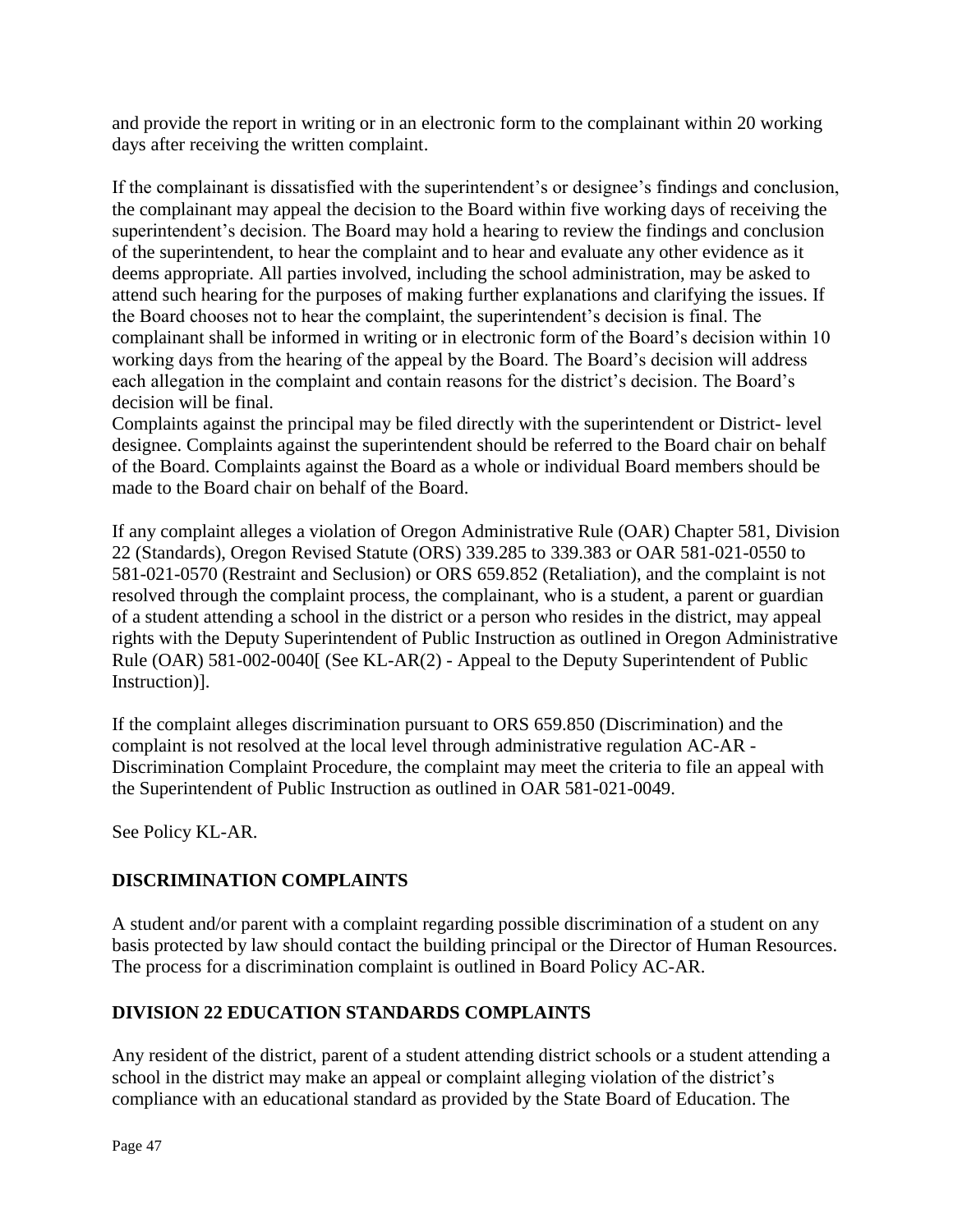complainant should first discuss the nature of the alleged violation with the individual involved and/or the building principal.

If the complainant wishes to pursue the matter further, the complainant will follow the complaint process outlined in Board policy KL – Public Complaints and any accompanying administrative regulations.

After exhausting local procedures or if the district has not resolved the complaint with 90 days of the initial filing of a written complaint with the district (whichever occurs first), any complainant may make a direct appeal to the State Superintendent of Public Instruction.

#### <span id="page-47-0"></span>**INSTRUCTIONAL MATERIALS COMPLAINTS**

Complaints by students or parents about instructional materials should be directed to the building principal. Should the student or parent, following initial efforts at informal resolution of the complaint, desire to file a formal complaint, the procedures for filing a public complaint in accordance with Policy KL-AR should be followed. See Public Complaints section of the handbook.

#### <span id="page-47-1"></span>**PLACEMENT/ENROLLMENT OF HOMELESS STUDENTS COMPLAINTS**

In the event a dispute arises over school selection or enrollment of a student in a homeless situation, the student will be immediately admitted to the school in which enrollment is sought pending resolution of the dispute. The student/parent may appeal the school's written decision in accordance the McKinney-Vento Act dispute resolution and appeal process, including final appeal to the Oregon Department of Education (ODE) State Coordinator. Additional information may be obtained by contacting the district's liaison for students in homeless situations at (541) 259-8907 or (541) 259-8935.

#### <span id="page-47-2"></span>**STUDENTS WITH DISABILITIES COMPLAINTS**

A complaint or concern regarding the identification, evaluation or placement of a student with disabilities or the accessibility of the district's services, activities or programs to a student, should be directed to the Director of Special Education – Steve Woodcock, (541) 259-8930, [steve.woodcock@lebanon.k12.or.us.](mailto:steve.woodcock@lebanon.k12.or.us)

#### <span id="page-47-3"></span>**STUDENTS WITH SEXUAL HARASSMENT COMPLAINTS**

The district is committed to eliminating sexual harassment. Sexual harassment will not be tolerated in the district. All students, staff members and other persons are entitled to learn and work in an environment that is free of harassment. All staff members, students and third parties are subject to this policy. Any person may report sexual harassment.

The district processes complaints or reports of sexual harassment under Oregon Revised Statute (ORS) 342.700 et. al. and federal Title IX laws found in Title 34 C.F.R. Part 106. Individual complaints may require both of these procedures, and may involve additional complaint procedures.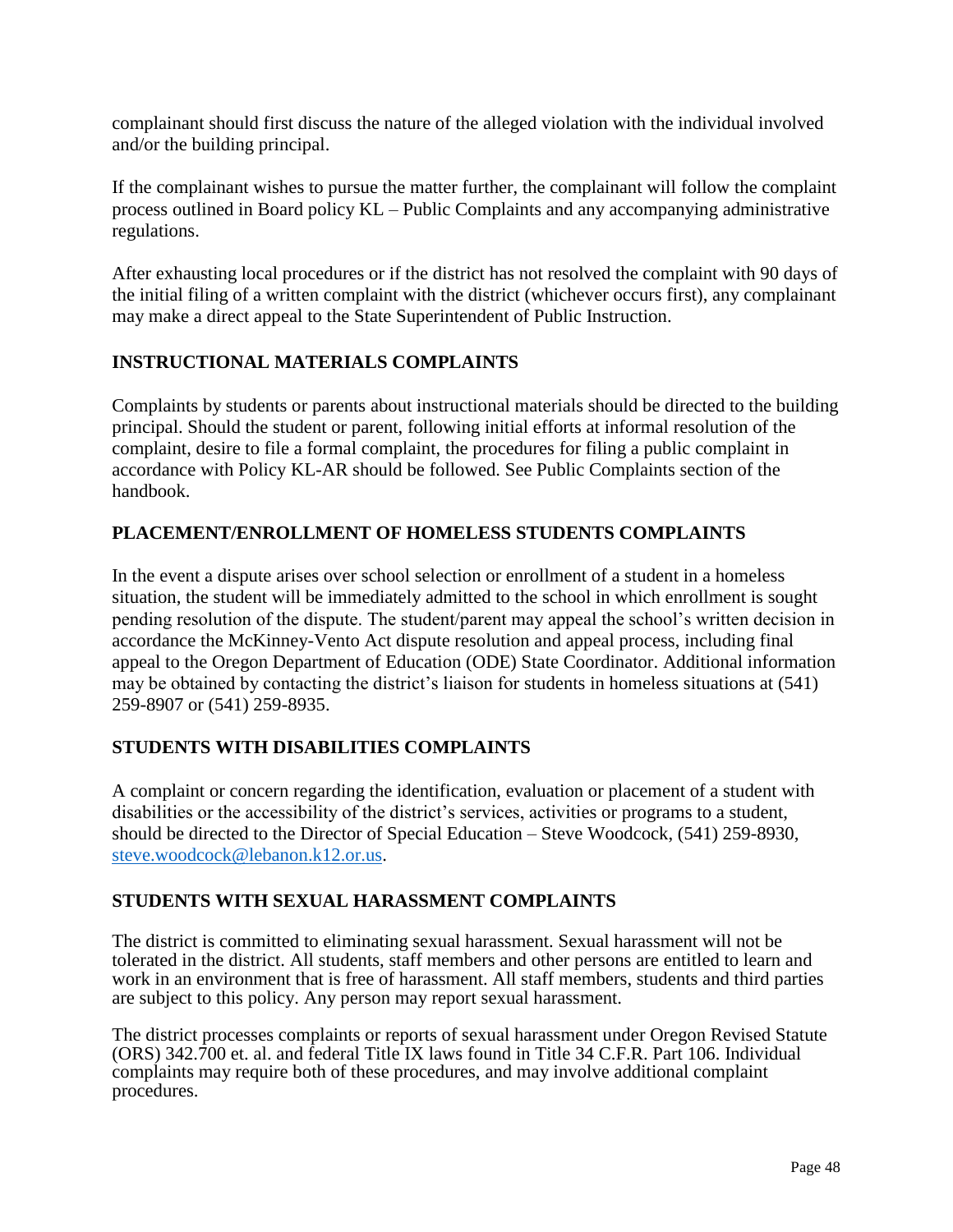#### **General Procedures**

When information, a report or complaint regarding sexual harassment is received by the district, the district will review such information, report or complaint to determine which law applies and will follow the appropriate procedures. When the alleged conduct could meet both of the definitions in ORS Chapter 342 and Title IX, both complaint procedures should be processed simultaneously (*see* JBA/GBN-AR(1) - Sexual Harassment Complaint Procedure and JBA/GBN-AR(2) - Federal Law (Title IX) Sexual Harassment Complaint Procedure). The district may also need to use other complaint procedures when the alleged conduct could meet the definitions for other complaint procedures.

The district official receiving the complaint shall issue the required written notice as outlined under Oregon Procedures in Board policy JBA/GBN - Sexual Harassment.

Step 1 The district official receiving the report or complaint shall promptly initiate an investigation using procedures and standards, including but not limited to, those identified in Board policy JBA/GBN - Sexual Harassment and will notify the complainant or reporting person, any impacted person who is not a reporting person (if appropriate), each reported person, and where applicable the parents of a reporting person, impacted person, or reported person, when such investigation is initiated. The official will arrange such meetings as may be necessary to discuss the issue with all concerned parties within five working days after receipt of the report or complaint. The parties will have an opportunity to submit evidence and a list of witnesses. All findings of the investigation shall be reduced to writing. The official conducting the investigation shall notify the parties in writing that the investigation is concluded and if a violation of the policy was found to have occurred to the extent allowable by law within 30 days of receipt of the report or complaint.

> A copy of the required written notice(s) and the date and details of notification of the notice of investigation and results of the investigation, together with any other documentation related to the sexual harassment incident, including disciplinary action taken or recommended, shall be forwarded to the superintendent.

- Step 2 If a complainant is not satisfied with the decision at Step 1, the complainant may submit a written appeal to the superintendent or designee. Such appeal must be filed within 10 working days after receipt of the Step 1 decision. The superintendent or designee will arrange such meetings with the complainant and other affected parties as deemed necessary to discuss the appeal within 5 working days of receipt of the appeal. The superintendent or designee shall provide a written decision to the complainant within 10 working days.
- Step 3 If a complainant is not satisfied with the decision at Step 2, the complainant may submit a written appeal to the Board. Such appeal must be filed within 10 working days after receipt of the Step 2 decision. The Board will review the decision of the superintendent or designee in a public meeting to determine what action is appropriate. The Board may use executive session if the subject matter qualifies under Oregon law. Appropriate action may include, but is not limited to, holding a hearing, requesting additional information, and adopting the superintendent's or designee's decision. All parties involved, including the school administration, may be asked to attend a hearing for the purposes of making further explanations and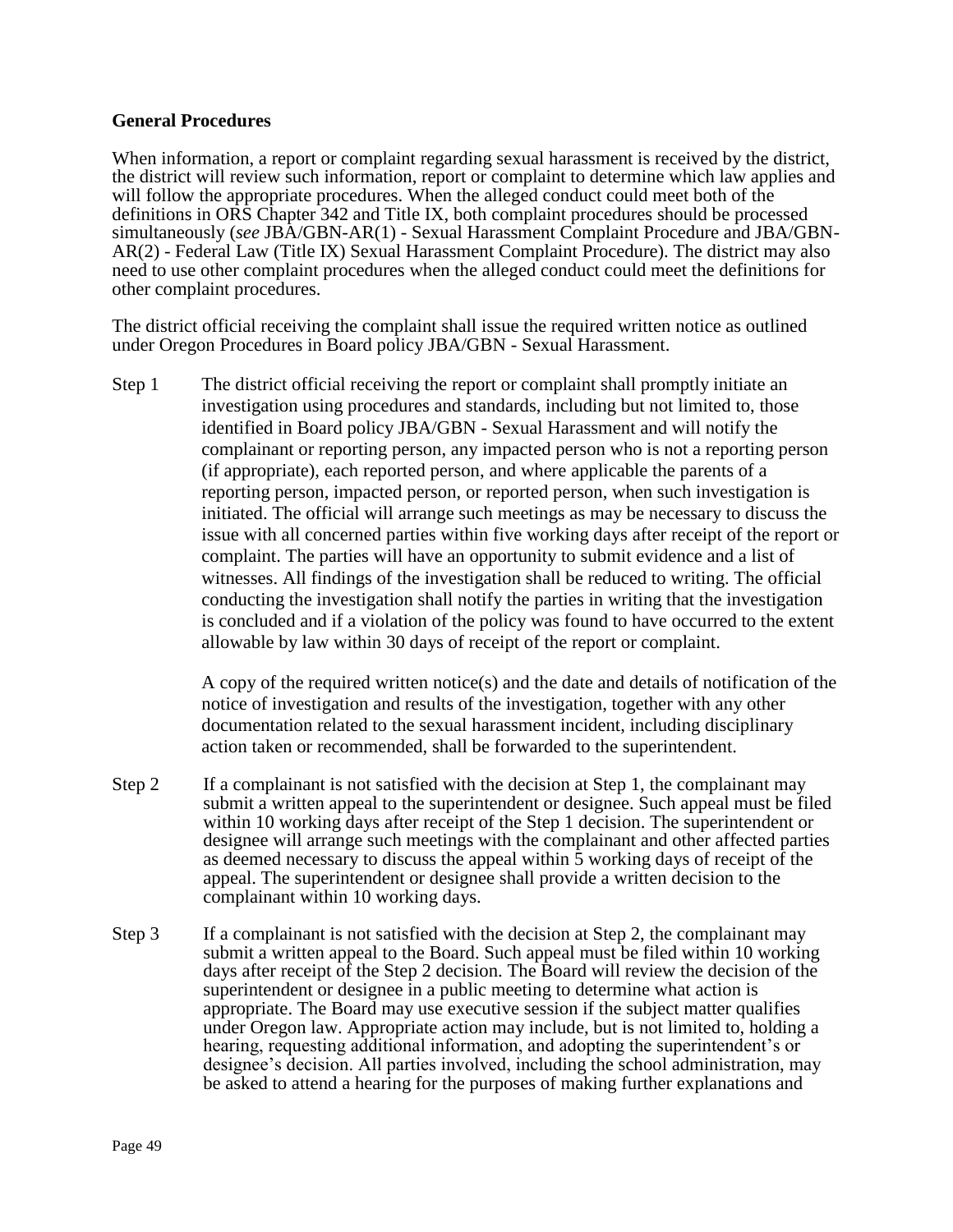clarifying the issues. The Board shall provide a written decision to the complainant within 30 working days following receipt of the appeal.

If the Board chooses not to hear the complaint, the superintendent's or designee's decision in Step 2 is final.

The superintendent is authorized to amend these procedures (including timelines) when the superintendent feels it is necessary for the efficient handling of the complaint. Notice of any amendments will be promptly provided to the parties.

Complaints against the principal may start at Step 2 and may be filed with the superintendent or designee. The superintendent or designee will cause the required notices to be provided. The superintendent or designee will investigate the complaint and will notify the parties in writing that the investigation is concluded and if a violation of the policy was found to have occurred to the extent allowable by law. If the complaint remains unresolved within 10 working days of receipt by the superintendent or designee, the complainant may appeal to the Board in Step 3.

Complaints against the superintendent or a Board member (other than the Board chair) may start at Step 3 and should be referred to the Board chair on behalf of the Board. The Board chair will cause required notices to be provided. The Board chair shall present the complaint to the Board. The Board may use executive session if the subject matter qualifies under Oregon law. If the Board decides an investigation is warranted, the Board may refer the investigation to a third party. When the investigation is complete, the results will be presented to the Board. After receiving the results of the investigation, the Board shall decide, within 20 days, in open session what action, if any, is warranted. The Board chair shall notify the parties in writing that the investigation is concluded and if a violation of the policy was found to have occurred to the extent allowable by law.

Complaints against the Board chair may start at Step 3 and should be referred to the Board vice chair on behalf of the Board. The Board vice chair will cause required notices to be provided. The Board vice chair shall present the complaint to the Board. The Board may use executive session if the subject matter qualifies under Oregon law. If the Board decides an investigation is warranted, the Board may refer the investigation to a third party. When the investigation is complete, the results will be presented to the Board. After receiving the results of the investigation, the Board shall decide, within 20 days, in open session what action, if any, is warranted. The Board vice chair shall notify the parties in writing that the investigation is concluded and if a violation of the policy was found to have occurred to the extent allowable by law.

Direct complaints related to employment may be filed with the U.S. Department of Labor, Equal Employment Opportunity Commission or Oregon Bureau of Labor and Industries.

Direct complaints related to educational programs and services may be made to the Regional Civil Rights Director, U.S. Department of Education, Office for Civil Rights, Region X, 915 2nd Ave., Room 3310, Seattle, WA 98174-1099.

Additional information regarding filing of a complaint or report may be obtained through the principal, compliance officer or superintendent.

All documentation related to sexual harassment complaints may become part of the student's education record or employee's personnel file, as appropriate. Additionally, a copy of all sexual harassment complaints or reports and documentation will be maintained as a confidential file and stored in the district office.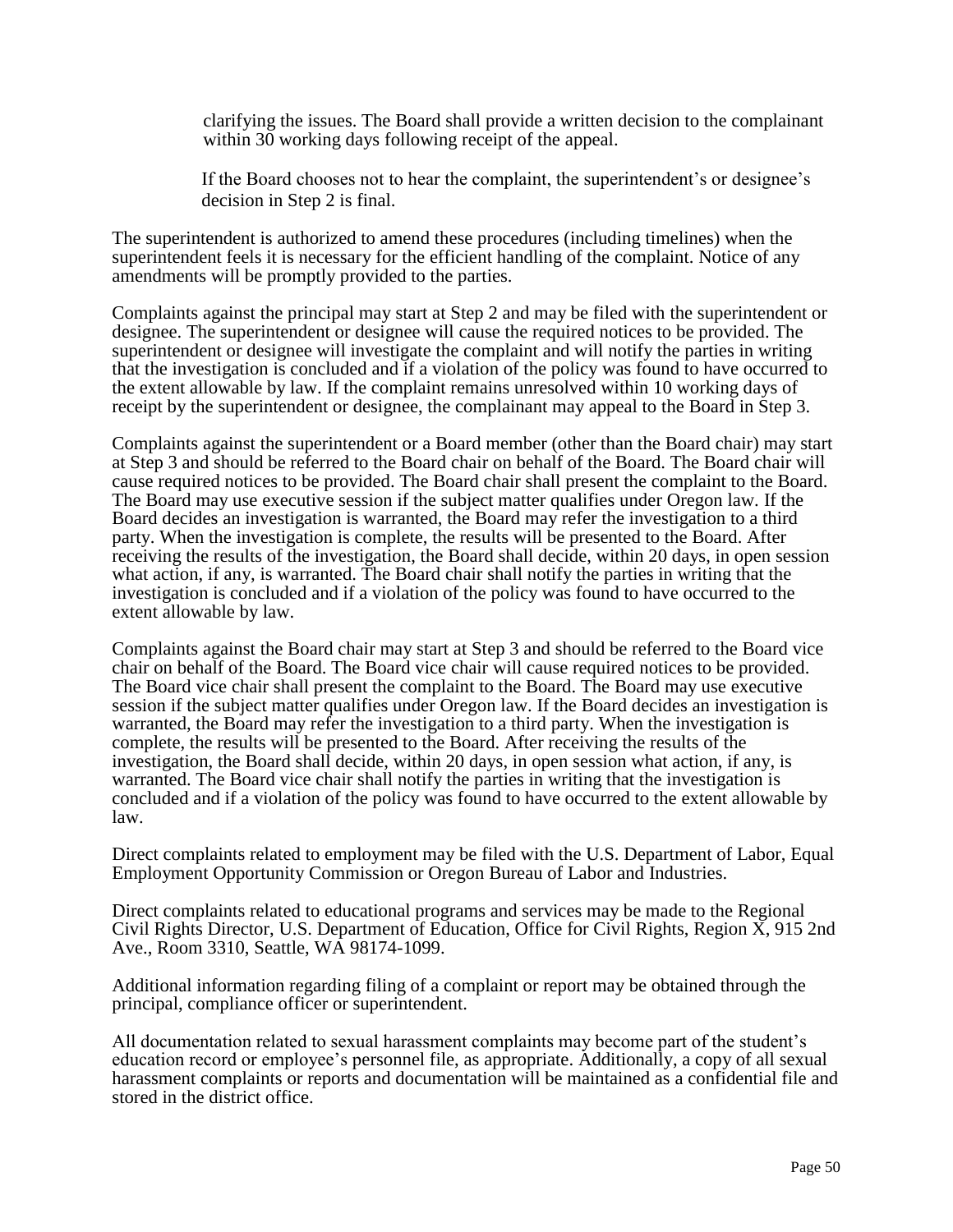## <span id="page-50-0"></span>**STAFF SEXUAL CONDUCT WITH STUDENTS**

Sexual conduct by district/school employees as defined by Oregon law will not be tolerated. All district employees are subject to this policy.

*"Sexual conduct" as defined by Oregon law is any verbal or physical [or other] conduct by a school employee that is sexual in nature; directed toward a kindergarten through grade 12 student; unreasonably interferes with a student's educational performance; and creates an intimidating, hostile or offensive educational environment. The definition for sexual conduct does not include behavior that would be considered abuse of a child as outlined by Oregon law and district Board policy JHFE and JHFE-AR – Reporting of Suspected Abuse of a Child.*

The district will post in each school building the name and contact information of the person designated to receive sexual conduct reports, as well as the procedures the superintendent or designee will follow upon receipt of a report. In the event the designated person is the suspected perpetrator, the Director of Human Resources, Superintendent, or Board Chair shall receive the report. When the superintendent or designee takes action on the report, the person who initiated the report must be notified.

<span id="page-50-1"></span>The district will provide annual training to district employees, parents and student regarding the prevention and identification of sexual conduct.

## **STUDENT EDUCATION RECORDS**

The information contained below shall serve as the district's annual notice to parents of minors and eligible students (if 18 years of age or older) of their rights, the location and district official responsible for education records.

"Education records" are those records related to a student maintained by the district. A student's education records are confidential and protected from unauthorized inspection or use. All access and release of education records with and without parent and eligible student notice and consent will comply with all state and federal laws.

Personally identifiable information shall not be disclosed without parent or eligible student authorization or as otherwise provided by Board policy and law.

Permanent records shall include:

- 1. Full legal name of student;
- 2. Name and address of educational agency or institution;
- 3. Student birth date and place of birth;
- 4. Name of parent/guardian;
- 5. Date of entry into school;
- 6. Name of school previously attended;
- 7. Course of study and marks received;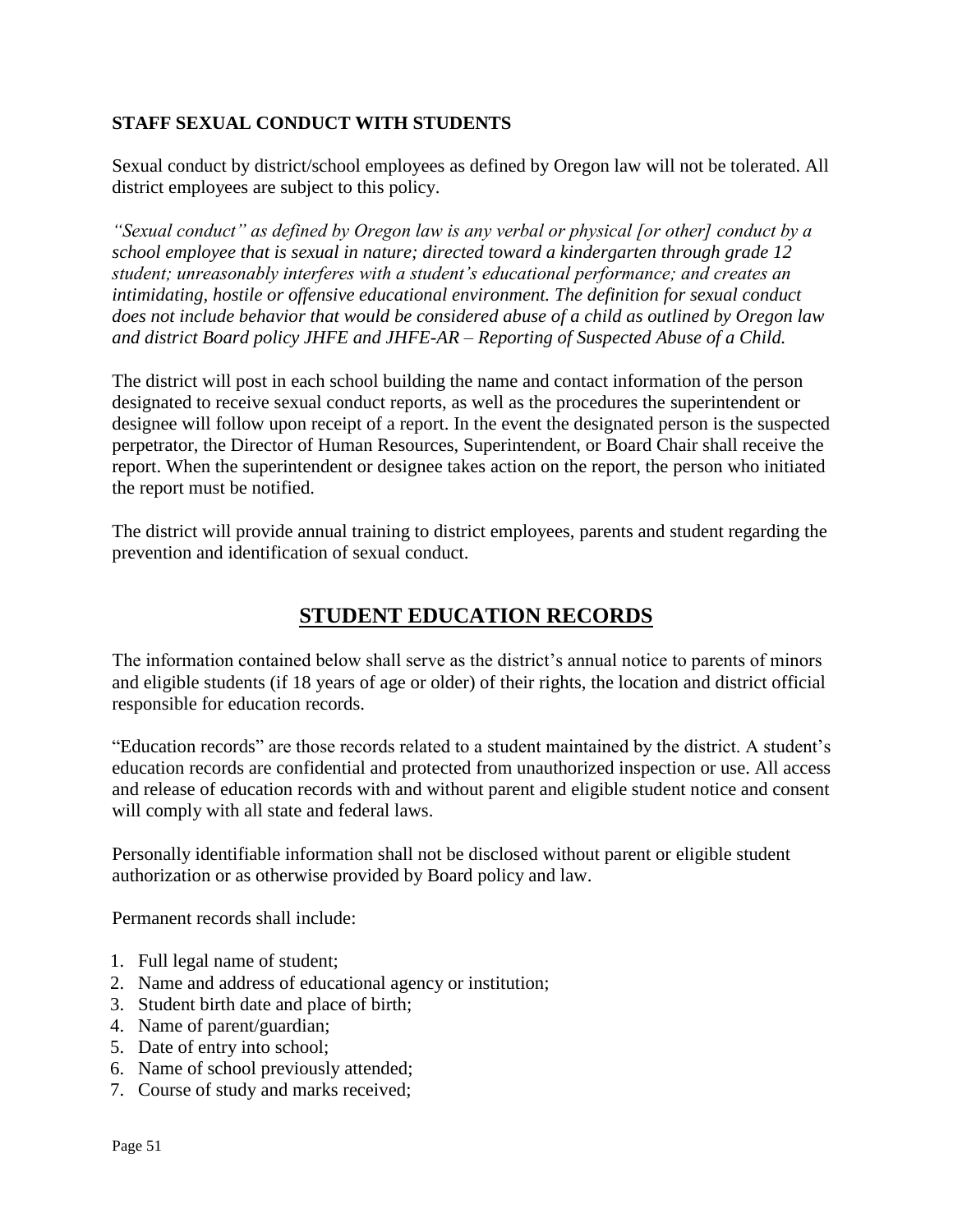- 8. Data documenting a student's progress toward the achievement of state standards and must include a student's Oregon State Assessment results;
- 9. Credits earned;
- 10. Attendance;
- 11. Date of withdrawal from school; and
- 12. Such additional information as the district may prescribe.

The provision of the student's social security number is voluntary and will be included as part of the student's permanent record only as provided by the eligible student or parent. The district will notify the eligible student or parent as to the purposes a social security number will be used. At no point will a student's social security number or student identification number be considered directory information.

Memory aids and personal working notes of individual staff members are considered personal property and are not to be interpreted as part of the student's education records, provided they are in the sole possession of the maker.

## <span id="page-51-0"></span>**ACCESS/RELEASE OF EDUCATION RECORDS**

By law, both parents, whether married, separated or divorced, have access to the records of a student who is under 18 years of age, unless the district is provided evidence that there is a court order or parenting plan, state statute or legally-binding document relating to such matters as divorce, separation or custody that specifically revokes these rights.

Parents of a minor, or an eligible student (if 18 years of age or older), may inspect and review education records during regular district hours.

#### <span id="page-51-1"></span>**PROVISION FOR HEARING TO CHALLENGE CONTENT OF EDUCATION RECORDS**

Parents of a minor, or eligible student (if 18 years of age or older), may inspect and review the student's education records and request a correction if the records are inaccurate, misleading or otherwise in violation of the student's privacy or other rights. If the district refuses the request to amend the contents of the records, the requester has the right to a hearing as follows:

- 1. Parents shall make request for hearing in which the objections are specified in writing to the principal;
- 2. The principal shall establish a date and location for the hearing agreeable to both parties;
- 3. The hearings panel shall consist of the following:
	- a. The principal or designated representative;
	- b. A member chosen by the eligible student or student's parent(s); and
	- c. A disinterested, qualified third party appointed by the superintendent.
- 4. The hearing shall be private. Persons other than the student, parents or guardians, witnesses and counsel shall not be admitted.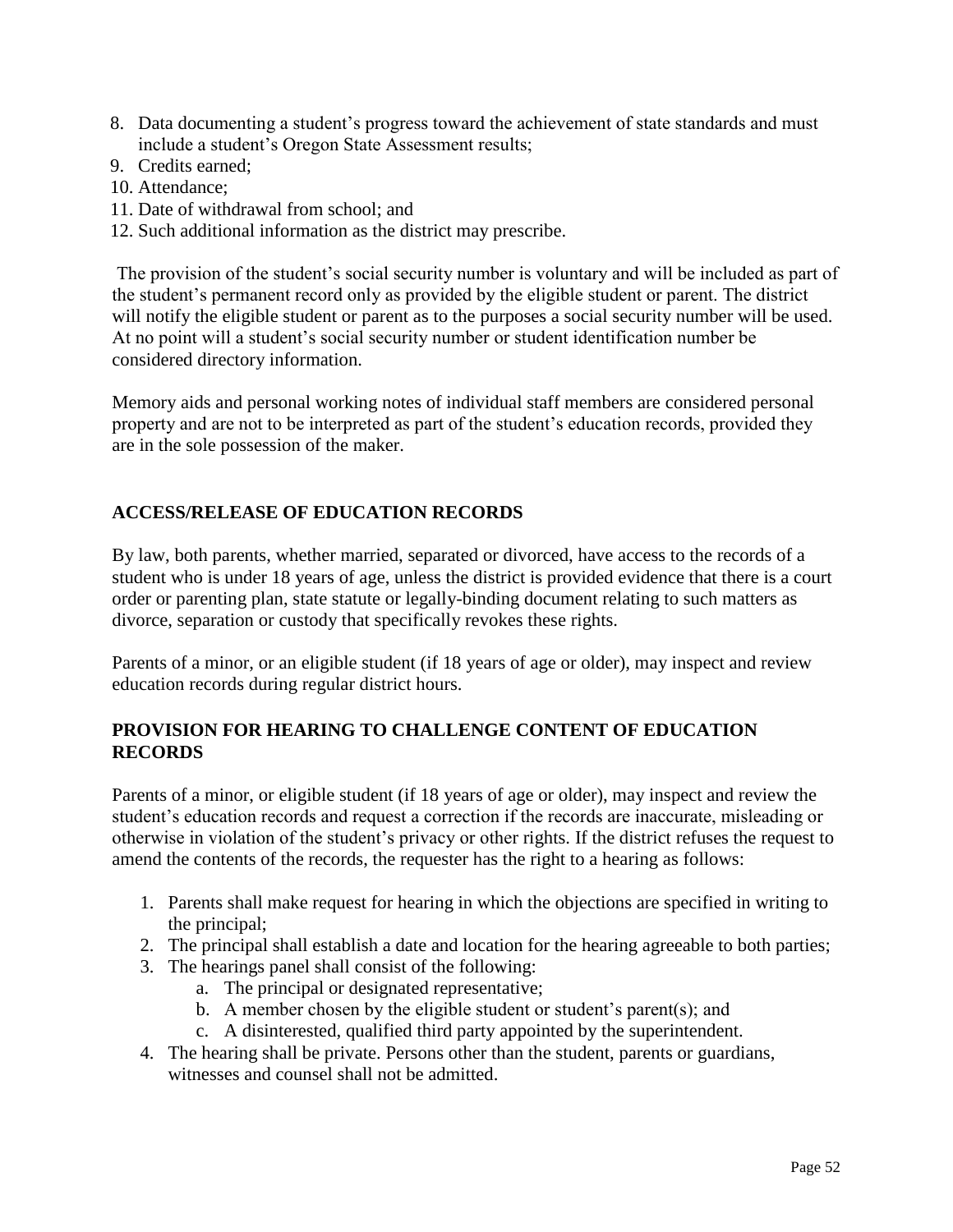An individual who does not have a direct interest in the outcome of the hearing shall preside over the panel. He/She shall hear evidence from the staff and from the parents to determine the point or points of disagreement regarding the education records. The panel shall make a determination after hearing the evidence and determine what steps, if any, are to be taken to correct the education record. Such actions are to be made in writing to the parents.

If, after such hearing is held as described above, the parents are not satisfied with the recommended action, the parents may appeal to the Board where the action of the hearings panel may be reviewed and affirmed, reversed or modified. Procedure for appeal beyond the local Board follows the prescribed actions as set forth in federal regulations. The parent or eligible student may file a complaint with the Federal Family Compliance Office, United States Department of Education regarding an alleged violation of the Family Educational Rights and Privacy Act. File complaints with the Family Policy Compliance Office, US Department of Education, Washington, DC 20202.

A copy of the district's education records policy and administrative regulation may be obtained by contacting the district office.

## <span id="page-52-0"></span>**REQUESTS FOR EDUCATION RECORDS**

The district shall, within 10 days of a student seeking initial enrollment in or services from the district, notify the public or private school, education service district, institution, agency, detention facility or youth care center in which the student was formerly enrolled and shall request the student's education record.

#### <span id="page-52-1"></span>**SOCIAL SECURITY NUMBER**

The provision of the student's social security number is voluntary and will be included as part of the student's permanent record only as provided by the eligible student or parent. The district will notify the eligible student or parent as to the purposes a social security number will be used. At no point will a student's social security number or student identification number be considered directory information.

#### <span id="page-52-2"></span>**TRANSFER OF EDUCATION RECORDS**

The district shall transfer originals of all requested student education records, including any ESD records, relating to a particular student, to the new educational agency when a request to transfer such records is made to the district. The transfer shall be made no later than 10 days after receipt of the request.

The district shall retain a copy of the education records that are to be transferred in accordance with applicable Oregon Administrative Rules.

Student report cards, records of diplomas may be withheld for nonpayment of fines or fees. See Fees, Fines and Charges. Records requested by another school district to determine the student's progress may not be withheld.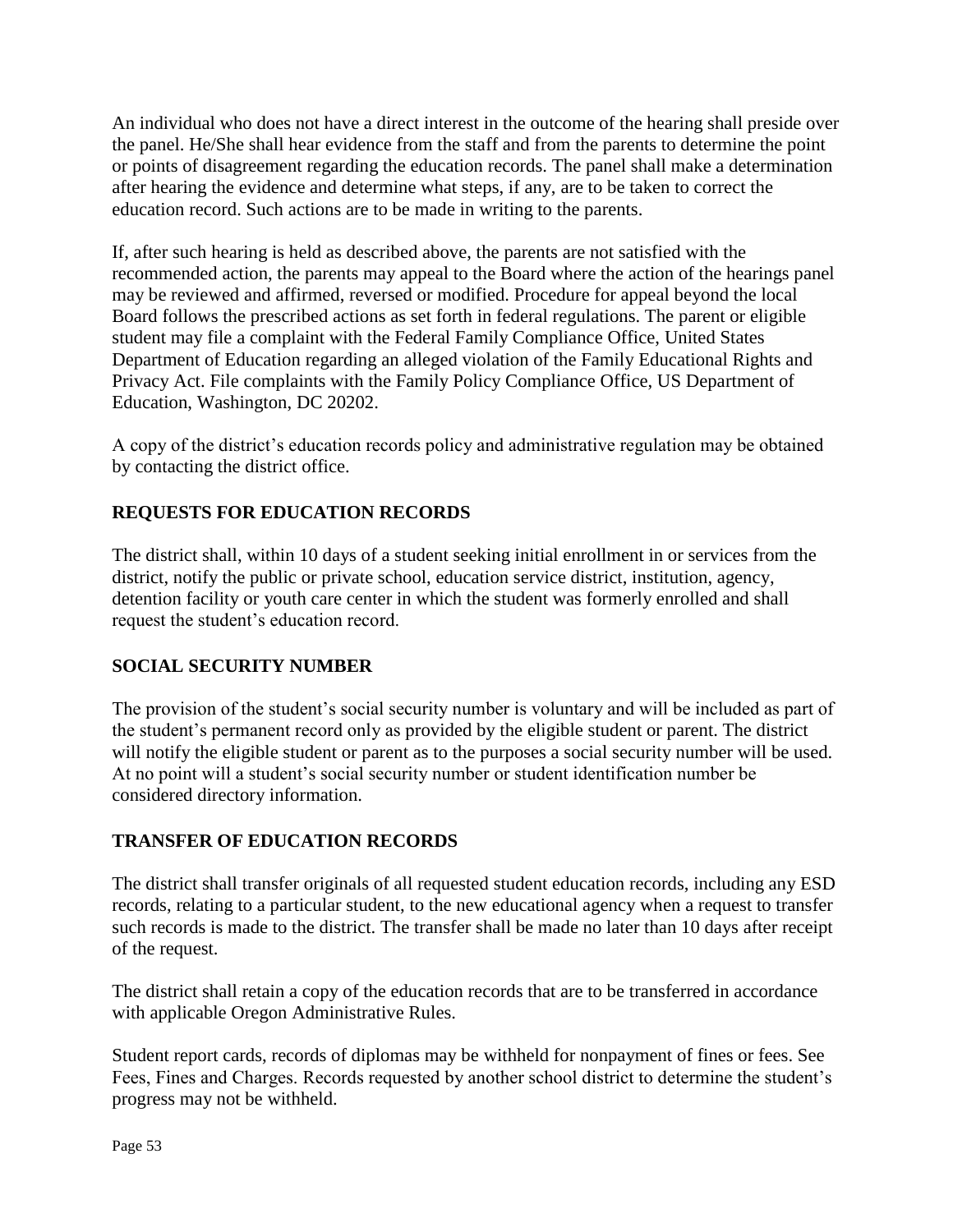#### <span id="page-53-0"></span>**DIRECTORY INFORMATION**

Certain information about students is considered directory information. Directory information may include, but is not limited to, the student's name, address, phone number, email address, photographs, date and place of birth, major field of study, participation in officially recognized activities and sports, weight and height of members of athletic teams, dates of attendance, degrees and awards received, and the most recent previous educational agency or institution attended. Unless the parent/legal guardian or student 18 years of age objects to the release of any or all of this information within 15 school days of the date this student handbook was issued to the student, directory information may be released by the District for use by the following list of organizations and programs and for other purposes, as deemed appropriate by the building administrator.

Group: School newspaper, yearbook, district web pages or other district media class students and staff, local newspaper and other media. Purpose: Publicize to school and community individual student curricular and extracurricular information and achievement through the use of student names and photographs. Group: Parent Booster Organizations Purpose: Contact parents/legal guardians of District students for curricular and extracurricular program support including membership drives, volunteer requests, fund raising and such other informational purposes as may be approved by the District through the use of student and parent/legal guardian names, addresses and phone numbers. Group: School Co-curricular/Extracurricular Programs Purpose: Publicize to school and community individual student achievement and to contact students and parents/legal guardian for program support including student participant recruitment, volunteer requests and fund raising through the use of student photographs, student and parent/legal guardian names, addresses and phone numbers; videotaping of individuals in athletic and activity events for team and group review; and video taping of individuals reading school announcements for the student body. Group: Students and, as appropriate, parents/legal guardians of students riding district transportation equipped with video cameras. Purpose: Videos of students taken as a part of the District's transportation safety and discipline program are normally viewed only by district officials and not saved by the District. In certain disciplinary proceedings, however, it may be necessary to retain a specific portion of a videotape for viewing by a student (and parent/legal guardian of a student) that may also contain background pictures of other student bus riders. All videotapes used in such disciplinary proceedings will be

maintained in accordance with applicable education records laws.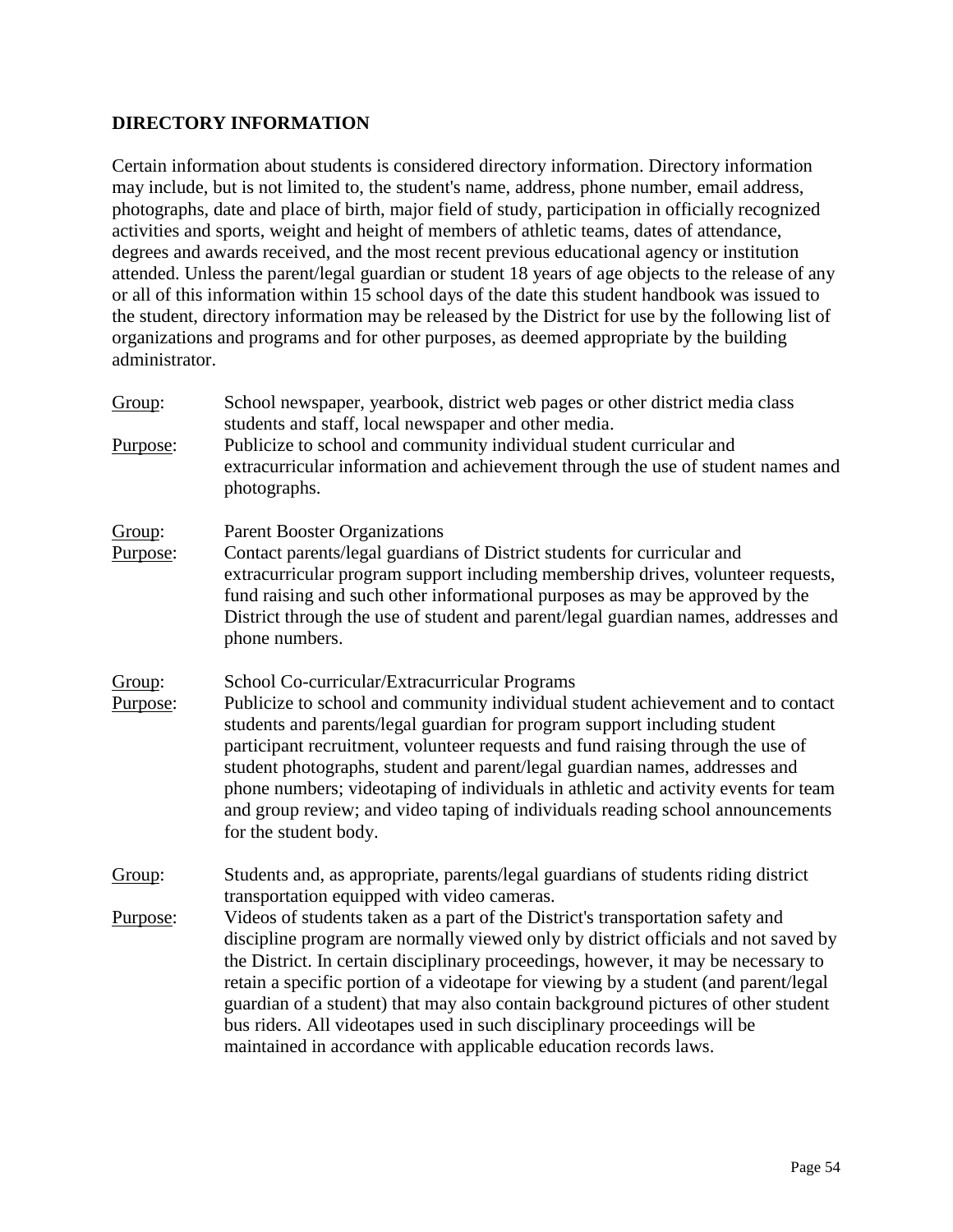## <span id="page-54-0"></span>**THE FAMILY EDUCATIONAL RIGHTS OF PRIVACY ACT (FERPA)**

The Family Educational Rights and Privacy Act (FERPA) afford parents and students over 18 years of age ("eligible students") certain rights with respect to the student's education records. These rights are:

- 1. The right to inspect and review the student's education records within 45 days of the day the School receives a request for access. Parents or eligible students should submit to the School principal a written request that identifies the record(s) they wish to inspect. The School official will make arrangements for access and notify the parent or eligible student of the time and place where the records may be inspected.
- 2. The right to request the amendment of the student's education records that the parent or eligible student believes are inaccurate. Parents or eligible students may ask the School to amend a record that they believe is inaccurate. They should write the School principal, clearly identify the part of the record they want changed, and specify why it is inaccurate. If the School decides not to amend the record as requested by the parent or eligible student, the School will notify the parent or eligible student of the decision and advise them of their right to a hearing regarding the request for amendment. Additional information regarding the hearing procedures will be provided to the parent or eligible student when notified of the right to a hearing.
- 3. The right to consent to disclosures of personally identifiable information contained in the student's education records, except to the extent that FERPA authorizes disclosure without consent. One exception, which permits disclosure without consent, is disclosure to school officials with legitimate educational interest. A school official is a person employed by the School as an administrator, supervisor, instructor, or support staff member, a person serving on the School board; a person, or company with whom the School has contracted to perform a special task (such as an attorney, auditor, medical consultant, or therapist); or a parent or student serving on an official committee, such as a disciplinary or grievance committee, or assisting another school official in performing his or her tasks. A school official has a legitimate educational interest if the official needs to review an education record in order to fulfill his or her professional responsibility.
- 4. The right to file a complaint with the U.S. Department of Education concerning alleged failures by the School District to comply with the requirements of FERPA. The name and address of the Office that administers FERPA are:

Family Policy Compliance Office U.S. Department of Education 400 Maryland Avenue, SW Washington, DC 20202-4605

#### <span id="page-54-1"></span>**PROTECTION OF PUPIL RIGHTS AMENDMENT (PPRA)**

PPRA affords parents certain rights regarding our conduct of surveys, collection and use of information for marketing purposes, and certain physical exams. These include the right to:

• Consent before students are required to submit to a survey that concerns one or more of the following protected areas ("protected information survey") if the survey is funded in whole or in part by a program of the U.S. Department of Education (ED):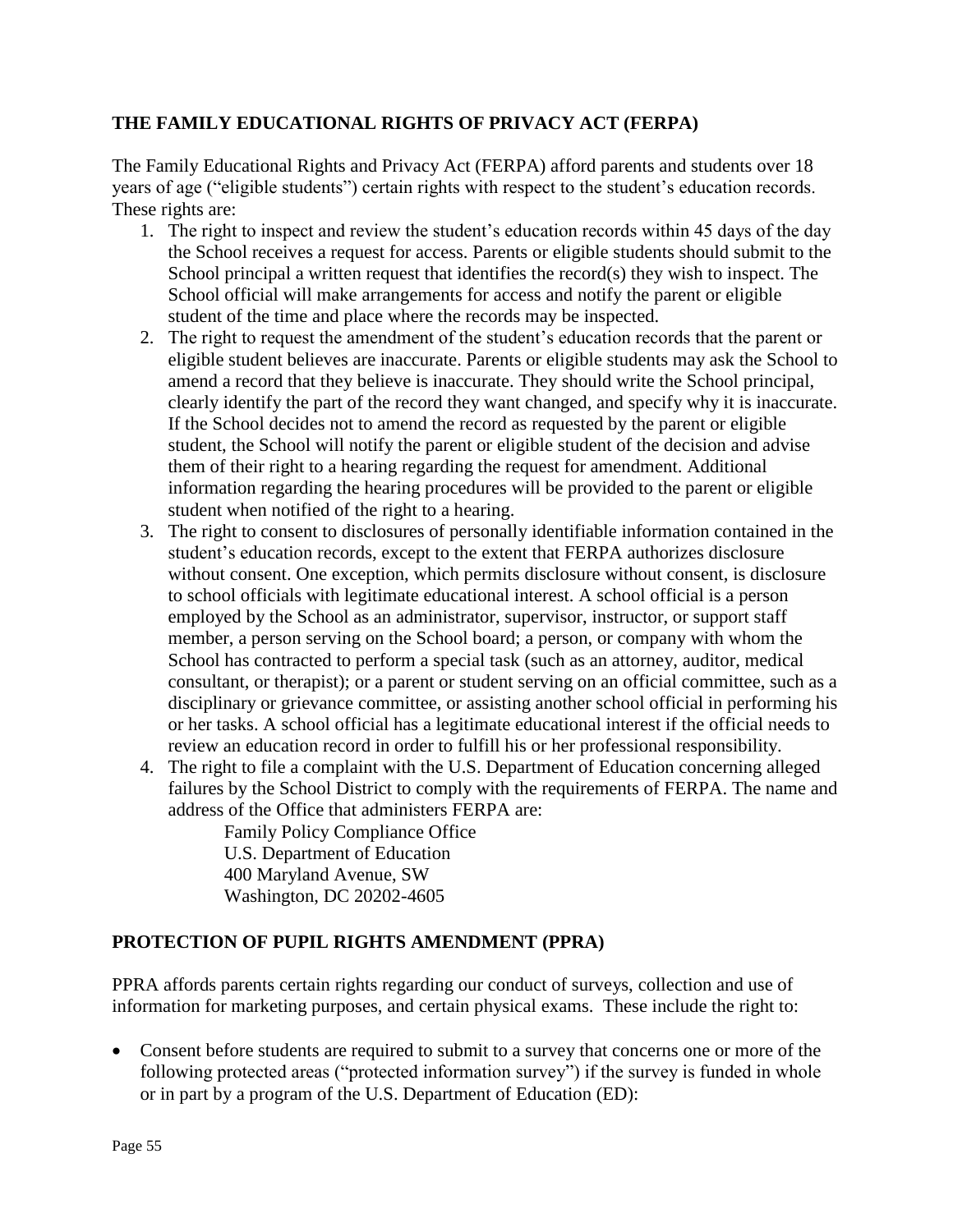- 1. Political affiliations or beliefs of the student or student's parent;
- 2. Mental or psychological problems of the student or student's family;
- 3. Sex behavior or attitudes;
- 4. Illegal, anti-social, self-incriminating, or demeaning behavior;
- 5. Critical appraisals of others with whom respondents have close family relationships;
- 6. Legally recognized privileged relationships, such as with lawyers, doctors, or ministers;
- 7. Religious practices, affiliations, or beliefs of the student or parents; or
- 8. Income, other than as required by law to determine program eligibility.
- Receive notice and an opportunity to opt a student out of:
	- 1. Any other protected information survey, regardless of funding;
	- 2. Any non-emergency, invasive physical exam or screening required as a condition of attendance, administered by the school or its agent, and not necessary to protect the immediate health and safety of a students, except for hearing, vision, or scoliosis screenings, or any physical exam or screening permitted or required under State law; and
	- 3. Activities involving collection, disclosure, or use of personal information obtained from students for marketing or to sell or otherwise distribute the information to others.
- Inspect, upon request and before administration or use:
	- 1. Protected information surveys of students;
	- 2. Instruments used to collect personal information from students for any of the above marketing, sales, or other distribution purposes; and
	- 3. Instructional material used as part of the educational curriculum

These rights transfer from the parents to a student who is 18 years old or an emancipated minor under State law.

The district has developed and adopted policies, in consultation with parents, regarding these rights, as well as arrangements to protect student privacy in the administration of protected information surveys and the collection, disclosure, or use of personal information for marketing, sales, or other distribution purposes. The district will directly notify parents of these policies at least annually at the start of each school year and after any substantive changes. The district will also directly notify, such as through U.S. Mail or email, parents of students who are scheduled to participate in the specific activities or surveys noted below and will provide an opportunity for the parent to opt his or her child out of participation of the specific activity or survey. The district will make this notification to parents at the beginning of the school year if the district has identified the specific or approximate dates of the activities or surveys at that time. For surveys and activities scheduled after the school year starts, parents will be provided reasonable notification of the planned activities and surveys listed below and be provided an opportunity to opt their child out of such activities and surveys. Parents will also be provided an opportunity to review any pertinent surveys. Following is a list of the specific activities and surveys covered under this requirement.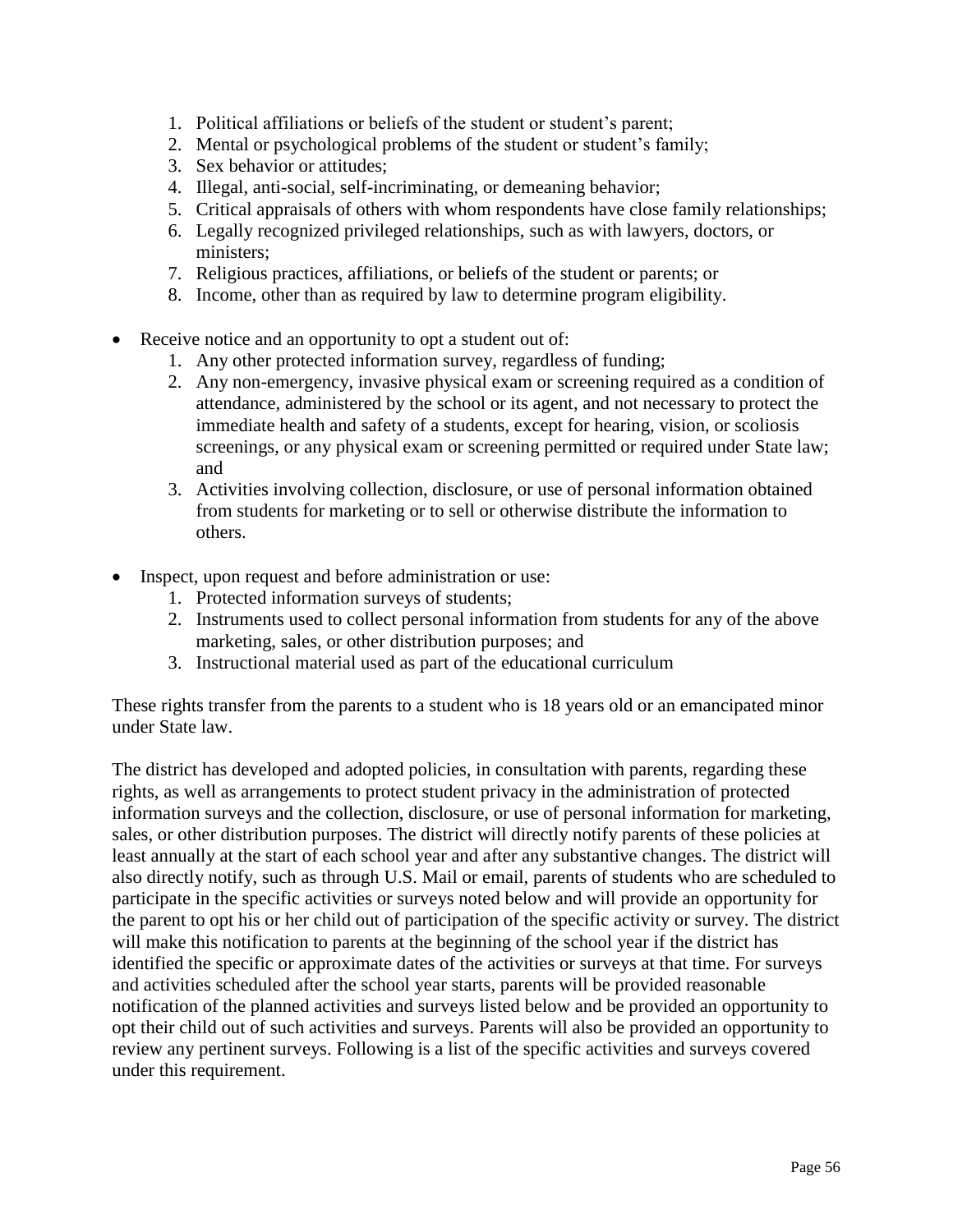- Collection, disclosure, or use of personal information for marketing, sales or other distribution.
- Administration of any protected information survey not funded in whole or in part of ED.
- Any nonemergency, invasive physical examination or screening as described above.

Parents who believe their rights have been violated may file a complaint with:

Family Policy Compliance Office U.S. Department of Education 400 Maryland Avenue, SW Washington, DC 20202-5901

# **TALENTED AND GIFTED PROGRAM**

<span id="page-56-0"></span>The district serves academically talented and gifted students in grades K-12, including talented and gifted (TAG) students from such special populations as ethnic minorities, the economically disadvantaged, the culturally different, the underachieving gifted and students with disabilities. Students will be identified based on:

- 1. Use of research based best practices to identify talented and gifted students from underrepresented populations such as ethnic minorities, students with disabilities, students who are culturally and/or linguistically diverse or economically disadvantaged;
- 2. Behavioral, learning and/or performance information;
- 3. A nationally standardized mental ability test for assistance in the identification of intellectually gifted students;
- 4. A nationally standardized academic achievement test of reading or mathematics or a test of total English Language Arts/Literacy or total mathematics on the Smarter Balanced Assessment for assistance in identifying academically talented students.

Identified students shall score at or above the 97th percentile on one of these tests. Other students who demonstrate the potential to perform at the eligibility criteria, as well as additional students who are talented and gifted, may be identified.

## <span id="page-56-1"></span>**APPEALS**

A parent may appeal the identification process and/or placement of his/her student in the district's TAG program as follows:

#### Informal Process

- 1. The parent will contact the building administrator to request reconsideration;
- 2. The building administrator will confer with the parent and may include any additional appropriate persons, e.g., TAG program coordinator/teacher, counselor, classroom teacher, etc. At this time, information pertinent to the selection or placement or services will be shared;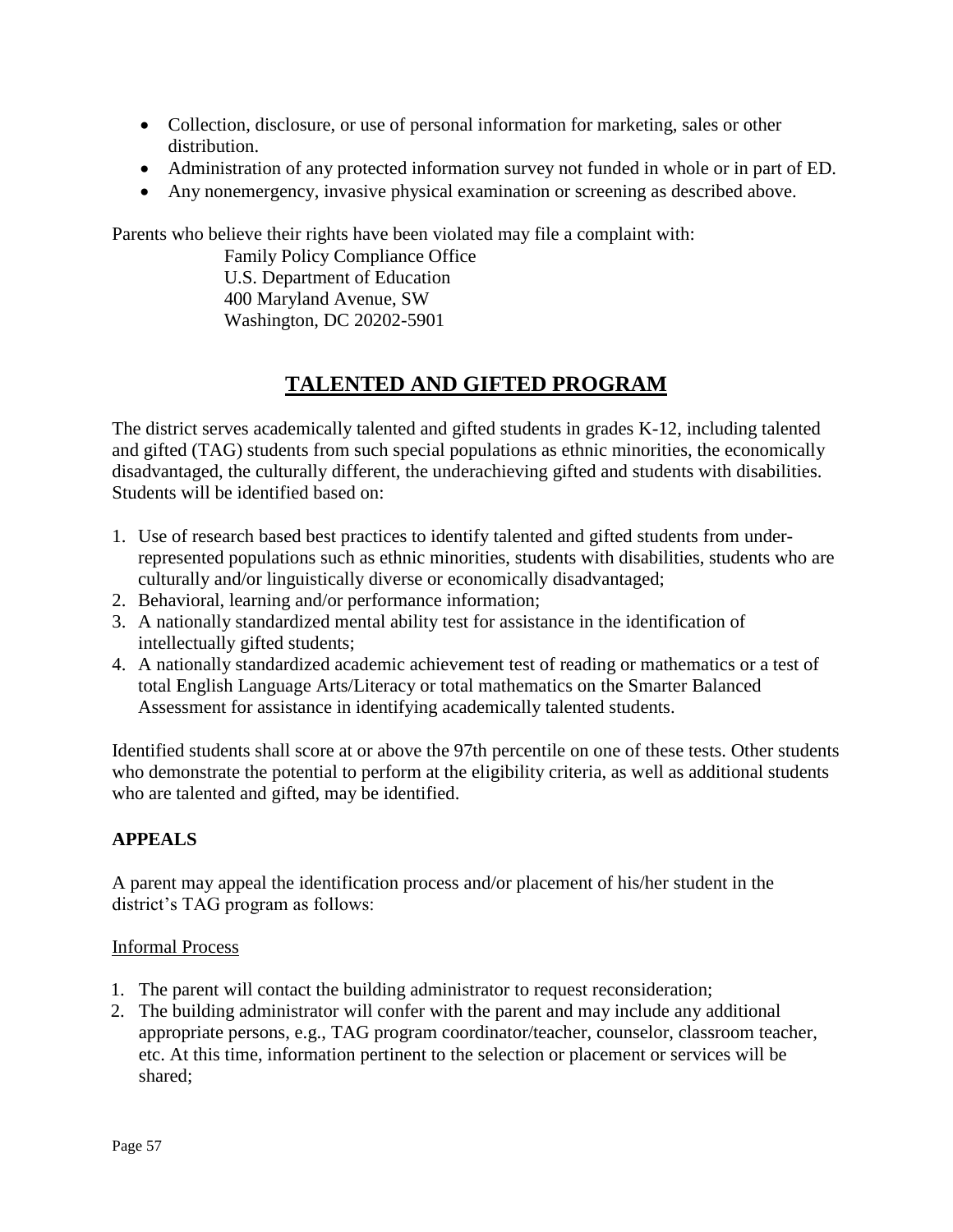3. If an agreement cannot be reached, the parent may initiate the Public Complaint Process. See the Student/Parent Complaints section of this handbook referring to Policy KL-AR.

#### <span id="page-57-0"></span>**PROGRAMS AND SERVICES**

The district's TAG program and service options will be developed and based on the individual needs of the student.

## <span id="page-57-1"></span>**TOBACCO/ALCOHOL/DRUGS AND INHALANT DELIVERY SYSTEMS**

Student substance abuse, possession, use, distribution or sale of tobacco products, inhalant delivery systems, alcohol or unlawful drugs, including drug paraphernalia or any substance purported to be an unlawful drug, on or near any district property or grounds, including parking lots, or while participating in school-sponsored activities is prohibited and will result in disciplinary action. If possession, use, distribution or sale occurred near district grounds, disciplinary action may include removal from any or all extracurricular activities and/or denial or forfeiture of any school honors or privileges (e.g., valedictorian, salutatorian, student body, class or club office positions, senior trip, prom, etc.). If possession, use, distribution or sale occurred on district grounds, at school-sponsored activities or otherwise while the student was under the jurisdiction of the school, students will be subject to discipline up to and including expulsion. Denial and/or removal from any or all extracurricular activities and/or forfeiture of any school honors or privileges may also be imposed. A student may be referred to law enforcement officials. Parents will be notified of all violations involving their student and subsequent action taken by the school.

"Tobacco product" is defined to include, but not limited to, any lighted or unlighted cigarette, cigar, pipe, bidi, clove cigarette and any other smoking product, spit tobacco also known as smokeless, dip, chew or snuff in any form. This does not include products that are USFDAapproved for sale as a tobacco cessation product or for any other therapeutic purpose, if marketed and sold solely for the approved purpose.

"Inhalant delivery system" means a device that can be used to deliver nicotine or cannabinoids in the form of a vapor or aerosol to a person inhaling from the device; or a component of a device or a substance in any form sold for the purpose of being vaporized or aerosolized by a device, whether the component or substance is sold or not sold separately. This does not include products that are USFDA-approved for sale as a tobacco cessation product or for any other therapeutic purpose, if marketed and sold solely for the approved purpose.

An "unlawful drug" is any drug as defined by the Controlled Substances Act including, but not limited to, marijuana, cocaine, opiates, amphetamines and phencyclidine (PCP). As used in this policy, unlawful drug also means possession, use, sale or supply of prescription and nonprescription drugs in violation of Board policy and any accompanying administrative regulation.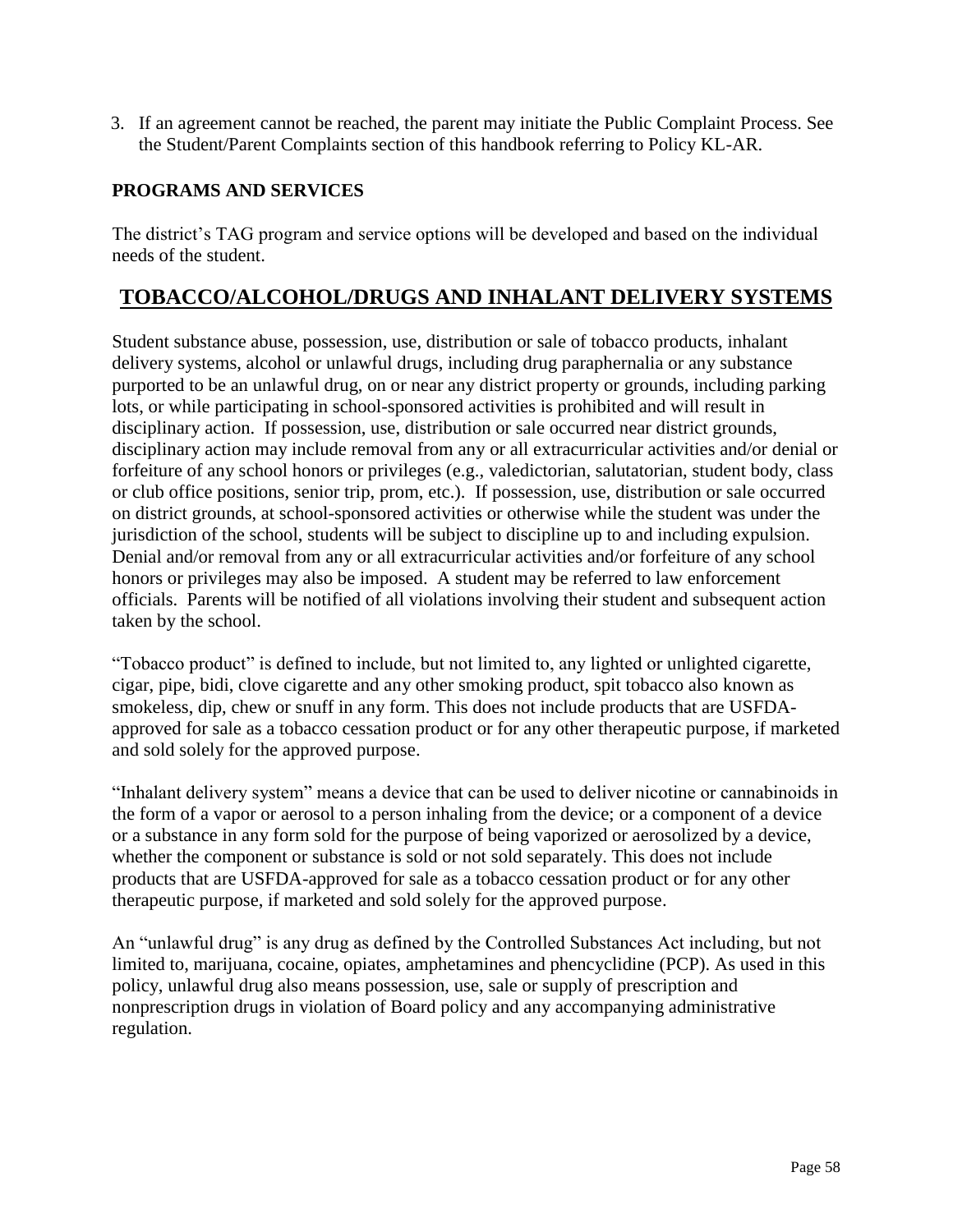# **TOBACCO/ALCOHOL/DRUGS AND INHALENT DELIVERY SYSTEMS PREVENTION PROGRAM**

The possession, selling and/or use of illegal and harmful drugs, alcohol, tobacco products and inhalant delivery systems are strictly prohibited. This includes substance abuse and drug paraphernalia. This prohibition applies during the regular school day and/or at any districtrelated activity, regardless of time or location and while being transported on district-provided transportation. Students in violation of the district's policy will be subject to disciplinary action and referral to law enforcement officials, as appropriate, in accordance with the Student Code of Conduct.

Since drug, alcohol and tobacco use is illegal for students and interferes with both effective learning and the healthy development of students, the district has a fundamental and ethical obligation to prevent drug, alcohol and tobacco use and to maintain a drug-free educational environment.

An aggressive intervention program to eliminate drug, alcohol and tobacco use has been implemented throughout the district. As part of this program, an age-appropriate drug, alcohol and tobacco prevention curriculum will be taught annually to all students.

The program also includes staff training in district procedures for the identification and referral of students whose behavior is interfering with their potential success socially, emotionally, physiologically and/or legally as a result of illegal drug, alcohol and tobacco use.

<span id="page-58-0"></span>Parents are encouraged to contact the school or counseling office for information on district and community resources available to assist students in need.

# **TRANSCRIPT EVALUATION**

Transfer credits and attendance may be accepted or rejected at the discretion of the district consistent with Oregon Administrative Rules and established district policy, administrative regulation and/or school rules.

## **TRANSFER OF STUDENTS**

<span id="page-58-1"></span>Parents may request a transfer of their student to another school in the district in the event the school the student is attending is identified as persistently dangerous; the student has been a victim of a violent criminal offense in or on the grounds of the school the student attends. The transfer must be to a safe school. Additionally, requests to transfer to another school in the district for other reasons or to a school outside the district may be approved in certain circumstances. Contact a building administrator or the superintendent's office for additional information.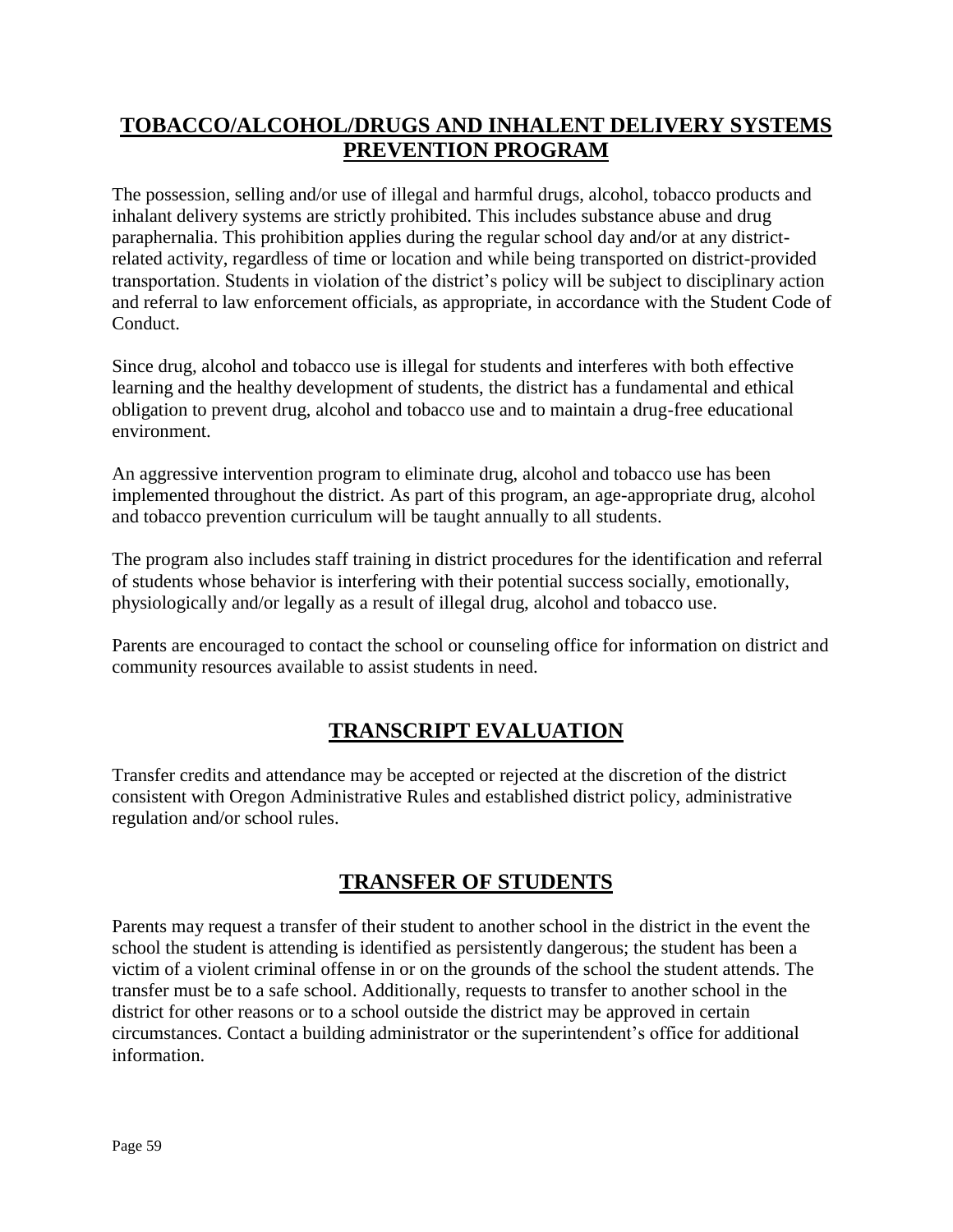## **TRANSPORTATION OF STUDENTS**

<span id="page-59-0"></span>A student being transported on district-provided transportation is required to comply with the Student Code of Conduct. Any student who fails to comply with the student code of conduct may be denied transportation services and shall be subject to disciplinary action.

## <span id="page-59-1"></span>**OUR PHILOSOPHY**

We believe that all students can behave appropriately and safely while riding the bus. We will not tolerate students stopping drivers from doing their job or preventing other students from having safe transportation. We believe that all students should be at the bus stop five minutes before scheduled times.

#### <span id="page-59-2"></span>**TRANSPORTATION RULES**

- A. Students must obey all rules set forth by the State of Oregon per OAR 581-53-010 (Rules Governing Students Riding School Buses). These rules are posted in a conspicuous place in all buses. They are as follows:
	- 1. Students being transported are under authority of the bus driver;
	- 2. Fighting, wrestling, or boisterous activity is prohibited on the bus;
	- 3. Students will use the emergency door only in case of an emergency;
	- 4. Students will be on time for the bus, both morning and evening;
	- 5. Students will not bring firearms, weapons, or other potentially hazardous material on the bus.
	- 6. Students will not bring animals, except approved assistance guide animals, on the bus.
	- 7. Students will remain seated while the bus is in motion;
	- 8. Students may be assigned seats by the bus driver;
	- 9. When necessary to cross the road, students will cross in front of the bus or as instructed by the bus driver;
	- 10. Students will not extend their hands, arms, or heads through bus windows;
	- 11. Students will have written permission to leave the bus other than at home or at school;
	- 12. Students will converse in normal tones; loud or vulgar language is prohibited;
	- 13. Students will not open or close windows without permission of the bus driver;
	- 14. Students will keep the bus clean and must refrain from damaging it;
	- 15. Students will be courteous to the driver, fellow students, and passersby; and
	- 16. Students who refuse to promptly obey the directions of the driver or refuse to obey regulations may forfeit their privilege to ride on the buses.
- B. Large items which cannot be safely transported while held in a pupil's lap, stowed in an empty seat, or directly under a seat are prohibited.
- C. Food, gum, and drinks are not to be consumed on the bus, unless arrangements are made with the bus driver.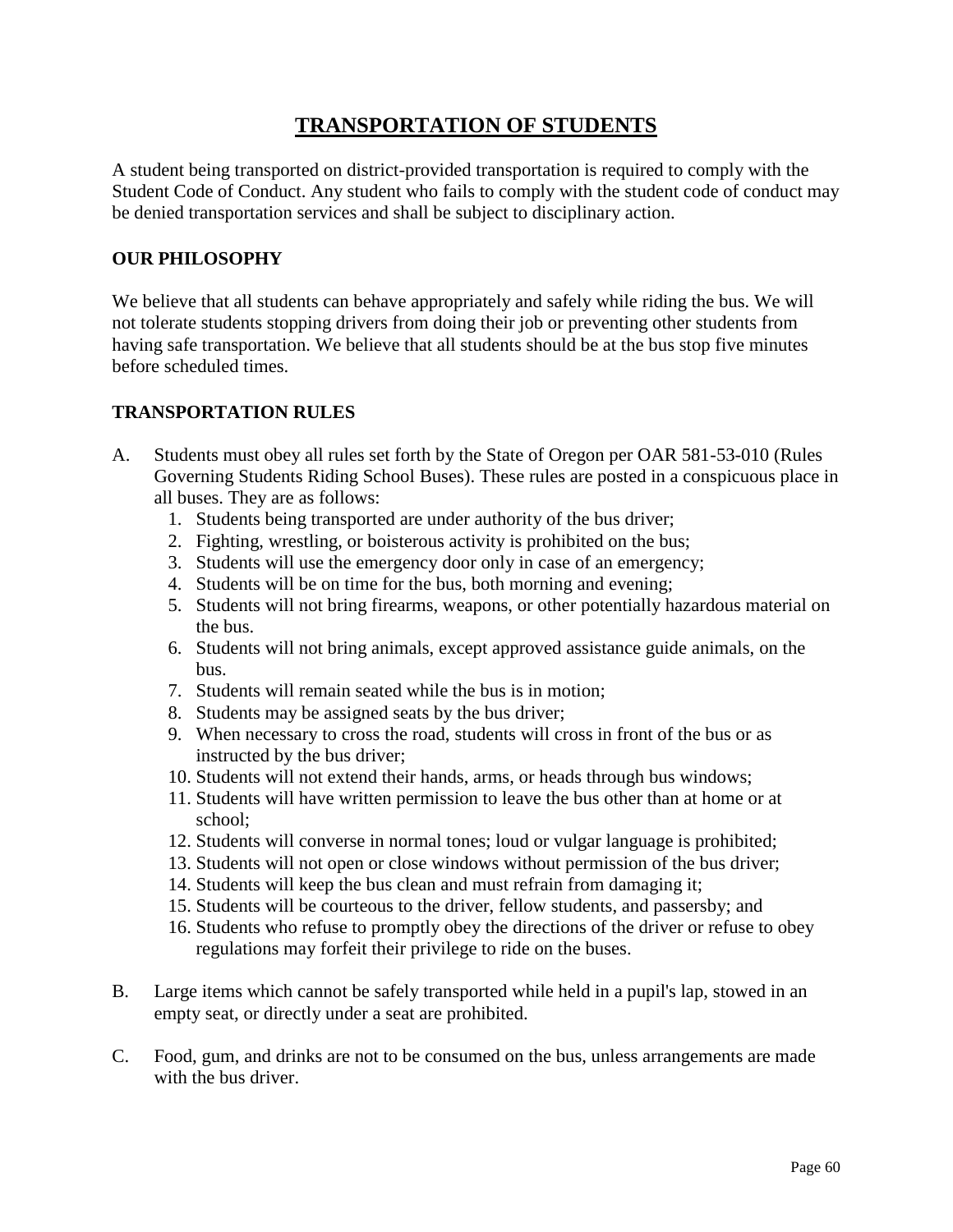- D. No glass containers or breakable items allowed on the bus.
- E. No radios other than the drivers and/or tape players and radios with ear phones, without driver's permission.
- F. Students must be registered to ride the bus within five school days of receiving the registration card. Failure to comply may result in loss of riding privileges.

## <span id="page-60-0"></span>**BUS VIDEO SURVEILLANCE**

Lebanon District school busses are equipped with video surveillance equipment that is used periodically on busses. This video equipment is used to monitor students, staff, and transportation personnel during the operation and travel upon school busses. Information derived from video surveillance may be used for disciplinary actions, criminal referrals, civil actions, and contractual matters. Questions regarding the use of video surveillance should be directed to the Director of Transportation.

#### <span id="page-60-1"></span>**CITATION PROCEDURES**

Citations are to be given to students when they are having behavior problems on the bus and refuse, after verbal warnings, to behave themselves. Citations will not be issued unless students clearly fail to comply with the rules.

Our procedure regarding the issuance of citations is as follows:

- 1. The driver will let the student know he/she has earned a citation.
- 2. The driver will write the citation immediately after he/she has finished the bus run.
- 3. The principal receiving the citation will act in a timely manner, usually within one or two days.
- 4. A copy of all citations will be mailed to the parent/legal guardian.
- 5. The parent/legal guardian of a student will be notified of a bus suspension by phone (when possible). Notice of action will also be mailed to the parent/legal guardian.

The severity of the infraction will determine the level of action. The school administrator will assign the appropriate level. The administrator may determine that an in-school suspension may be a more appropriate discipline for minor infractions.

- 1. First Citation Warning: The driver verbally restates behavior expectations and issues a warning citation. The driver may assign the student to a particular seat.
- 2. Second Citation: The student is suspended one day from bus riding privileges
- 3. Third Citation of the year: The student receives a 3-day suspension.
- 4. Fourth Citation: Parent conference and a 5-10 day suspension of bus riding privileges.
- 5. Severe Violations or Fifth Citation: Any severe violation may result in the immediate suspension of the student for a minimum of 10 days, and up to a 1-year expulsion. There will be a hearing at this time, arranged by the transportation supervisor, involving the student, the bus driver, the transportation supervisor, the parent and the principal.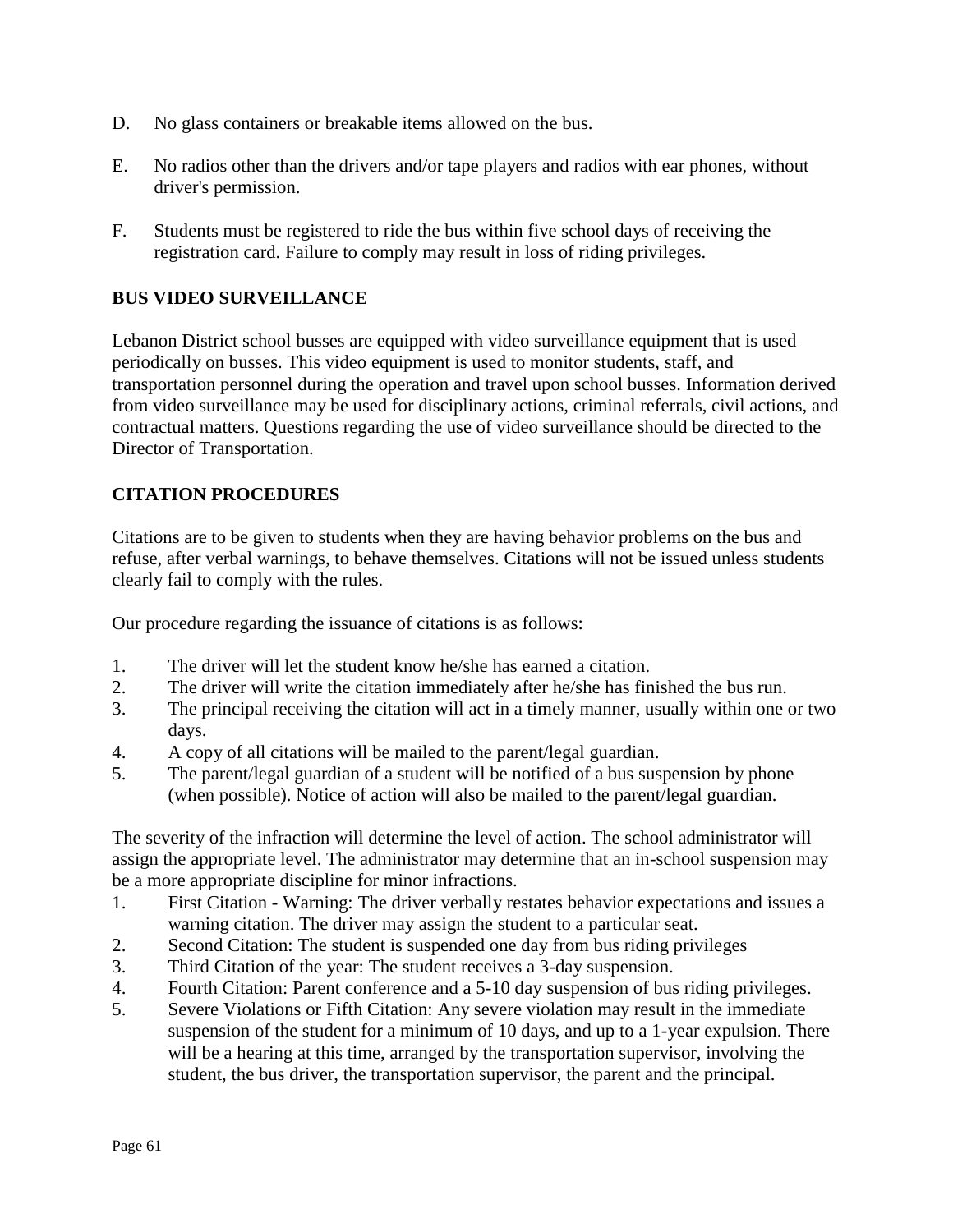<span id="page-61-0"></span>In all instances, the appeal process may be used if the student and/or parent desires. All citations must be mailed to the parents and contact of the parent by phone.

## **VEHICLES/BICYCLES ON CAMPUS**

Vehicles parked on district property are under the jurisdiction of the district. The district requires that before parking privileges are granted the student must show that he/she holds a valid driver's license, the vehicle is currently registered and that the student driving the vehicle is insured under a motor vehicle liability insurance policy.

In applying for a parking permit, students will be notified that parking on district property is a privilege and not a right. Students will be notified that as a condition of parking on district property, district officials may conduct searches of vehicles upon reasonable suspicion of a policy, rule and/or procedure violation.

Parking privileges, including driving on district property, may be revoked by the building principal or designee for violations of Board policies, administrative regulations or school rules.

Bicycles ridden to school by students must be parked in the designated area on school grounds and should be locked. Students under the age of 16 must wear a helmet as required by law.

Use of skateboards, rollerblades, scooters or similar devices on district property during nonschool hours is at the user's risk. Skateboards/Rollerblades/Scooters or similar devices are prohibited on district property during school hours unless special permission is given by the administrator for a specific activity.

<span id="page-61-1"></span>The district assumes no liability for loss or damage to personal property, including vehicles, bicycles or skateboards, or for injuries caused in the use of them.

## **VIDEO SURVEILLANCE**

The district may utilize video surveillance for the purpose of protecting persons, property, or materials. The use of this surveillance may include monitoring as well as providing evidence in a criminal, civil, or contractual matter.

## **VISITORS**

<span id="page-61-2"></span>Parents and other visitors are encouraged to visit district schools. To ensure the safety and welfare of students, that school work is not disrupted and that visitors are properly directed to the areas in which they are interested, all visitors must report to the office upon entering school property. Photo ID of visitors may be requested. In the absence of photo ID, a visitor may be denied access to the district facility. The principal will approve requests to visit, as appropriate. Students will not be permitted to bring visitors to school without prior approval of the principal.